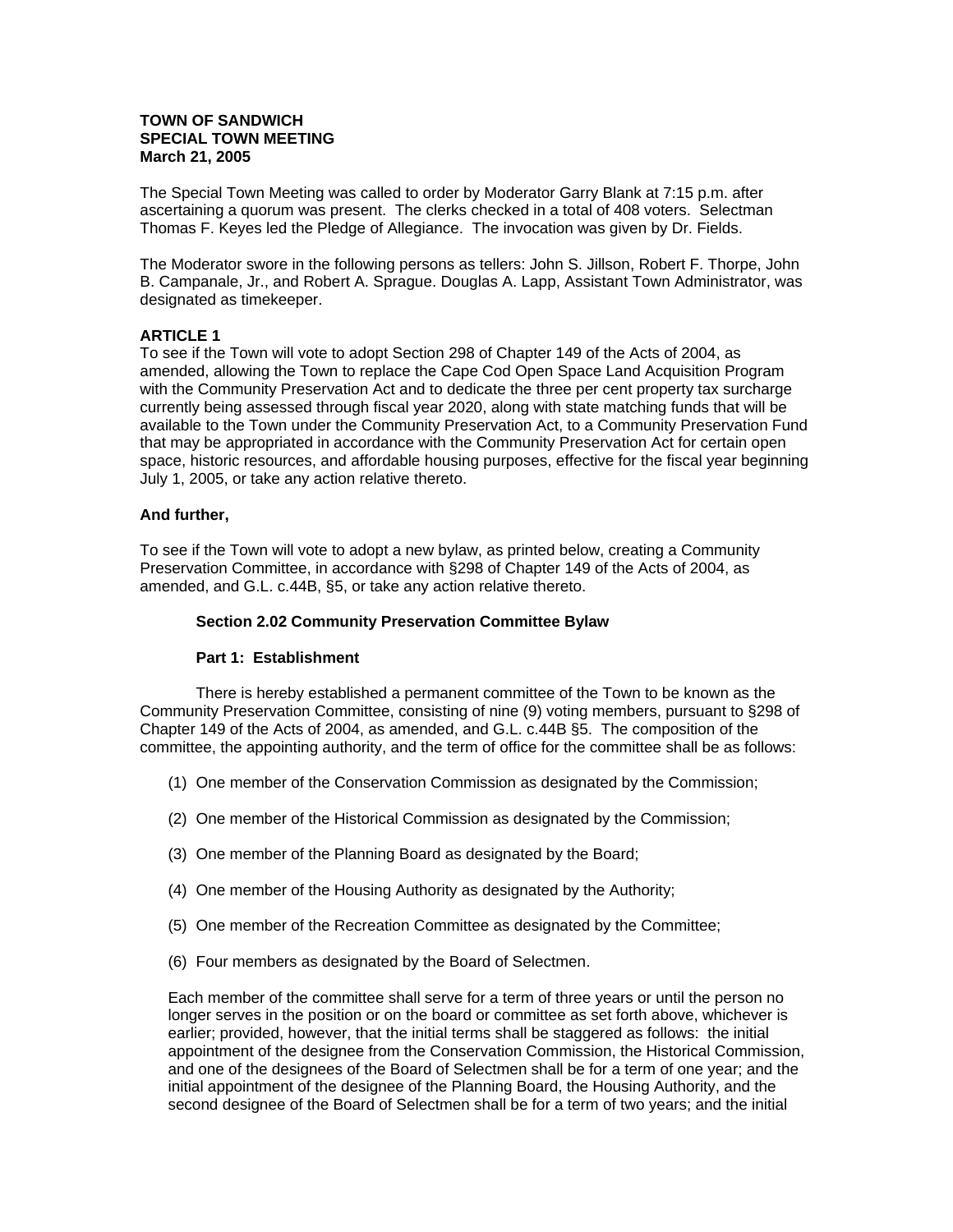appointment of the designee from the Recreation Committee and the remaining two designees of the Board of Selectmen shall be for a term of three years.

Should any of the officers and commissions, boards, or committees who have appointing authority under this bylaw be no longer in existence for whatever reason, the Board of Selectmen shall appoint a suitable person to serve in their place.

Any member of the committee may be removed for cause by their representative appointing authority after hearing.

### **Part 2: Duties**

- (1) The community preservation committee shall study the needs, possibilities, and resources of the town regarding community preservation. The committee shall consult with existing municipal boards, including the conservation commission, the historical commission, the planning board, the housing authority, the recreation committee, or persons acting in those capacities or performing like duties, in conducting such studies. As part of its study, the committee shall hold one annual public informational hearing, or more at its discretion, on the needs, priorities, and resources of the town regarding community preservation possibilities and resources, notice of which shall be posted publicly and published for each of two weeks preceding a hearing in a newspaper of general circulation in the town.
- (2) The community preservation committee shall make recommendations to the Town Meeting for the acquisition, creation, and preservation of open space; for the acquisition, preservation, restoration, and rehabilitation of historic resources; for the acquisition, creation, and preservation of land for recreational use; for the creation, preservation, and support of community housing; and for the rehabilitation or restoration of such open space, land and recreational use, and community housing that is acquired or created as provided in this section. With respect to community housing, the community preservation committee shall recommend, wherever possible, the reuse of existing buildings or construction of new buildings on previously developed sites. Recommendations to the Town Meeting shall also include the committee's anticipated costs. The placement of any and all articles recommended by the committee on the Town Meeting warrant shall require the approval of the Board of Selectmen.
- (3) The community preservation committee may include in its recommendation to Town Meeting a recommendation to set aside for later spending funds for specific purposes that are consistent with community preservation but for which sufficient revenues are not then available in the Community Preservation Fund to accomplish that specific purpose or to set aside for later spending funds for general purposes that are consistent with community preservation.
- (4) In every fiscal year, the community preservation committee must recommend either that the legislative body spend, or set aside for later spending, not less than 10 per cent of the annual revenues in the Community Preservation Fund for open space (not including land for recreational use); not less than 10 per cent of the annual revenues in the Community Preservation Fund for historic resources; and not less than 10 per cent of the annual revenues in the Community Preservation Fund for community housing.

### **Part 3: Effective Date**

Provided that the Community Preservation Act is accepted by the voters at the 2005 Annual Town Election, this bylaw shall take effect upon approval by the Attorney General of the Commonwealth, and after all requirements of G.L. c.40, §32 have been met. Each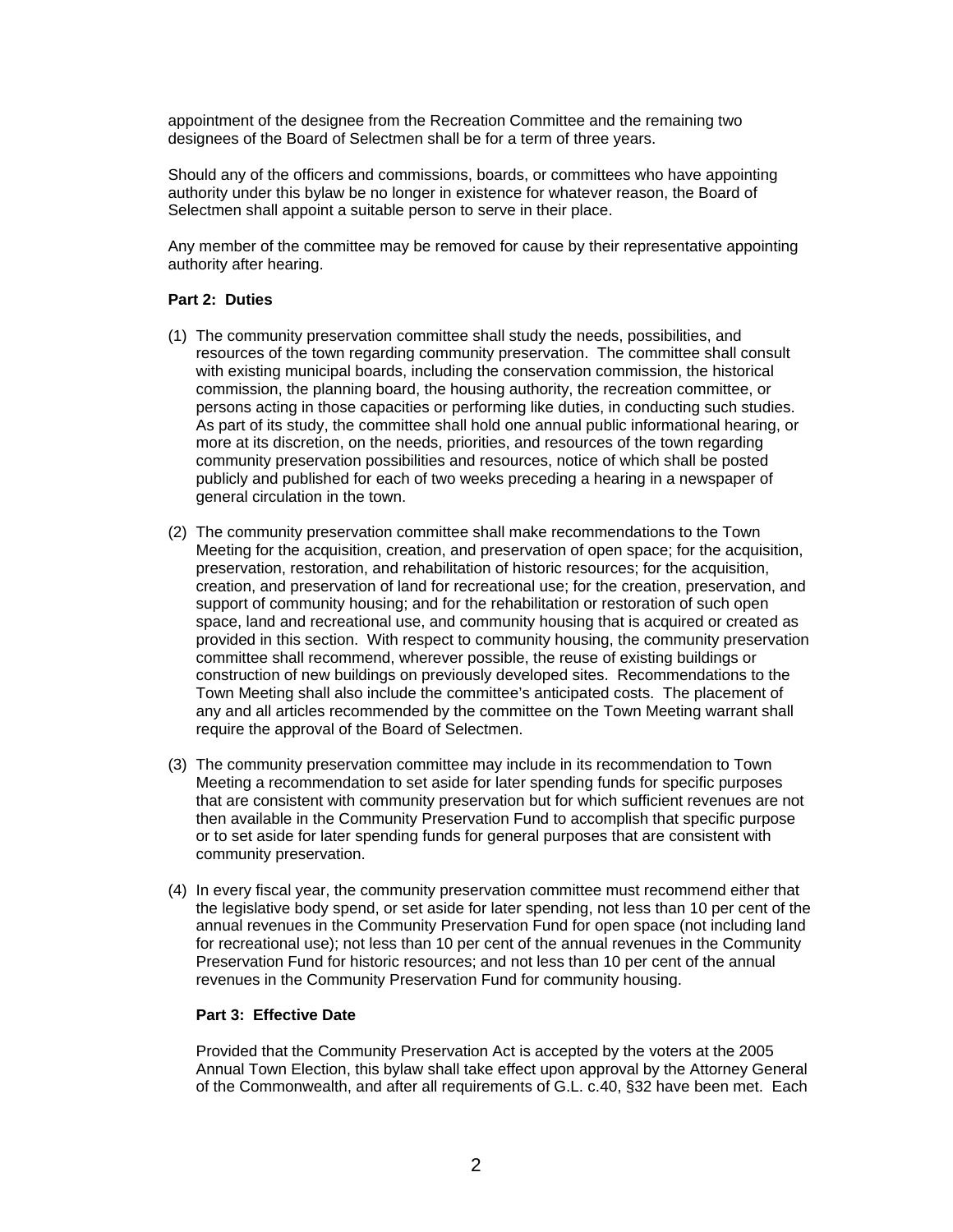appointing authority shall have thirty days after approval by the Attorney General to make their initial appointments.

**VOTED: That the Town adopt Section 298 of Chapter 149 of the Acts of 2004, as amended, allowing the Town to replace the Cape Cod Open Space Land Acquisition Program with the Community Preservation Act, and further, that the Town adopt a new Community Preservation Committee Bylaw as printed in the Warrant under Article 1. This was a voice vote and declared carried by the Moderator.** 

### **ARTICLE 2**

To see if the Town will vote to confirm the action of the 2004 Annual Town Meeting under Article 22 to accept the layouts of VanBuskirk Way, Nobby Way, and Fox Bottom Circle in accordance with G.L. c.80 relating to street betterments, and further, to see if the Town will vote to authorize the Town Treasurer, with the approval of the Board of Selectmen, to borrow not more than \$70,000.00, or any other amount, with said amount to be repaid through the betterment process as authorized by all of the abutters of the roads, or take any action relative thereto.

**UNANIMOUSLY VOTED: That the Town confirm the action of the 2004 Annual Town Meeting under Article 22 and to accept the layouts of VanBuskirk Way, Nobby Way, and Fox Bottom Circle as public ways and to authorize the Treasurer, with the approval of the Board of Selectmen, to appropriate and borrow the sum of \$70,000.00 with said amount to be repaid through the betterment process as authorized by a majority of the abutters of the roads.** 

### **ARTICLE 3**

To see if the Town will vote to transfer and appropriate from the Beach and Recreation Account the sum of \$136,500.00, or any other amount, to be expended under the direction of the Board of Selectmen, for the purpose of providing public services and capital improvement projects in accordance with the following list, or take any action relative thereto.

| FY'05 Workcamper Expenses - Ryder & Oakcrest Cove | \$10,000.00 |
|---------------------------------------------------|-------------|
| Complete Workcamper Improvement Project - Ryder   | 95.000.00   |
| Parking Lot Improvement Project - Oakcrest Cove   | 20,000,00   |
| <b>Communication Equipment</b>                    | 6.500.00    |
| East Sandwich Beach Improvement Project           | 5,000.00    |

**UNANIMOUSLY VOTED: That the Town transfer and appropriate \$136,500.00 from the beach parking receipts reserved for appropriation account, to be expended under the direction of the Board of Selectmen, for the following:** 

| <b>FY'05 Workcamper Expenses</b>              | 10.000.00 |
|-----------------------------------------------|-----------|
| <b>Complete Ryder Property Improvements</b>   | 95,000,00 |
| <b>Oakcrest Cove Parking Lot Improvements</b> | 20,000,00 |
| <b>Communication Equipment</b>                | 6.500.00  |
| <b>East Sandwich Beach Improvements</b>       | 5.000.00  |

## **ARTICLE 4**

To see if the Town will vote to transfer and appropriate from the Stabilization Fund a sum of \$200,000.00 to be expended under the direction of the Board of Selectmen, for the purpose of constructing improvements and remodeling, reconstructing and making extraordinary repairs to Town buildings, and further, to see if the Town will vote to transfer and appropriate from the Stabilization Fund a sum of \$50,000.00 to be expended under the direction of the Board of Selectmen, for the purpose of the Old Harbor Inlet Stabilization and Beach Management Plan projects, or take any action relative thereto.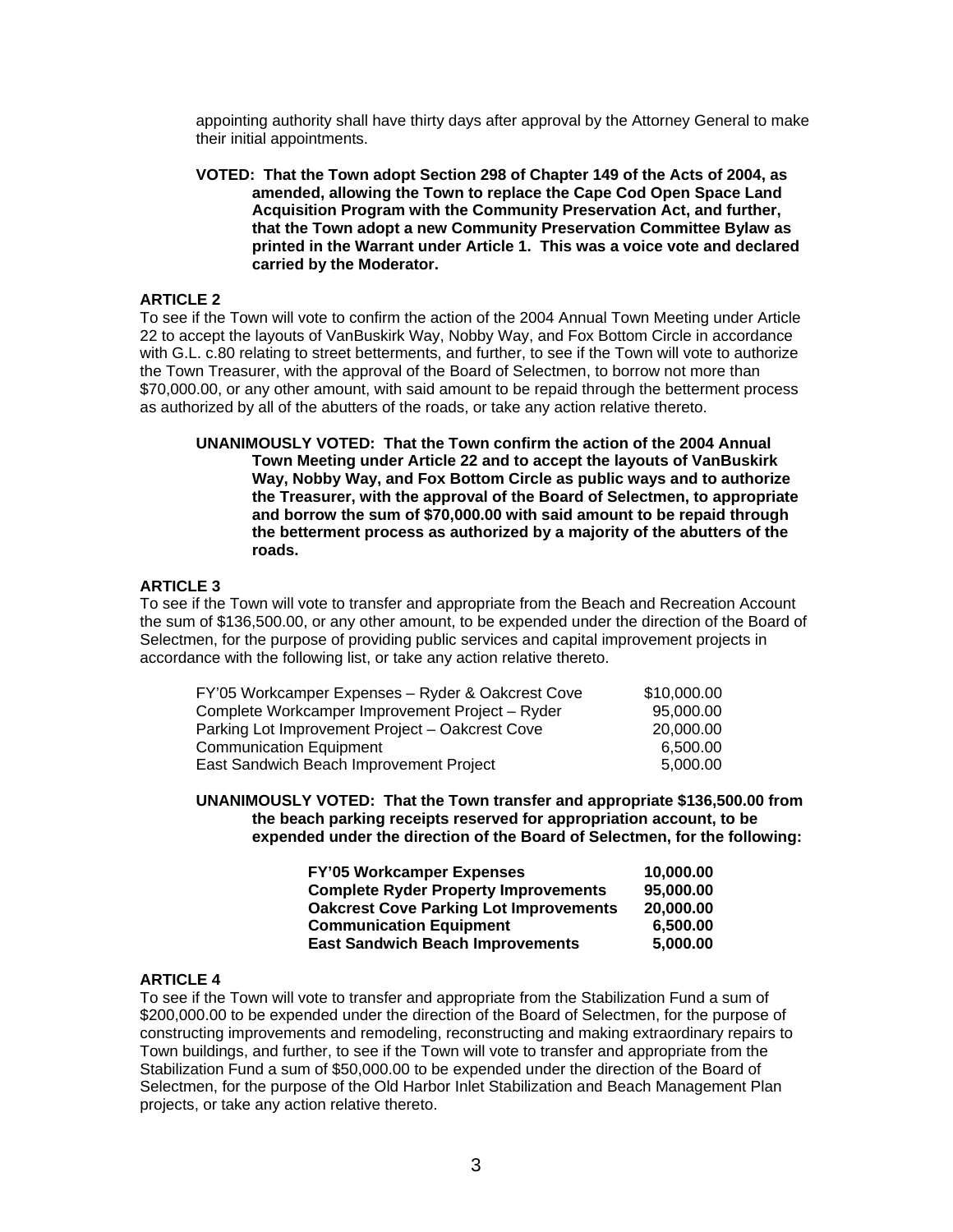**UNANIMOUSLY VOTED: That the Town transfer and appropriate \$200,000.00 from the Stabilization Fund, to be expended under the direction of the Board of Selectmen, for constructing improvements and remodeling, reconstructing and making extraordinary repairs to Town buildings, and further, that the Town transfer and appropriate \$50,000.00 from the Stabilization Fund, to be expended under the direction of the Board of Selectmen, for the Old Harbor Inlet Stabilization and Beach Management Plan project.** 

## **ARTICLE 5**

To see if the Town will vote to authorize the Board of Selectmen to file any home rule petition as may be deemed necessary with the General Court to address the payment of the outstanding FY'04 taxes and interest of Mirant Canal, LLC as a result of Mirant's bankruptcy filing and status, said home rule petition to include such terms and conditions as the Selectmen deem appropriate, or take any action relative thereto.

**UNANIMOUSLY VOTED: That the Town authorize the Board of Selectmen to file any home rule petition as may be deemed necessary with the General Court to address the payment of the outstanding FY'04 taxes and interest of Mirant Canal, LLC, said home rule petition to include such terms and conditions as the Selectmen deem appropriate, provided that the Legislature may reasonably vary the form and substance of the requested legislation within the scope of the general public objectives of this petition.** 

## **ARTICLE 6**

To see if the Town will vote to authorize the Board of Selectmen to grant to the Department of the Army, and or any other such public entity associated with the Massachusetts Military Reservation, easements for access over any land owned by the Town for the purpose of installing and maintaining monitoring wells and associated structures and equipment, on such terms and conditions and for such consideration as the Selectmen may determine, which may be nominal consideration, or take any action relative thereto.

**UNANIMOUSLY VOTED: That the Town authorize the Board of Selectmen to grant to the Department of the Army and or any other such public entity associated with the Massachusetts Military Reservation easements for access over any land owned by the Town for the purpose of installing and maintaining monitoring wells and associated structures and equipment on such terms and conditions and for such consideration as the Selectmen may determine.** 

### **ARTICLE 7**

To see if the Town will vote to amend the Sandwich Protective Zoning By-laws, Section 2600 Intensity of Use Schedule Note I. by changing the word "all" to the word "residential" as follows:

l.) Minimum lot area requirements for all principal uses in all *residential* districts located within a Water Resource District, as described in Section 5000, shall be 87,120 square feet.

or take any action relative thereto.

**VOTED: That the Town amend the Sandwich Protective Zoning Bylaws Section 2600 Intensity of Use Schedule, Note l. as printed in the Warrant under Article 7. This was a voice vote and was declared carried by the required two-thirds majority by the Moderator.**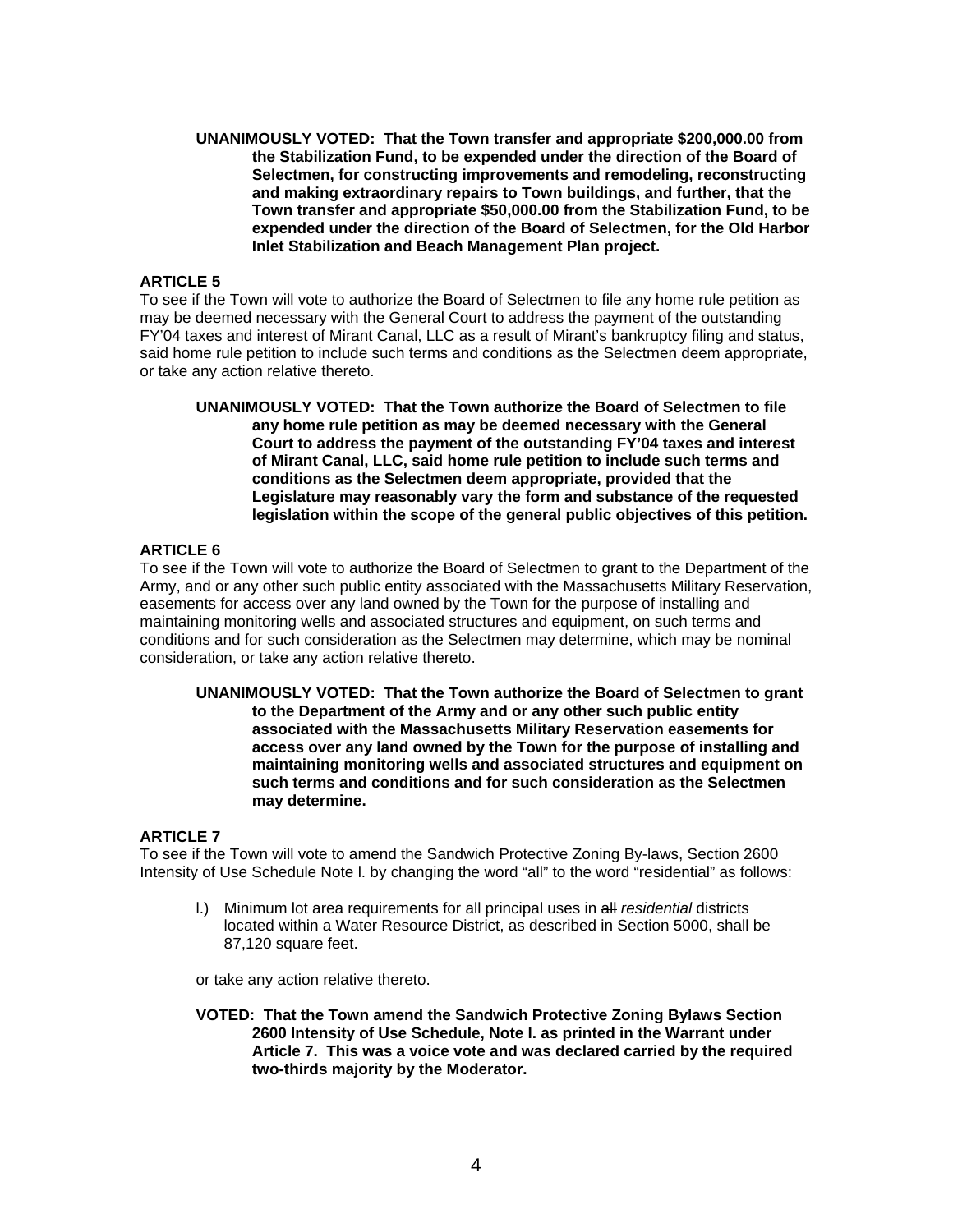## **ARTICLE 8**

To see if the Town will vote to amend the Sandwich Protective Zoning By-laws by adding the following new Section 4115 Accessory Apartment to Article IV Special Regulations:

**Section 4115. By-Right Accessory Apartment.** An accessory apartment is allowed as an accessory use to an owner occupied single-family dwelling in residential zoning districts in accordance with the following requirements. These requirements regulate the use and are not subject to relief through a variance.

- a. The accessory apartment shall contain a maximum floor area of 750 square feet and shall not contain more than one bedroom. Common entries and open decks shall not be included in the 750 SF calculation.
- b. Accessory apartments are permitted only on lots with an area 10,000 SF or more or on lots of any size created by a cluster special permit where the overall density of the cluster development is 10,000 SF or more per dwelling unit.
- c. In consideration of the overall density of development, accessory apartments are not allowed in single-family dwellings subject to a Comprehensive Permit, an Affordable Housing Conditional Density Special Permit or an Accessory Dwelling Unit Special Permit.
- d. A deed rider in a form acceptable to the Inspector of Buildings and Town Counsel limiting the accessory apartment to one-bedroom shall be recorded at the Barnstable County Registry of Deeds and proof of such recording provided to the Building Inspector before the Building Permit or Occupancy Permit is issued.
- e. The accessory apartment shall be within or attached to the single-family dwelling.
- f. Any structural addition made to the single-family dwelling to accommodate an accessory apartment must meet all applicable front, side and rear setbacks, height and lot coverage requirements.
- g. A minimum of one additional off-street parking space shall be provided, however, a separate driveway is prohibited.
- h. Only one accessory apartment shall be constructed in any single-family dwelling. Accessory apartments are prohibited on lots where there are more than one singlefamily, one or more two-family or one or more multi-family dwelling units.
- i. The owner of the single-family dwelling must occupy the single-family or the accessory apartment, except for bona fide temporary absences.

### **And further,**

To see if the Town will amend Article ll, Section 2320, Accessory Uses by listing, "Accessory Apartment (see Section 4115)" use as an allowed use by-right in the R-1, R-2, S, RD zoning districts and prohibited in all other districts.

or take any other action relative thereto.

### **UNANIMOUSLY VOTED**: **That the Town amend the Sandwich Protective Zoning Bylaws, Section 4115, By-Right Accessory Apartment as printed in the Warrant under Article 8.**

### **ARTICLE 9**

To see if the Town will vote to amend the Sandwich Protective Zoning By-laws by adding the following to the Definitions Sections:

**Recreation Facility** – Indoor and outdoor sports facilities, athletic clubs including playing fields, courts or other sports area, spectator facilities and other structures accessory to the recreation facility.

### **And further,**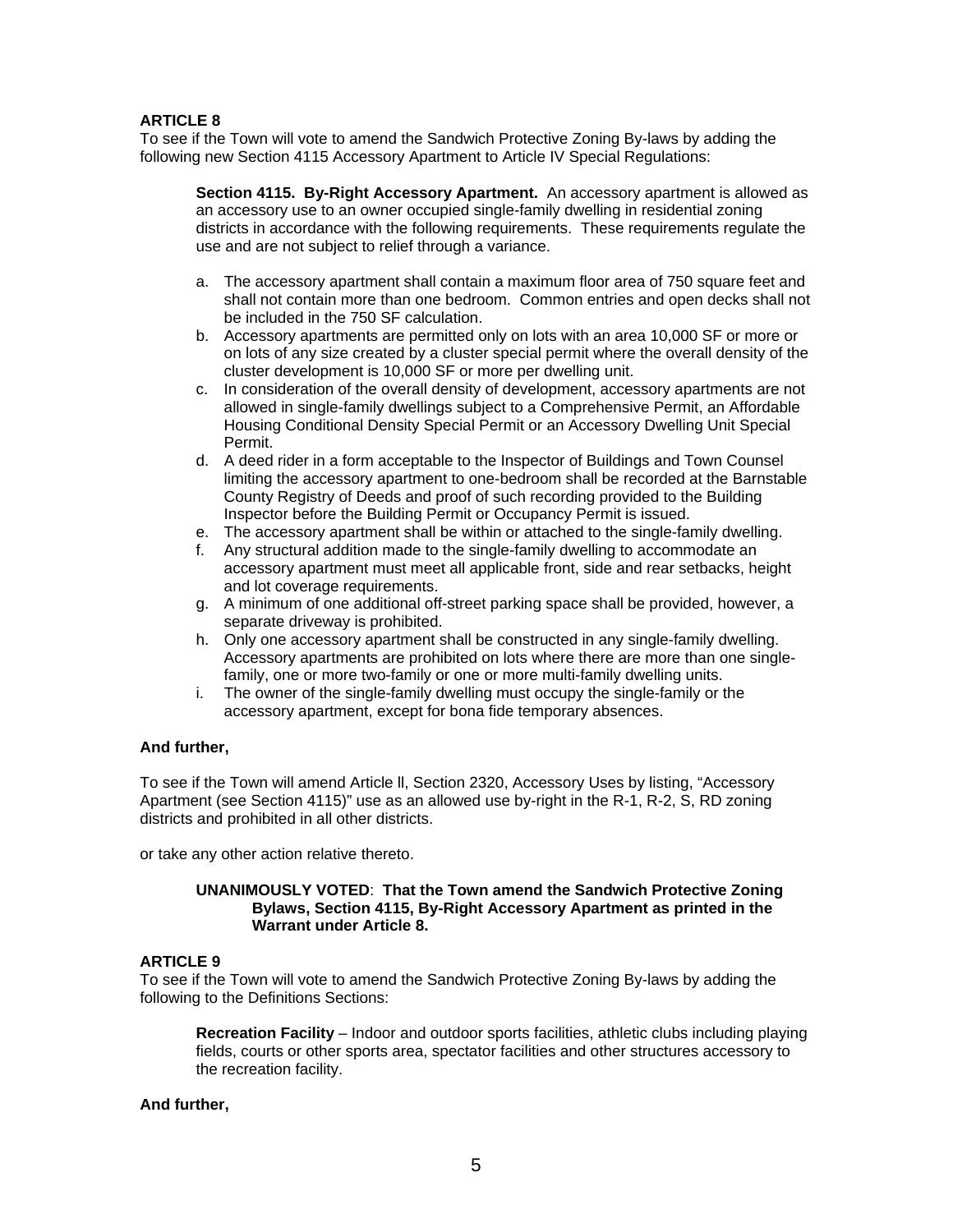To see if the Town will vote to amend the Sandwich Protective Zoning By-laws by adding the following to Article ll, Section 2300 Use Regulation Schedule under Section 2310 Principal Uses, Recreational Use:

**Recreation Facility** – To be allowed by special permit in the Industrial and Business Limited – 2 districts and prohibited in all other zoning districts.

or take any action relative thereto.

### **UNANIMOUSLY VOTED: That the Town amend the Sandwich Protective Zoning Bylaws, Definitions, Recreation Facility and Article ll, Section 2300, Use Regulation Schedule as printed in the Warrant under Article 9.**

### **ARTICLE 10**

To see if the Town will vote to amend the Sandwich Protective Zoning By-laws by adding the following to the Definitions Section:

**Outdoor Recreation Facility** – Small-scale community recreation and sports fields or facilities allowed by special permit under Section 4150.

### **And further,**

To see if the Town will vote to amend the Sandwich Protective Zoning By-laws by adding the following new Section 4150 Outdoor Recreation Facility to Article IV Special Regulations:

**Section 4150. Outdoor Recreation Facility.** Small-scale community recreation and sports fields or facilities may be allowed by special permit only if the following criteria are met. These requirements regulate the use and are not subject to relief through a variance.

**Section 4151. Special Permit Criteria:** A special permit may be granted only if the following criteria are met. These requirements are not subject to relief through a variance.

- a. No building or other structure related to the outdoor recreation facility shall be constructed or placed on a lot with an area less than 80,000 SF. Such structures shall be single story, shall be compatible with the surrounding neighborhood and shall not exceed 500 SF. In residential districts concession stands located in permanent structures are expressly prohibited.
- b. Lighting is prohibited for fields and parking areas related to outdoor recreation facilities located in residential districts. In commercial and industrial districts lighting is permitted only between dusk and 10 PM. Where permitted lighting structures shall not exceed the maximum height requirement for the district in which the lot is located as described in Section 2600 of this by-law.
- c. Lot coverage by buildings, structures, paving or other impervious surfaces or additions to any buildings, structures, paving or other impervious surfaces shall not exceed twenty per cent (20%).
- d. Buildings or structures, including any accessory buildings or structures, shall not be located within one hundred (100) feet of any property boundary line.
- e. Off street parking shall be provided and shall not be located within one hundred (100) feet of any property boundary line and shall be screened from any public way or private driveway.
- f. Spectator seats shall not exceed one hundred (100) in number.
- g. An outdoor recreation facility may be allowed as a second principal use of a nonresidential property at the discretion of the Special Permit Granting Authority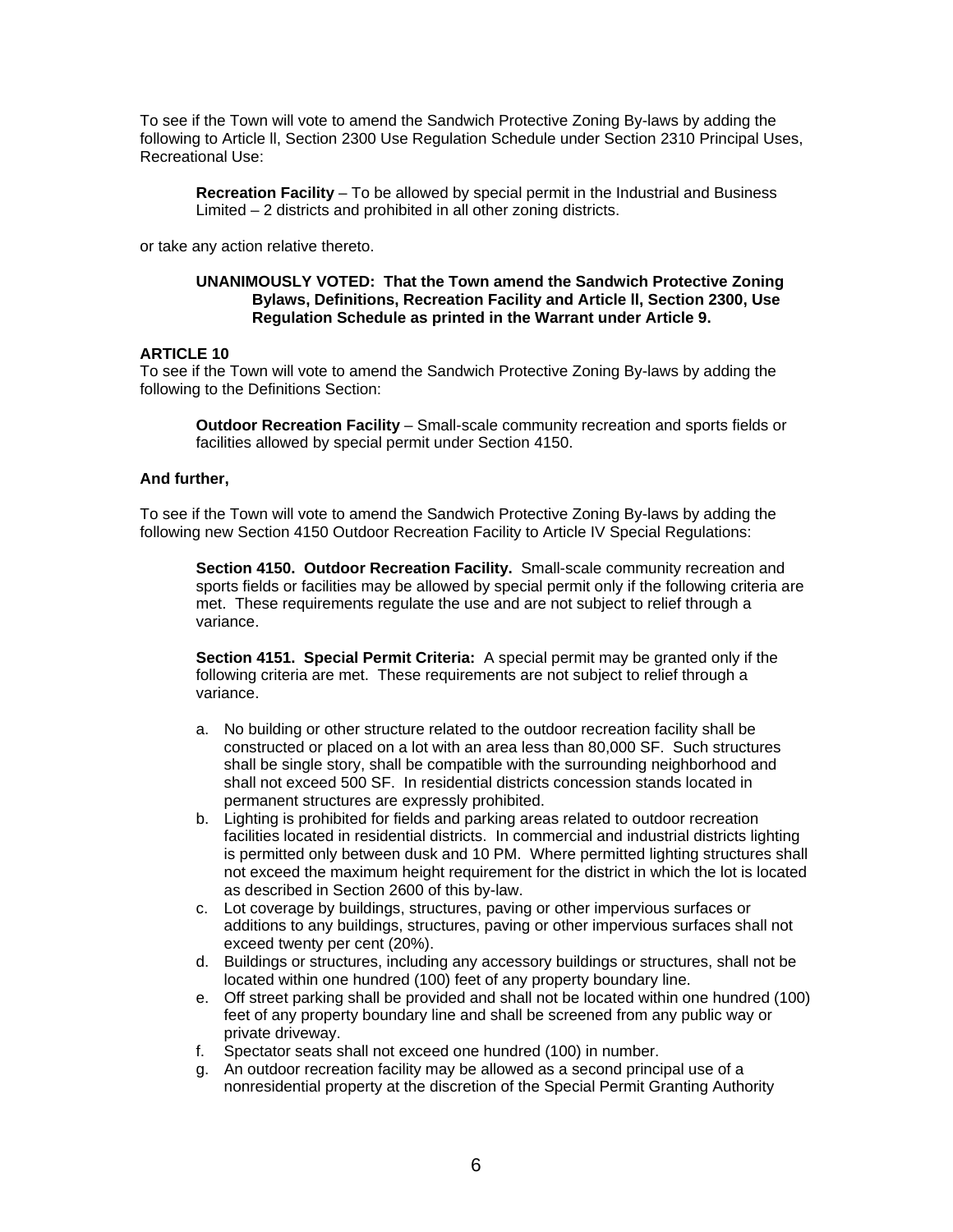provided that the lot area exceeds by at least 80,000 SF by the SF amount of the current minimum lot area in the district within which the subject parcel is located.

### **And further**

To see if the Town will vote to amend the Sandwich Protective Zoning By-laws by adding "Outdoor Recreation Facility (See Section 4150) to Article ll, Section 2300 Use Regulation Schedule under Section 2310 Principal Uses, Recreational Use and specifying that such use shall be allowed by special permit in all zoning districts.

or take any action relative thereto.

### **UNANIMOUSLY VOTED: That the Town amend the Sandwich Protective Zoning Bylaws, Definitions, Outdoor Recreation Facility, Section 4150, Outdoor Recreation Facility, and Article ll, Section 2300, Use Regulation Schedule as printed in the Warrant under Article 10.**

### **ARTICLE 11**

To see if the Town will vote to amend Article ll, Use and Intensity Regulations, Section 2100 to add a new zoning district entitled "Ridge District – 2 (RD-2)" which district will be created within the existing Ridge District (RD) and to modify the map entitled "Zoning Map, Sandwich, Massachusetts dated April 24, 1978, as revised" by incorporating the new Ridge District  $-2$  (RD-2) as shown on a map on file with the Town of Sandwich Planning and Development Office, or take any action relative thereto.

### **UNANIMOUSLY VOTED: That the Town amend the Sandwich Protective Zoning Bylaws, Article ll, Section 2100, Ridge District – 2 as printed in the Warrant under Article 11.**

### **ARTICLE 12**

To see if the Town will vote to amend Article ll, Use and Intensity Regulations, Section 2310, by adding 'the Ridge District – ll (RD-ll)" with the following principal uses:

| <b>Principal Uses</b>                       | $RD-2$ |
|---------------------------------------------|--------|
| <b>Rehabilitation Hospital</b>              |        |
| <b>Medical Offices</b>                      |        |
| <b>Continuing Care Retirement Community</b> | -S     |

All uses set forth on the Use Regulation Schedule, Section 2310, under the column "RD" designated as a permitted use ("Y") or a use authorized under special permit ("SA" or "S") shall be so denoted in the column entitled "RD-2." All other uses shall be prohibited ("N"). Section 2310 shall be further amended to provide that Continuing Care Retirement Community shall be a use authorized under special permit ("S") as provided for in Section 1320 of the Zoning Bylaw in all districts, with the exception of the Industrial (IND) and Marine (MAR) Districts in which it shall be prohibited.

### **And further,**

To see if the Town will vote to amend the Use Regulation Schedule Notes to Section 2310 by adding note 14 as follows:

14. Any permitted use allowed as a matter of right ("Y") within the RD-2 District shall be subject to, at the discretion of the Building Inspector, Site Plan Review, which shall include a review by the appropriate town agencies and departments prior to the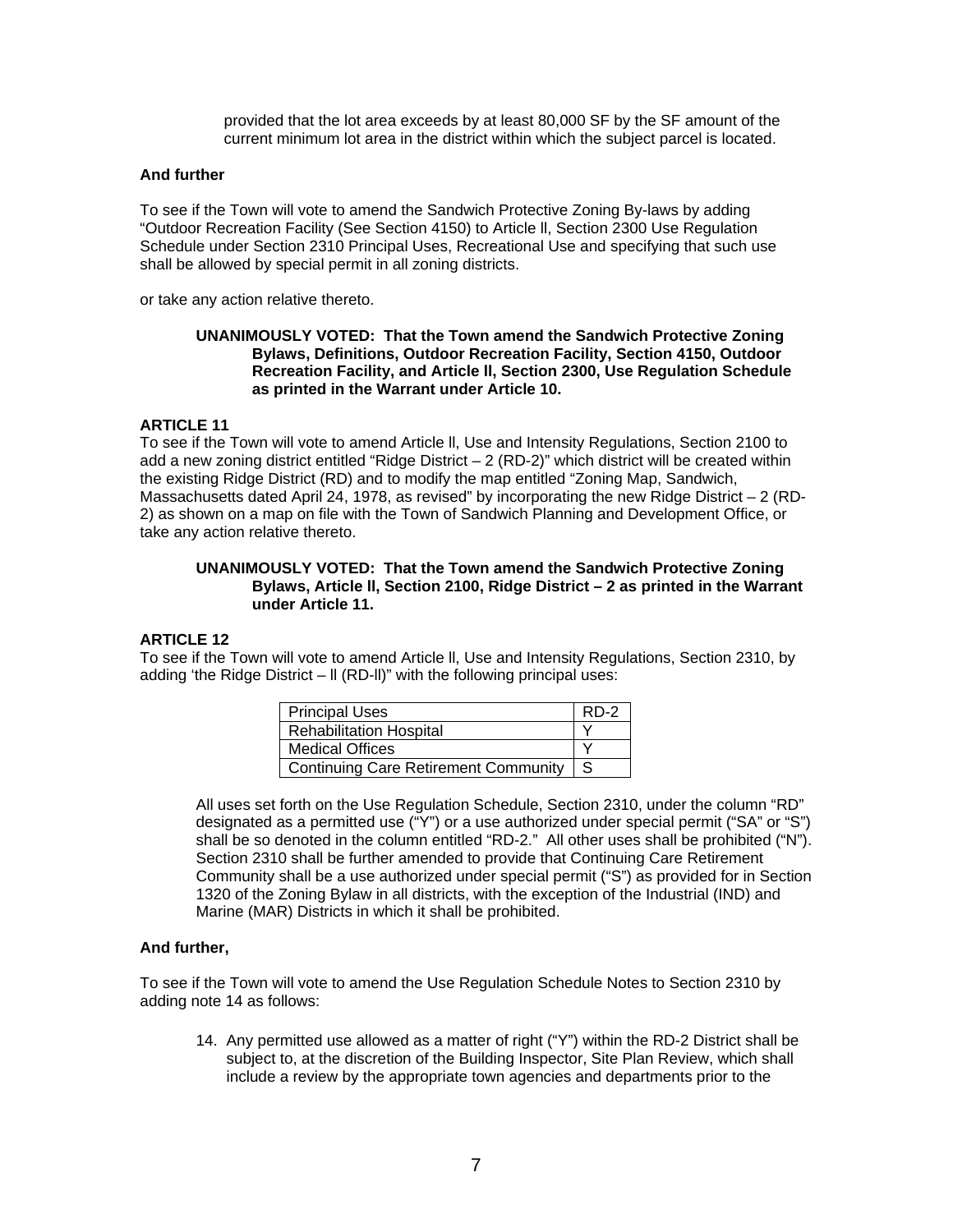issuance of a building permit, said review to be coordinated by the Town of Sandwich Office of Planning and Development.

or take any action relative thereto.

### **UNANIMOUSLY VOTED: That the Town amend the Sandwich Protective Zoning Bylaws, Article ll, Section 2310, Ridge District – 2 and note 14 as printed in the Warrant under Article 12.**

### **ARTICLE 13**

To see if the Town will vote to amend the Zoning Bylaw by adding the following new definitions to the Definitions Section:

**CONTINUING CARE RETIREMENT COMMUNITY –** A Continuing Care Retirement Community ("CCRC") is a facility or group of facilities which offers several levels of assistance, including independent living, assisted living, congregate care, and/or skilled nursing care.

**REHABILITATION HOSPITAL** – A hospital licensed pursuant to Massachusetts General Laws, Chapter 111, which provides hospital-level in-patient rehabilitation services, together with general and specialty out-patient rehabilitation services including but not limited to: aquatic therapy, cardiac rehabilitation, occupational therapy, physical therapy, speech and language pathology, women's rehabilitative services, wellness, holistic medicine, sports medicine-adaptive sports, wound treatment, pain therapy, adult daycare, research and development related to rehabilitation, geriatric and elder care and day time veterinary rehabilitative services.

or take any action relative thereto.

### **UNANIMOUSLY VOTED: That the Town amend the Sandwich Protective Zoning Bylaws, Definitions, Continuous Care Retirement Community and Rehabilitation Hospital as printed in the Warrant under Article 13.**

### **ARTICLE 14**

To see if the Town will vote to amend Article ll, Use and Intensity Regulations, Section 2600 by adding the following column:

| <b>Dimensional Requirements</b> | $RD - 2$ Dimensions |
|---------------------------------|---------------------|
| Minimum Lot Size in Square Feet | 60,000 sq. feet     |
| Minimum Lot Frontage in Feet    | 200 feet            |
| Minimum Front Yard In Feet      | 100 feet            |
| Minimum Side Rear Yard in Feet  | 30 feet             |
| Maximum Lot Coverage Percentage | 25 feet             |
| Maximum Building Height in Feet | 35 feet             |
| Maximum Shape Factor            | 22 feet             |

### **And further,**

To see if the Town will vote to add the following note(s) under the Intensity of Use Schedule (Schedule 2600) Notes:

n. Any use within the RD-2 Zoning District which entails medical office or medical services and technology use(s) shall be located on a parcel or lot of no less than five (5) acres and shall be accessory to a principal use as a Hospital, Continuing Care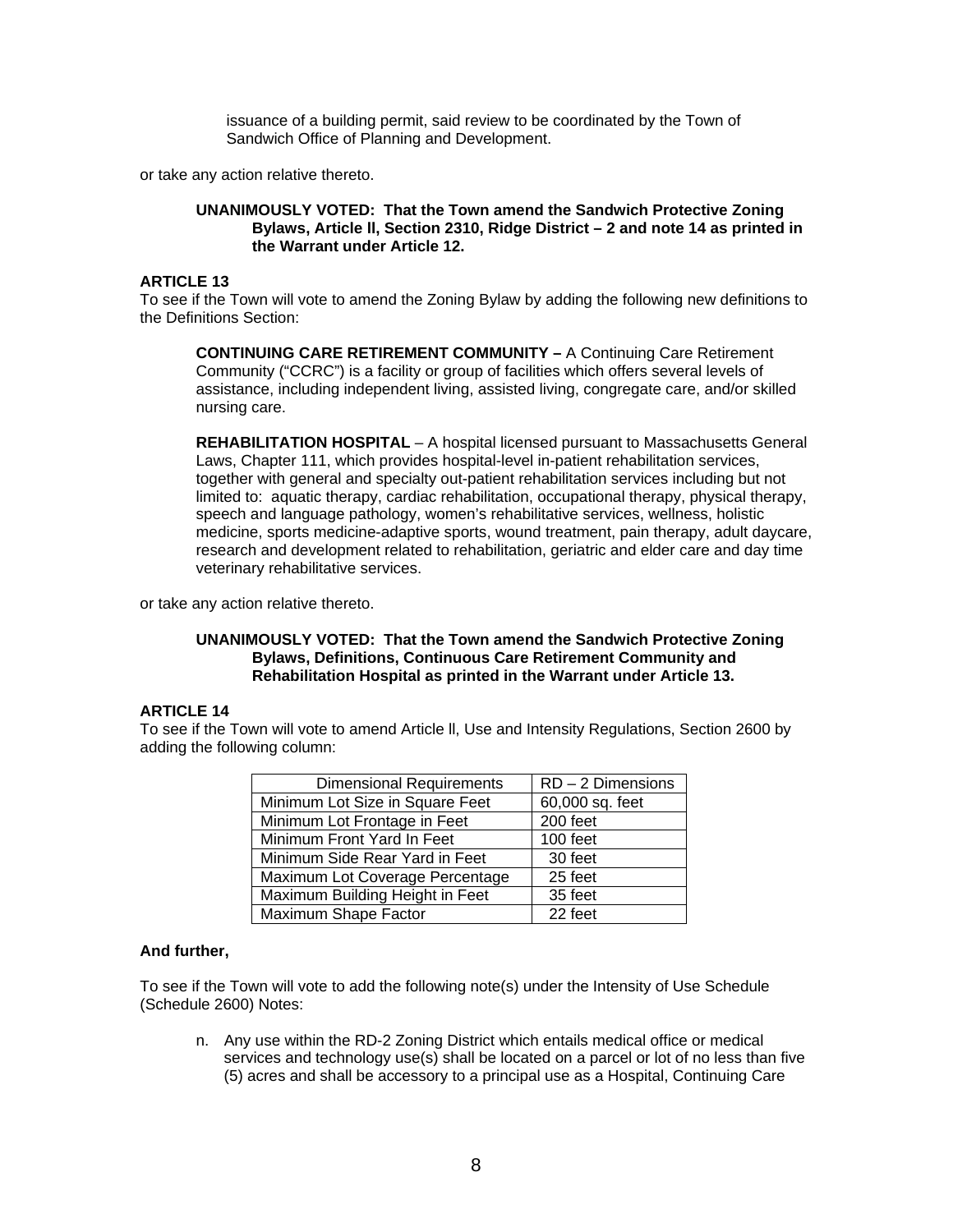Retirement Community (CCRC) or Rehabilitation Hospital on the same or a contiguous parcel.

o. Within the RD-2 District, multiple principal non-residential buildings may be authorized under special permit as provided for in Section 1320. A special permit shall not be required for any Accessory Building or Use.

or take any action relative thereto.

- **UNANIMOUSLY VOTED: That the Town amend the Sandwich Protective Zoning Bylaws, Article ll, Section 2600 and Notes n and o as printed in the Warrant under Article 14 with the following changes:** 
	- **1) The minimum front yard setback should be changed from 100 to 50 feet;**
	- **2) The maximum shape factor should be changed from "22 feet" to "22"; and**
	- **3) Add a new footnote "p" to read as follows: "Except that the minimum front yard setback for Rehabilitation and Medical offices shall be 100 feet."**

**Therefore, Article ll, Use and Intensity Regulations, Section 2600 would be amended to include the following column:** 

| <b>Dimensional Requirements</b>        | $RD - 2$ Dimensions |
|----------------------------------------|---------------------|
| <b>Minimum Lot Size in Square Feet</b> | 60,000 sq. feet     |
| <b>Minimum Lot Frontage in Feet</b>    | 200 feet            |
| <b>Minimum Front Yard In Feet</b>      | 50 feet             |
| Minimum Side Rear Yard in Feet         | 30 feet             |
| <b>Maximum Lot Coverage Percentage</b> | 25 feet             |
| <b>Maximum Building Height in Feet</b> | 35 feet             |
| <b>Maximum Shape Factor</b>            | 22                  |

**And, add the following note(s) under the Intensity of Use Scheduled (Schedule 2600) Notes:** 

- **n. Any use within the RD-2 Zoning District which entails medical office or medical services and technology use(s) shall be located on a parcel or lot of no less than five (5) acres and shall be accessory to a principal use as a Hospital, Continuing Care Retirement Community (CCRC) or Rehabilitation Hospital on the same or a contiguous parcel.**
- **o. Within the RD-2 District, multiple principal non-residential buildings may be authorized under special permit as provided for in Section 1320. A special permit shall not be required for any Accessory Building or Use.**
- **p. Except that the minimum front yard setback for Rehabilitation and Medical offices shall be 100 feet.**

The meeting was adjourned at 8:50 p.m.

I certify that this is a true record of the Special Town Meeting held on March 21, 2005.

Barbara J. Walling Town Clerk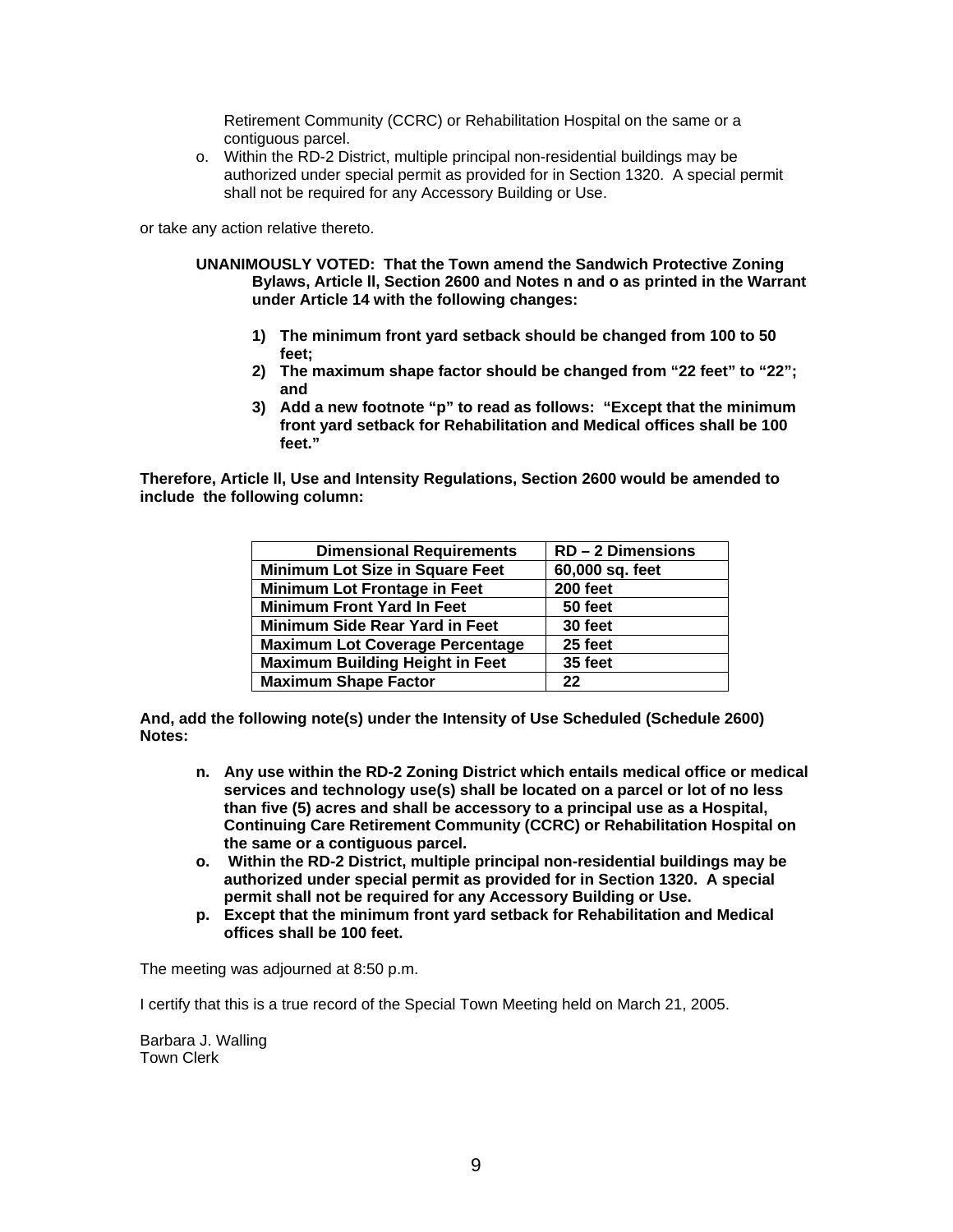## **TOWN OF SANDWICH**

### **2005 ANNUAL TOWN MEETING May 2, 2005**

The Annual Town Meeting was called to order in the Sandwich High School auditorium by Moderator Garry Blank at 7:40 p.m. after ascertaining a quorum was present. The Moderator appointed Jan Levin Teehan as Assistant Moderator and she presided over the voters sent to the gymnasium when the auditorium had reached its capacity. The clerks checked in a total of 1143 voters.

The Moderator swore in the following persons as Assistant Moderators, Time Keepers, and Counters: Jan Levin Teehan, Kevin M. Kirrane, Dean M. Coe, Elizabeth F. DeSaulniers, John R. Edmonston, Laurie Jean Goddard, Todd Andrew Gattoni, John S. Jillson, Robert S. Jones, Nicole Jane Mark, Frederic Sabetta, Jr., John S. Recker, Leo J. Wise, and Kevin Sullivan. Thomas E. Keyes, Chairman of the Board of Selectmen, led the Pledge of Allegiance. The Reverend Bruce R. Bardon, pastor of Covenant Baptist Church, gave the invocation.

## **ARTICLE 1**

To see if the Town will vote to hear the reports of all Town Officers and Committees and to act thereon, or take any action relative thereto.

## **UNANIMOUSLY VOTED: That the Town accept the Report of all Town Officers and Committees as printed in the 2004 Annual Town Report.**

### **ARTICLE 2**

To see if the Town will vote to authorize the Board of Selectmen to apply for and expend any available grants during Fiscal Year 2006, or take any action relative thereto.

### **UNANIMOUSLY VOTED: That the Town authorize the Board of Selectmen to apply for and expend any available grants during Fiscal Year 2006.**

A motion was made to move **Article 29** to be considered before **Article 3** of the Warrant, since the Moderator ruled it was germane to **Article 3.** The motion **carried unanimously**. The Moderator and Assistant Moderator both stepped down for this article, since they might be considered to have a vested interest in the article. Kevin M. Kirrane was appointed Moderator in the auditorium and Dean M. Coe was appointed Moderator in the gymnasium while this article was considered.

### **ARTICLE 29**

To see if the Town will petition the General Court of the Commonwealth of Massachusetts to pass the following Act affecting part-time elected officials' health and life insurance benefits (the position of Town Clerk and Treasurer/Collector are full time and are not included in this petition), said Act to be inserted in the Revised General Bylaws of the Town of Sandwich, and to read as follows:

"Be it enacted as follows:

Notwithstanding the provisions of Massachusetts General Laws chapter 32B, part-time elected officials of the Town of Sandwich who receive a salary or a stipend shall not be eligible for participation in the town's contributory health and life insurance plan, except that those part-time officials who were elected prior to April, 2005 and currently participate in said plan shall be eligible to continue to so participate until the end of their current term. Part-time elected officials who receive a salary or a stipend who elect to pay one hundred per cent of the cost of the Town's health and life insurance benefit plan, plus any administrative costs that may be assessed by the Board of Selectmen, may be deemed eligible to so participate."

## **VOTED: That the Town petition the General Court of the Commonwealth of Massachusetts to pass the following Act affecting part-time officials' health and life insurance benefits (the position of Town Clerk and Treasurer/Collector are full time and are not included in this petition), said Act to be inserted in the Revised General Bylaws of the Town of Sandwich, and to read as follows:**

 **"Be it enacted as follows:** 

 **Notwithstanding the provisions of Massachusetts General Laws chapter 32B, part-time elected officials of the Town of Sandwich who receive a salary or a stipend shall not be eligible for participation in the town's contributory health and life insurance plan, except that those part-time officials who were elected prior to April, 2005 and currently participate in said plan shall be eligible to continue to so participate until the end of their current term. Part-time elected officials who receive a salary or a stipend who elect to pay one hundred per cent of the cost of the Town's health and life insurance benefit plan, plus any administrative costs that may be assessed by the Board of Selectmen, may be deemed eligible to so participate."** 

 **This was a voice vote and declared carried by the Moderator.**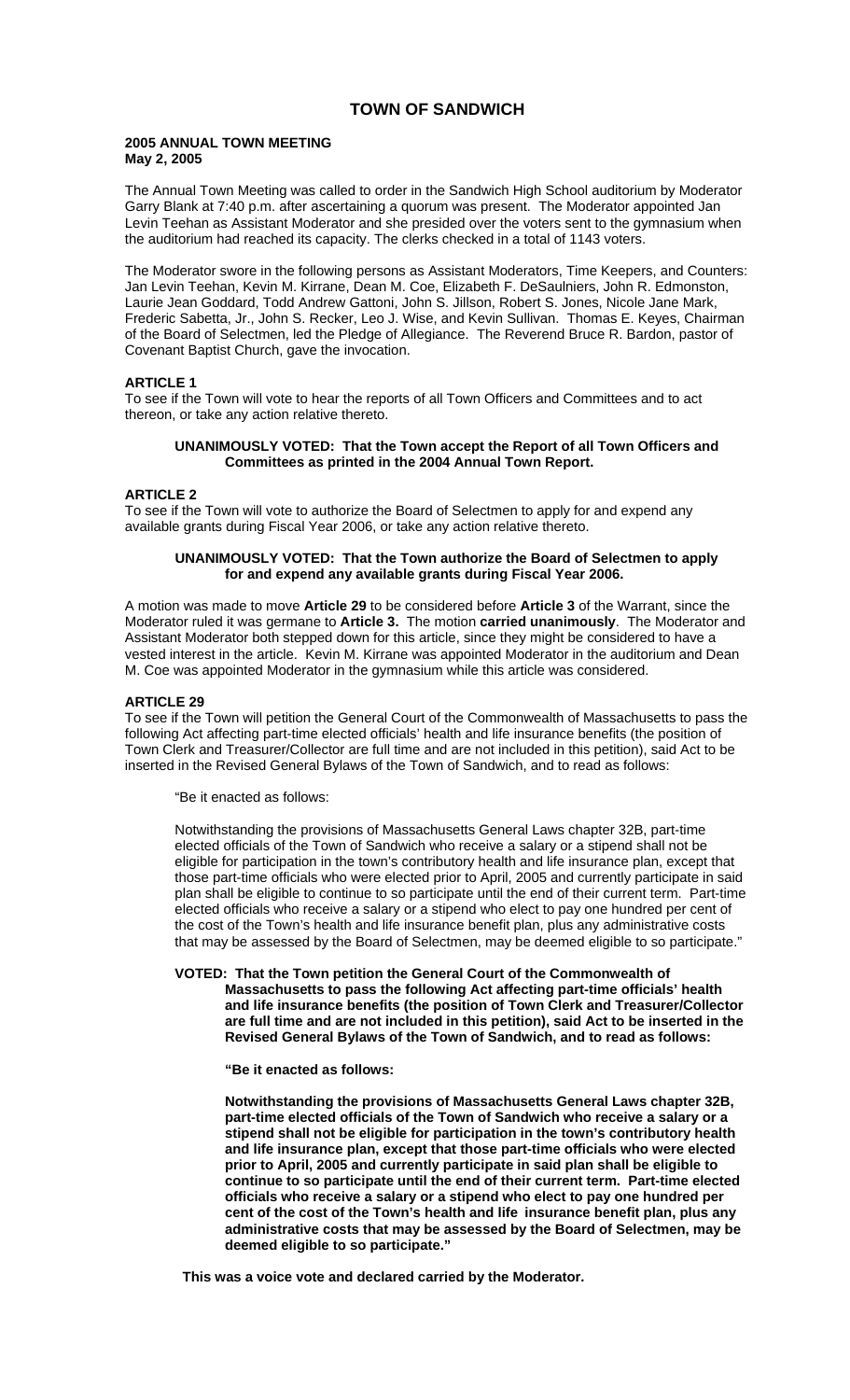## **ARTICLE 3**

To see if the Town will vote to fix the salaries of all Elected Officers for Fiscal Year 2006 in accordance with the following list, as provided in M.G.L. c. 41, §108, or take any action relative thereto.

| Moderator            | 450.00        |
|----------------------|---------------|
| Selectmen (4)        | 1,500.00 each |
| Chairman - Selectmen | 2,000.00      |
| Assessors (2)        | 1,000.00 each |
| Chairman - Assessors | 1,500.00      |
| <b>Tax Collector</b> | 51,372.00     |
| Town Clerk           | 51,372.00     |

### **UNANIMOUSLY VOTED: That the Town fix the salaries of all elected officers for Fiscal Year 2006 according to the following:**

| <b>Moderator</b>            | 450.00        |
|-----------------------------|---------------|
| Selectmen (4)               | 1,500.00 each |
| <b>Chairman - Selectmen</b> | 2,000.00      |
| Assessors (2)               | 1,000.00 each |
| <b>Chairman Assessors</b>   | 1,500.00      |
| <b>Tax Collector</b>        | 51,372.00     |
| <b>Town Clerk</b>           | 51,372.00     |
|                             |               |

### **ARTICLE 4**

To see if the Town will hear the report of the Finance Committee and to see if the Town will vote to raise and appropriate or transfer from available funds the sum of \$39,194,272.00, or any other amount, to defray Town expenses for the Fiscal Year July 1, 2005 to June 30, 2006 as itemized below in the third column entitled FY'06 Override contingent upon a favorable vote on May 5, 2005 to override Proposition Two and One-half, so-called, pursuant to M.G.L. c.59, §21C(g) and (m), and, in the event that the Proposition Two and One-half question is not approved at the May 5, 2005 election, to see if the Town will raise and appropriate or transfer from available funds the sum of \$35,770,711.00, or any other amount, as itemized below in the fourth column entitled FY'06 No-Override, or take any action relative thereto.

Linda Calmes Jones, Chair of the Finance Committee, gave the following report: Last year's report of the Finance Committee concluded with the following statement: "In 2006, the Town will face a very difficult question, which is, do we raise taxes (by a proposition 2½ override, if so how much) or do we cut services? Which services, to what level, and when? The Finance Committee feels that, for FY '06, there is financially no way that the Town will be able to maintain the level of services we enjoy today without new major revenue sources**."** 

We wish we had been wrong, but here we are today presented with those very questions in Article 4, which contains two budgets for our consideration tonight. The process of presenting them both in a single article insures that a balanced budget will be in place after the town meeting, regardless of the outcome with the ballot box override question. The town will be able to continue its business beginning July 1<sup>st</sup>. What the scope of that business will be is directly related to your vote today and at the ballot box on Thursday.

The Finance Committee has spent considerable time reviewing and discussing the contents of the budgets being presented tonight. We have found that the figures are credible and the impact on the Town accurate. It is important that we take a minute now and review them together.

Please look at Article 4 in your Warrant. You will see 6 columns. The last 2 are the ones we will focus on tonight. The last column on the right is called the "FY '06 No-Override Budget". If the override question on the ballot Thursday does not pass, this is the budget the Town will operate under beginning July 1, 2005. This budget calls for the following changes in addition to many others:

### **General Government:**

**Police:** Dropping from 3 to 2 sector cars per shift and the elimination of all 3 School Resource Officers, non-compliance with the mandated 40 hours annual in-service training requirement.

**Fire:** Elimination of 2 firefighter positions. Closure of the Forestdale Fire station 40-50% of the time.

**Public Works:** No Summer Seasonal assistance, which we used in prior years to maintain roadsides, islands and town property. Reduction of public road repairs and improvements, and Parks Division Services.

**Library:** Library will close on Sunday, plus 9 additional hours each week; 5 year-round parttime positions eliminated.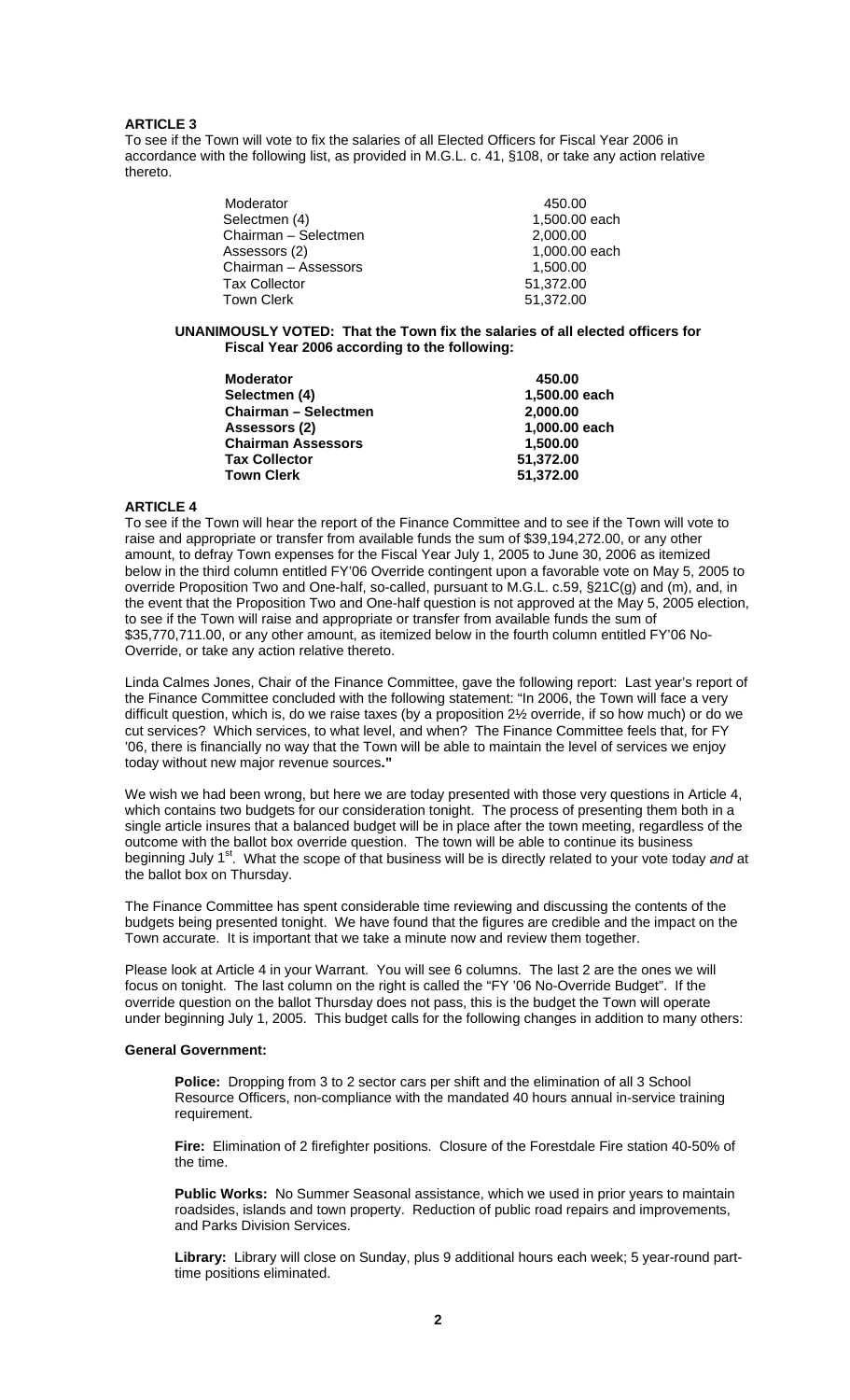**Council on Aging:** Elimination of Assistant Director.

**Health Department:** Elimination of the Assistant Health Agent.

**Town Clerk's Office:** Elimination of the Principal Clerk

**School Department:** Elimination of 58 full time and 1032 part time staff, which include 37½ professional teachers and 18½ ESP's; the reduction in class day for elementary school students; elimination of athletics, after-school and co-curricular activities; no longer offering art, music, physical education in K-8 and foreign language classes for grades 7 & 8; the introduction of bus fees; and charging the Community School for maintenance.

This will be the Town's budget beginning July 1, 2005 if the override ballot question does not pass. Additionally, if this is the budget implemented for FY2006, careful watch must be paid in the preparation of the 2007 budget to insure the Town meets the State mandated minimum school spending requirement. If the override is not passes on Thursday, and should funds have to be added to the School Budget in FY '07 to meet the mandated minimum spending requirement, the only solution will be further cuts to the General Government budget.

Now let's look at the column labeled FY'06 Override budget. This budget includes the funds that would be raised if the override ballot question passes on Thursday, as well as some of the funds from the Mirant payment the town recently received. This budget restores all of the items to the General Government except DPW and Fire Department Call Program funds, and modest adjustments to Police and Fire Overtime accounts. The School Department will receive funding for all the items they defined in their "needs budget" with one exception—extracurricular fees will not be eliminated as requested, but would continue as currently assessed. In addition, it provides for payment of this year's snow and ice deficit from the Mirant funds.

Approval of this override and budget will help insure that with strong financial oversight, and the use of the remaining Mirant funds, the Town can support these service levels for 3 years.

Last year the Finance Committee spoke of a financial model that had major flaws. History shows us that the model is actually broken. The town's revenue comes from three limited sources:

- **Taxes** which are capped by the total levy limit made up of the legal maximum 2½% increase by which the Town can raise taxes each year plus allowed new growth.
- **Local receipts, which include items such as,** excise taxes, fees, permits, etc.
- And **State Aid, which is money the State,** sends to us in the form of School aid, highway aid, lottery aid, payment in lieu of taxes (PILOT) and direct aid to the Town.

In FY 2006, the revenue is forecasted to increase only \$1,450,000 from these sources.

The Town's and fixed and contracted expenses are expected to increase approximately \$2,550,000. Some of the major contributors are:

Contracted salary increases are about 4% annually.

Group Health insurance increases about 12% annually.

County Retirement Assessment increases about 9% annually.

Property and Liability Insurance increases around 15% annually.

Upper Cape Regional Technical School increases 14% annually.

This gap between the limited additional revenue the Town can raise and the fixed and contracted expenses is about 3% annually—or about a \$1,100,000 shortfall every year. So, every year we must reduce expenses, which usually translates to services, by \$1,100,000 to balance the budget.

Many towns in Massachusetts, not only Cape Cod, are being forced to re-think the current financial model. Political pressure is being imposed by many communities to bring about budgetary change. However, political change is a long and difficult process.

Over 4 years ago it was recognized the model didn't work. Finance Committee members and Selectmen then started a process to develop a Long Range Plan for the Town which would serve as a roadmap for the future and would be a first step in identifying potential solutions. The Selectmen have recently presented the town with their initial product. Congratulations to them for bringing forth this important first step, and to their commitment to continue to develop and improve this important roadmap.

The Finance Committee is actively addressing ways to develop alternative financial solutions for the future. All options for increasing revenue or reducing expenses are being considered. No idea is "too far outside the box" for review. As we examine the Town's expenses, it becomes obvious that the vast majority of our money is spent on people and the associated expenses—salaries, insurance, retirement, etc. Creative approaches to managing our "people costs overall" will be critical as we move forward. So you will hear discussions addressing these issues tonight and in the future.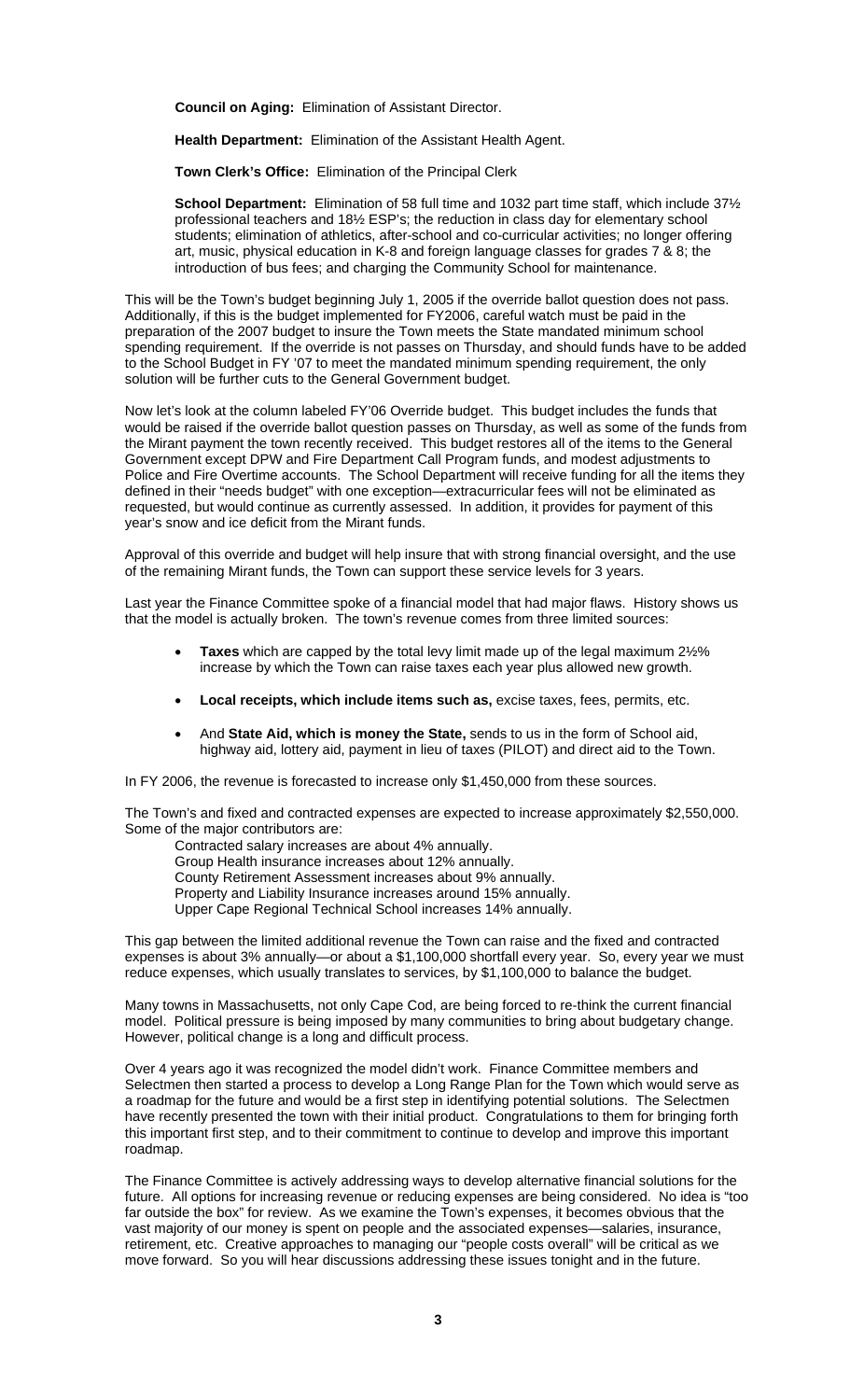Today you will hear the Finance Committee take positions on warrant articles that they may not have commented on in the past. The Finance Committee's primary statutory responsibility is to advise and make recommendations to town meeting on the budget and other financial matters. In our ongoing discussions of financial remedies for the Town, we have come to realize that financial impact comes from other sources than what have been traditionally the Financial Warrant articles. This includes items, which might be in conflict with the Town's charter. We believe that those actions which might have a long-term financial impact on the town be considered diligently and completely, and as required by the Town charter, be decided by town meeting.

The Finance Committee recommends Article 4 as it is presented so that a balanced budget will be in place after town meeting. And, we recommend that you support the budget, which requires funding through a \$3.1 million dollar override with a majority "Yes" vote at the polls on Thursday. It is an important step in maintaining the town's financial stability so the important work of "fixing the broken model" can take place without distraction.

Town of Sandwich Finance Committee; Linda Calmes Jones, Chair; Lisa Kirkwood, Vice Chair; Michael Baker, Clive Beasley, John Feeney, Jean Hood, and Donald Leighton.

|     |                                      | FY '04     | FY '05     | FY '06       | FY '06      |
|-----|--------------------------------------|------------|------------|--------------|-------------|
| No. | <b>Department</b>                    | Approp.    | Approp.    | Override     | No-Override |
| 114 | Moderator                            | 450        | 450        | 450          | 450         |
| 123 | Selectmen/Administrator              | 257,840    | 289,936    | 290,033      | 288,418     |
|     | <b>Personnel Expenses</b>            | 46,978     | 3,776      | 100,000      | 100,000     |
| 131 | <b>Finance Committee</b>             | 2,200      | 2,200      | 2,200        | 2,200       |
| 135 | Accounting                           | 165,962    | 130,509    | 127,273      | 138,791     |
| 141 | Assessing                            | 269,163    | 287,855    | 289,662      | 284,662     |
| 145 | Treasurer                            | 148,141    | 153,246    | 161,864      | 161,864     |
| 146 | <b>Tax Collector</b>                 | 178,477    | 187,884    | 196,994      | 196,994     |
| 147 | <b>Tax Title</b>                     | 30,000     | 30,000     | 30,000       | 30,000      |
| 151 | Legal                                | 175,000    | 175,000    | 175,000      | 175,000     |
| 152 | <b>Human Resources</b>               | 88,379     | 97,413     | 97,457       | 95,857      |
| 152 | <b>Town Clerk</b>                    | 113,658    | 120,389    | 127,562      | 97,142      |
| 162 | <b>Elections &amp; Registrations</b> | 48,300     | 58,300     | 38,900       | 38,900      |
| 171 | <b>Natural Resources</b>             | 101,006    | 105,651    | 107,930      | 107,430     |
| 175 | Planning & Development               | 114,740    | 118,402    | 122,475      | 116,375     |
| 188 | Recreation Center                    | 3,500      | 3,500      | 0            | 0           |
| 189 | <b>JSD Building</b>                  | 12,400     | 12,400     | 0            | $\Omega$    |
| 190 | <b>Facilities Management</b>         | 189,409    | 263,675    | 371,641      | 371,641     |
| 193 | <b>Town Hall</b>                     | 9,540.     | 9,540      | 0            | 0           |
| 194 | <b>Town Hall Annex</b>               | 10,040     | 10,040     | $\Omega$     | $\Omega$    |
| 195 | <b>Town Reports</b>                  | 15.000     | 15,000     | 15,000       | 12,500      |
| 196 | <b>Bind Town Records</b>             | 1,500      | 1,500      | 1,500        | 0           |
| 197 | Data Processing                      | 228,653    | 254,500    | 279,500      | 254,500     |
|     | <b>Total 100s</b>                    | 2,170,904  | 2,328,050  | 2,546,959    | 2,472,724   |
|     |                                      |            |            |              |             |
| 210 | <b>Police Department</b>             | 2.455,768  | 2,731,813  | 2,89,387     | 2,512,387   |
| 220 | <b>Fire Department</b>               | 2,768,572  | 3,001,319  | 3,089,197    | 2,823,694   |
| 241 | Inspections                          | 181,430    | 189,381    | 190,992      | 190,992     |
| 244 | Weights & Measures                   | 2,000      | 2,000      | 1,200        | 500         |
| 291 | <b>Emergency Management</b>          | 480        | 480        | 480          | 480         |
| 294 | Forest Warden                        | 1,200      | 1,200      | 1,200        | 1,200       |
| 297 | <b>Bourne Shellfish</b>              | 4,000      | 4,000      | 4,000        | 4,000       |
| 299 | Greenhead Fly                        | 1,500      | 1,500      | 1,500        | 1,500       |
|     | <b>Total 200s</b>                    | 5,414,950  | 5,931,693  | 6,077,956    | 5,534,753   |
|     |                                      |            |            |              |             |
| 300 | <b>School Department</b>             | 24,454,602 | 25,179,724 | 26,070,445   | 23,613,371  |
| 313 | <b>UCCRTS</b>                        | 801,483    | 920,548    | 1,057,273    | 1,057,273   |
|     | Total 300s                           | 25,256,085 | 26,100,272 | 27, 127, 718 | 24,670,644  |
|     |                                      |            |            |              |             |
| 410 | DPW - Engineering                    | 116,293    | 120,753    | 120,771      | 120,771     |
| 420 | DPW - Highways                       | 1,096,598  | 1,414,563  | 1,093,554    | 946,385     |
| 421 | Snow & Ice                           | 250,002    | 250,003    | 250,004      | 250,004     |
| 424 | Streetlights                         | 26,000     | 26,000     | 23,500       | 21,000      |
| 435 | DPW - Sanitation                     | 721,288    | 721,288    | 748,716      | 748,716     |
|     | Total 400s                           | 2,210,181  | 2,259,607  | 2,236,545    | 2,086,876   |
|     |                                      |            |            |              |             |
| 510 | <b>Health Department</b>             | 136,959    | 142,995    | 144,749      | 105,071     |
| 522 | <b>Nursing Department</b>            | 82,179     | 90,593     | 91,915       | 91,915      |
| 541 | Council on Aging                     | 104,105    | 115,527    | 116,617      | 77,915      |
| 543 | <b>Veterans Services</b>             | 30,806     | 30,806     | 30,806       | 30,806      |
|     |                                      |            |            |              |             |

## **FY '06 BUDGET TOTALS**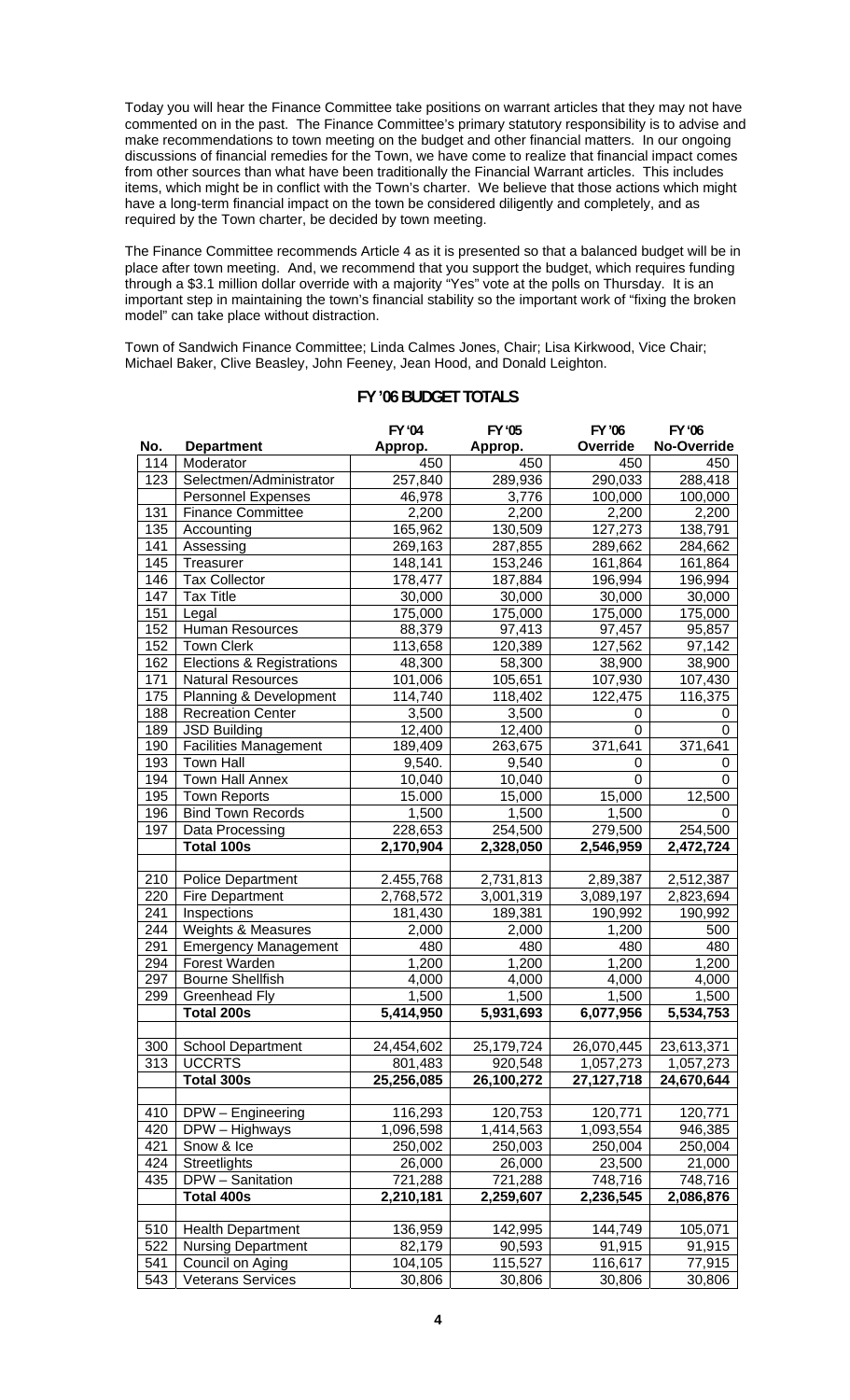| 544 | Human Services Building        | 11,040     | 11,040     | 0          |            |
|-----|--------------------------------|------------|------------|------------|------------|
| 547 | <b>Disabilities Commission</b> | 500        | 500        | 500        |            |
|     | <b>Total 500s</b>              | 365,5897   | 391,461    | 384,587    | 305,707    |
|     |                                |            |            |            |            |
| 610 | Library                        | 620,399    | 682,104    | 730,602    | 630,602    |
| 629 | Youth Task Force               | 500        | 500        | 500        |            |
| 630 | <b>Recreation Department</b>   | 53.314     | 54,742     | 54.455     | 54,455     |
| 650 | DPW - Parks                    | 20,425     | 20,425     | 20,250     | 250        |
| 670 | Archives                       | 2,500      | 2,500      | 2,500      | 2,500      |
| 671 | Hoxie House/Grist Mill         | O          | 0          | O          |            |
| 693 | <b>Memorial Day</b>            | 1,200      | 1,200      | 1,200      | 1,200      |
| 694 | <b>Historic District</b>       | 10,650     | 11,000     | 11,000     | 11,000     |
|     | Total 600s                     | 708,988    | 772,471    | 820,507    | 700,007    |
|     | <b>TOTAL TOWN BUDGET</b>       | 36,126,697 | 37,784,544 | 39,194,272 | 35,770,711 |

Robert J. George of 401 Service Road made a motion to amend the budget by reducing item 151, Legal Fees, by the amount of \$500 and transferring the \$500 to line item 629, Youth task Force, in the No Override Column. It was seconded and **declared carried**.

**UNANIMOUSLY VOTED: That the Town hear the report of the Finance Committee and raise and appropriate the sum of \$39,019,272.00 and transfer and appropriate \$175,000 from Surplus Revenue to defray Town expenses for the Fiscal Year 2006 as itemized in the third column entitled FY' 06 Override, contingent upon a favorable vote on May 5, 2005 to override Proposition Two and One-half, so called, pursuant to M.G.L. c.59, §21C (g) and (m), and, in the event that the override vote fails, to raise and appropriate the sum of \$35,770,712.00 as itemized in the fourth column entitled FY' 06 No-Override, as amended.** 

**At 9:50 p.m. the meeting was temporarily recessed and the Special Town Meeting was convened by the Moderator.** 

### **SPECIAL TOWN MEETING, MAY 2, 2005**

### **ARTICLE 1**

To see if the Town will vote to transfer and appropriate a sum of money, said funds to be expended under the direction of the Board of Selectmen, for the purpose of reducing a projected FY '05 deficit in the Snow and Ice Account, or take any action relative thereto.

### **UNANIMOUSLY VOTED: That the Town transfer and appropriate \$450,000.00 from Surplus Revenue for funding the Fiscal Year 2005 Snow and Ice deficit.**

### **The Moderator then adjourned the Special Town Meeting and reconvened the Annual Town Meeting.**

### **ARTICLE 5**

To see if the Town will vote to raise and appropriate or transfer from available funds a sum of money for the payment of Principal and Interest on Loans, or take any action relative thereto.

### **UNANIMOUSLY VOTED: That the Town raise and appropriate \$5,430,535.00, and transfer and appropriate \$225,000.00 from the golf course income account for the payment of principal and interest on loans for Fiscal Year 2006.**

## **ARTICLE 6**

To see if the Town will vote to raise and appropriate or transfer from available funds a sum of money for the payment of Principal and Interest on Loans from the Cape Cod Land Bank account as authorized by Chapter 293 of the Acts of 1998, as amended, and to raise and appropriate or transfer from available funds the sum of \$20,000.00, or any other amount, to be expended under the direction of the Board of Selectmen, for the purpose of paying any incidental expenses related to the Cape Cod Land Bank account, or take any action relative thereto.

### **UNANIMOUSLY VOTED: That the Town transfer and appropriate \$1,042,526.00 for the payment of principal and interest on loans from the Cape Cod Land Bank account as authorized by Chapter 293 of the Acts of 1998 and to transfer and appropriate \$20,000.00 from the Land Bank Account, to be expended under the direction of the Board of Selectmen, for paying any incidental expenses related to the Cape Cod Land Bank Account for Fiscal Year 2006.**

### **ARTICLE 7**

To see if the Town will vote to appropriate the sum of money, received or to be received, from the Chapter 90 State Aid to Highways Program for highway construction and/or maintenance on any State approved road during FY '06, or take any action relative thereto.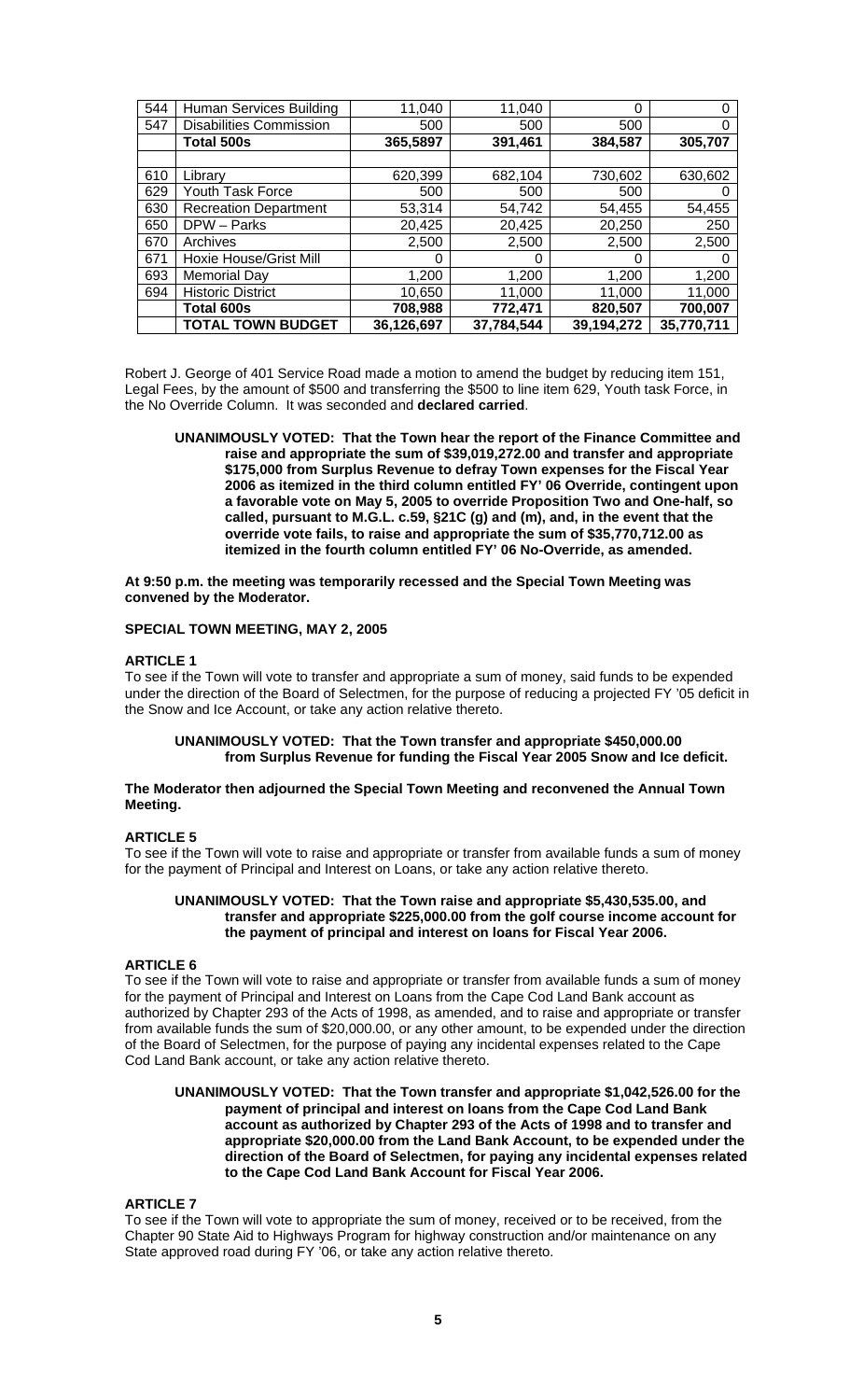### **UNANIMOUSLY VOTED: That the Town appropriate money received, or to be received, from the Chapter 90 State Aid to Highways Program for highway construction and/or maintenance on any State approved road during Fiscal Year 2006.**

### **ARTICLE 8**

To see if the Town will vote to raise and appropriate or transfer from available funds a sum of \$8,782,607.00, or any other amount, to pay employee benefit and other estimated assessments as listed below, with any unexpended balance for each item identified below able to be expended on other items identified below under the direction of the Board of Selectmen, or take any action relative thereto.

| Group Health Insurance              | 5.940.000.00 |
|-------------------------------------|--------------|
| <b>County Retirement Assessment</b> | 1.721.875.00 |
| Property & Liability Insurance      | 722.416.00   |
| Medicare/FICA                       | 348.316.00   |
| Unemployment Account                | 50.000.00    |

**UNANIMOUSLY VOTED: That the Town raise and appropriate \$7,832,607.00, transfer and appropriate \$700,000.00 from the ambulance receipts reserved for appropriation account, and transfer and appropriate \$250,000.00 from the overlay surplus, for a total of \$8,782,607.00, to pay assessments for Group Health Insurance, County Retirement, Property & Liability Insurance, Medicare/FICA, and Unemployment.** 

### **ARTICLE 9**

To see if the Town will vote to transfer and appropriate the sum of \$22,000.00, or any other amount, from the Cemetery Trust Fund Account to the FY '06 Department of Public Works, Parks, Buildings and Grounds Division operating budget, to be expended under the direction of the Board of Selectmen, for the purpose of maintaining the Town's cemeteries and grounds, or take any action relative thereto.

### **UNANIMOUSLY VOTED: That the Town transfer and appropriate \$22,000.00 from the Cemetery Trust Fund account to the Fiscal Year 2006 Parks, Buildings and Grounds Division of the Department of Public Works, to be expended under the direction of the Board of Selectmen for maintaining the Town's cemeteries and grounds.**

### **ARTICLE 10**

To see if the Town will vote to transfer and appropriate money received or to be received from State Aid to Libraries Account to the FY '06 Library operating budget, to be expended under the direction of the Board of Selectmen, or take any action relative thereto.

### **UNANIMOUSLY VOTED: That the Town transfer and appropriate \$21,389.00 from the money received, or to be received, from the State Aid to Libraries Account to the Fiscal Year 2006 Library operating budget, said funds to be expended under the direction of the Board of Selectmen.**

### **ARTICLE 11**

To see if the Town will vote to raise and appropriate or transfer from available funds, a sum of \$250,000.00, or any other amount, to establish the Reserve Account for FY'06, or take any action relative thereto.

### **UNANIMOUSLY VOTED: That the Town raise and appropriate \$250,000.00 to establish a Reserve Account for Fiscal Year 2006.**

### **ARTICLE 12**

To see if the Town will vote to hear the report of the Capital Improvement Planning Committee, and further, to see if the Town will vote to raise and appropriate or transfer from available funds a sum of \$400,000.00, or any other amount, to be expended under the direction of the Board of Selectmen, for the purpose of purchasing and repairing equipment, vehicles, and buildings, and providing related services in accordance with the following list, with any unexpended balance for each item identified below to be placed in the Building Repairs/Capital Purchases account to be expended under the direction of the Board of Selectmen:

| Police Department Radio Console           | 200,000.00 |
|-------------------------------------------|------------|
| Fire Engine Replacement (Lease/Purchase)  | 25,000.00  |
| <b>Library Flooring &amp; Carpet</b>      | 85,000.00  |
| Wing School HVAC Replacement              | 55,000.00  |
| <b>Conservation Land Maps</b>             | 4,000.00   |
| <b>Natural Resources Work Skiff</b>       | 4,000.00   |
| <b>DPW Recycling Container</b>            | 5,000.00   |
| <b>Nursing Department Refrigerator</b>    | 1,700.00   |
| <b>Building Repairs/Capital Purchases</b> | 20,300.00  |

## **And further,**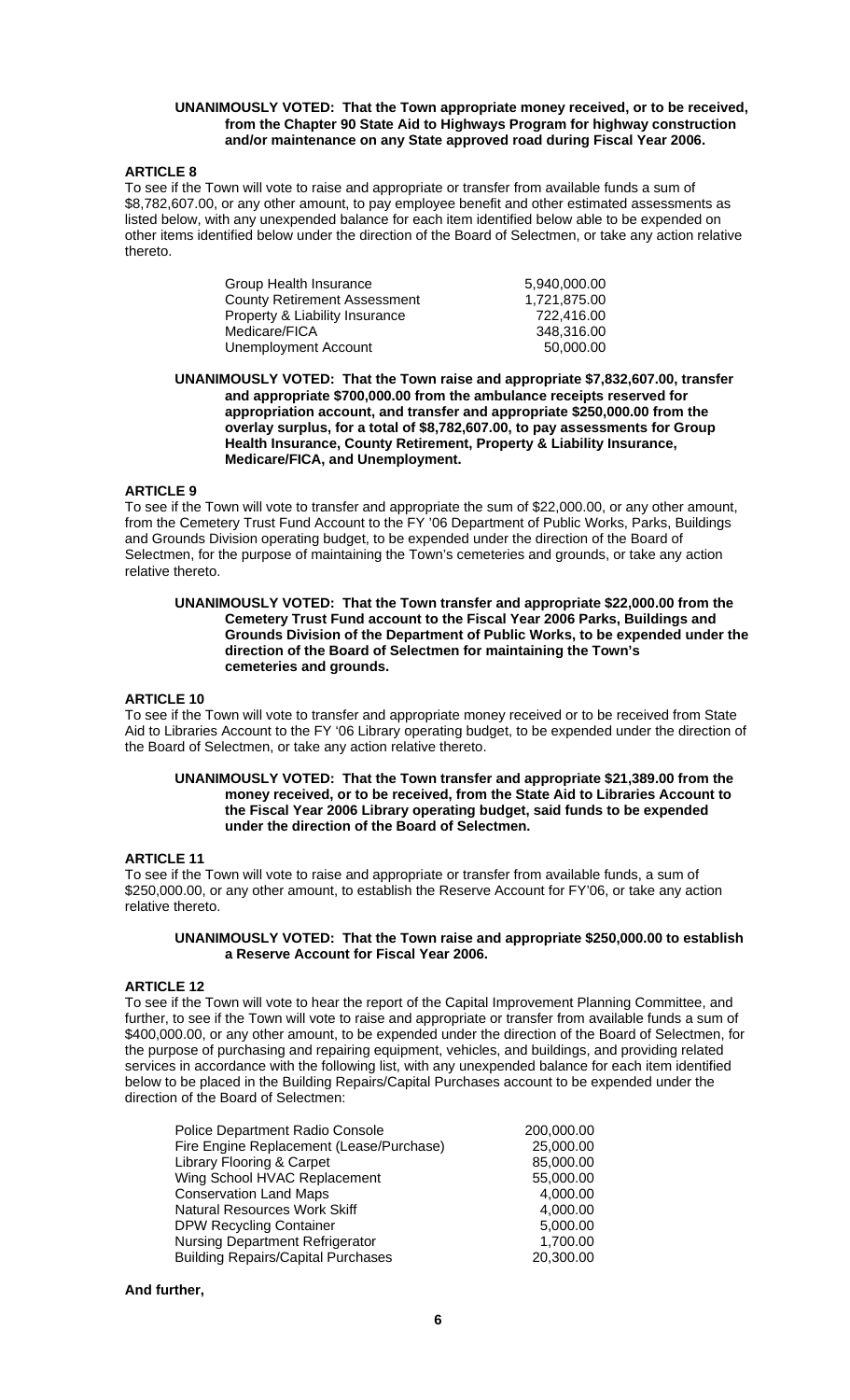To see if the Town will vote to transfer and appropriate the sum of \$175,000.00, or any other amount, to be expended under the direction of the Board of Selectmen, from the Ambulance Fund for the purpose of lease purchasing and/or outright purchasing a fire engine.

### **And further,**

To see if the Town will vote to transfer the sum of \$8,000.00 from the FY'96 capital budget appropriation originally appropriated for the purpose of completing window repairs at the Hoxie House as authorized at the 1995 Annual Town Meeting under Article 20 to be used for the purpose of completing extraordinary repairs and improvements to the Hoxie House, said funds to be expended under the direction on the Board of Selectmen.

or take any action relative thereto.

George H. Dunham, Town Administrator, read the following Capital Budget Report: The Capital Improvement Planning Committee has asked that I speak on their behalf for this article. All of the items listed in this article have been supported unanimously by the CIPC, Finance Committee, and Board of Selectmen.

The first part of the article lists the items approved for purchase as part of the usual \$400,000 capital budget appropriation. They include the replacement of the antiquated Police Department base radio, the lease/purchase of a Fire Engine, Library flooring improvements and HVAC replacements at the Wing School.

The second part appropriates \$175,000 that has been set aside for the last several years for the emergency replacement of an ambulance. Since any scenario we could come up with would likely be covered by insurance or need a Town Meeting appropriation, the CIPC supports using these funds to supplement the \$25,000 listed in the first part of this article for a fire engine. The total \$200,000 will be used as a down-payment on a lease purchase agreement. Fire Chief Newman has also submitted a federal grant request to potentially provide additional funding for this purpose. The results of this application won't be known until the end of this calendar year.

The third part of this article reappropriates \$8,000 previously budgeted for Hoxie House window repairs in FY'96 and changes the use for general repairs and improvements at the Hoxie House. The Town plans to address some structural issues with these funds.

Steven C. Grundman offered an amendment to delete the words "lease purchasing and/or outright purchasing a fire engine" from the motion. **Town Counsel ruled that the amendment was outside the article.** 

**VOTED: That the Town hear the report of the Capital Improvement Planning Committee and raise and appropriate \$400,000.00, to be expended under the direction of the Board of Selectmen, for purchasing and repairing equipment, vehicles and buildings, and providing related services in accordance with the list printed in the Warrant under Article 12, and further, transfer and appropriate \$175,000.00 from the Ambulance Reserve Fund for the lease and/or purchase of a fire engine to be spent under the direction of the Board of Selectmen, and further, to transfer and appropriate \$8,000.00 from the FY'96 Hoxie House window repair budget approved under Article 20 at the 1995 Annual Town Meeting for the purpose of completing extraordinary repairs and improvements to the Hoxie House, said funds to be expended under the direction of the Board of Selectmen. This was a voice vote and declared carried by the Moderator.** 

## **ARTICLE 13**

To see if the Town will vote to raise and appropriate or transfer from available funds a sum of \$50,000.00, or any other amount, to be expended under the direction of the Board of Selectmen, for the purpose of providing professional valuation services related to the Mirant Canal, LLC facility, or take any action relative thereto.

**VOTED: That the Town transfer and appropriate \$50,000.00 from Surplus Revenue for professional valuation services related to the Mirant Canal, LLC facility, said funds to be expended under the direction of the Board of Selectmen. This was a voice vote and declared carried by the Moderator.** 

### **ARTICLE 14**

To see if the Town will vote to transfer and appropriate the balance of Town's free cash certification, also known as surplus revenue, to the Stabilization Fund, or take any action relative thereto.

Mr. Grundman offered the following amendment to the article: To see if the Town will vote to transfer and appropriate the balance of Town's free cash certification, also known as surplus revenue, to the Stabilization Fund, or take any action relative thereto, provided that \$98,000 of that amount be transferred and appropriated to line item 300 to reduce the fees students pay to participate in extracurricular activities, and that \$98,000 of that amount be transferred and appropriated to line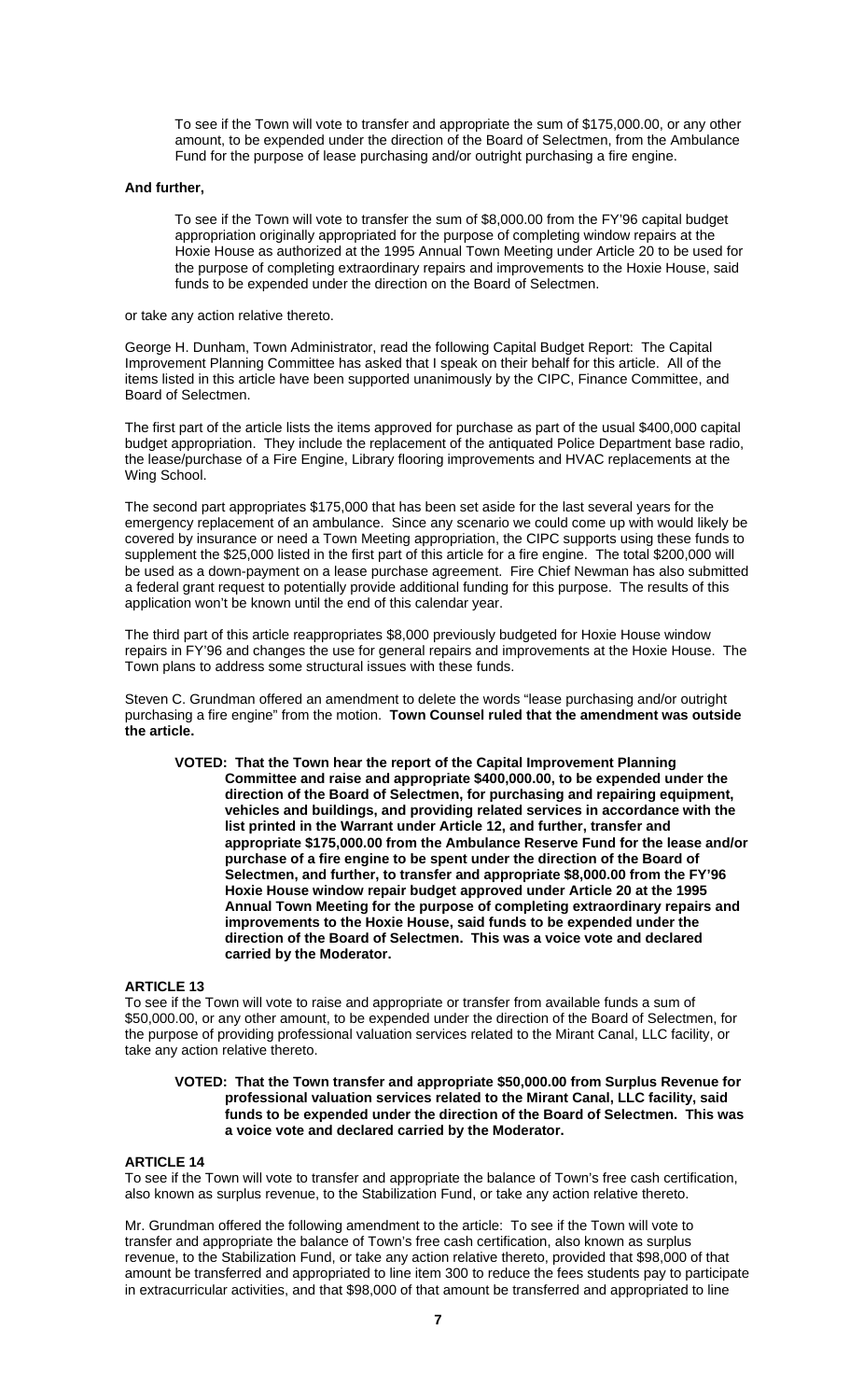items 210 and 220 to reduce response time and increase patrols. **Town Counsel ruled that the amendment was outside the article.** 

### **VOTED: That the Town transfer and appropriate \$828,556.00 from Surplus Revenue to the Stabilization Fund as printed in the Warrant under Article 14. This was a hand count, 369 Yes, 85 No. The Moderator declared the Article carried by the two-thirds requirement.**

## **ARTICLE 15**

To see if the Town will vote to raise and appropriate or transfer from available funds the sum of \$21,200.00, or any other amount, to be expended under the direction of the Board of Selectmen, to fund various Social Service Programs for services to be performed for and on behalf of Sandwich residents as listed below, or take any action relative thereto.

| <b>Big Brothers/Big Sisters</b>    | 500.00   |
|------------------------------------|----------|
| Independence House                 | 6,600.00 |
| Legal Services of Cape Cod         | 2,000.00 |
| Nauset Workshop                    | 500.00   |
| <b>Elder Services</b>              | 1,000.00 |
| <b>Gosnold/Children's Services</b> | 6,000.00 |
| Cape Cod Child Development         | 1,250.00 |
| Upper Cape AIDS Council            | 500.00   |
| <b>Sight Loss Services</b>         | 600.00   |
| <b>Falmouth Free Clinic</b>        | 2,250.00 |

### **UNANIMOUSLY VOTED: That the Town raise and appropriate \$21,200.00 to fund various Social Service programs for services to be performed for and on behalf of Sandwich residents during Fiscal Year 2006 as printed in the Warrant under Article 15, to be expended under the direction of the Board of Selectmen.**

## **ARTICLE 16**

To see if the Town will vote to transfer and appropriate the FY'05 income from the Hoxie House and Grist Mill for the FY'05 operation and maintenance of the Hoxie House and Grist Mill, including salaries and expenses, to be expended under the direction of the Board of Selectmen, or take any action relative thereto.

### **UNANIMOUSLY VOTED: That \$38,750.00 from the FY 2005 income from the Hoxie House and Grist Mill for the Fiscal Year 2006 operation and maintenance of the Hoxie House and Grist Mill, including salaries and expenses, to be expended under the direction of the Board of Selectmen.**

## **ARTICLE 17**

To see if the Town will vote to transfer and appropriate the sum of \$158,800.00, or any other amount, to be expended under the direction of the Board of Selectmen, from the Beach and Recreation Account for the purpose of providing FY'06 Recreation Department, Natural Resources Department, and Facilities Management Department services, and for beach privileges at Sandy Neck Beach in accordance with the following list, or take any action relative thereto.

| <b>Recreation Department</b>            | 61.300.00 |
|-----------------------------------------|-----------|
| Natural Resources Department            | 24.000.00 |
| <b>Facilities Management Department</b> | 38.500.00 |
| Sandy Neck Beach Privileges             | 35.000.00 |

### **UNANIMOUSLY VOTED: That the Town transfer and appropriate \$158,800.00 from the beach parking receipts reserved for appropriation account, to be expended under the direction of the Board of Selectmen, for the following:**

| <b>Recreation Department</b> |                                         | 61.300.00 |
|------------------------------|-----------------------------------------|-----------|
|                              | <b>Natural Resources Department</b>     | 24.000.00 |
|                              | <b>Facilities Management Department</b> | 38.500.00 |
|                              | <b>Sandy Neck Beach Privileges</b>      | 35,000,00 |

## **ARTICLE 18**

To see if the Town will vote in accordance with the provisions of the M.G.L. c.44, § 53F1/2 to raise and appropriate or transfer from available funds a sum of money, to be expended under the direction of the Board of Selectmen, for the purpose of establishing the FY'06 operating budget for Sandwich Hollows Golf Club, or take any action relative thereto.

**VOTED: That the Town transfer and appropriate \$1,093,907.00 to be expended under the direction of the Board of Selectmen for establishing the FY 2006 operating budget for Sandwich Hollows Golf Club. This was a voice vote and declared carried by the Moderator.**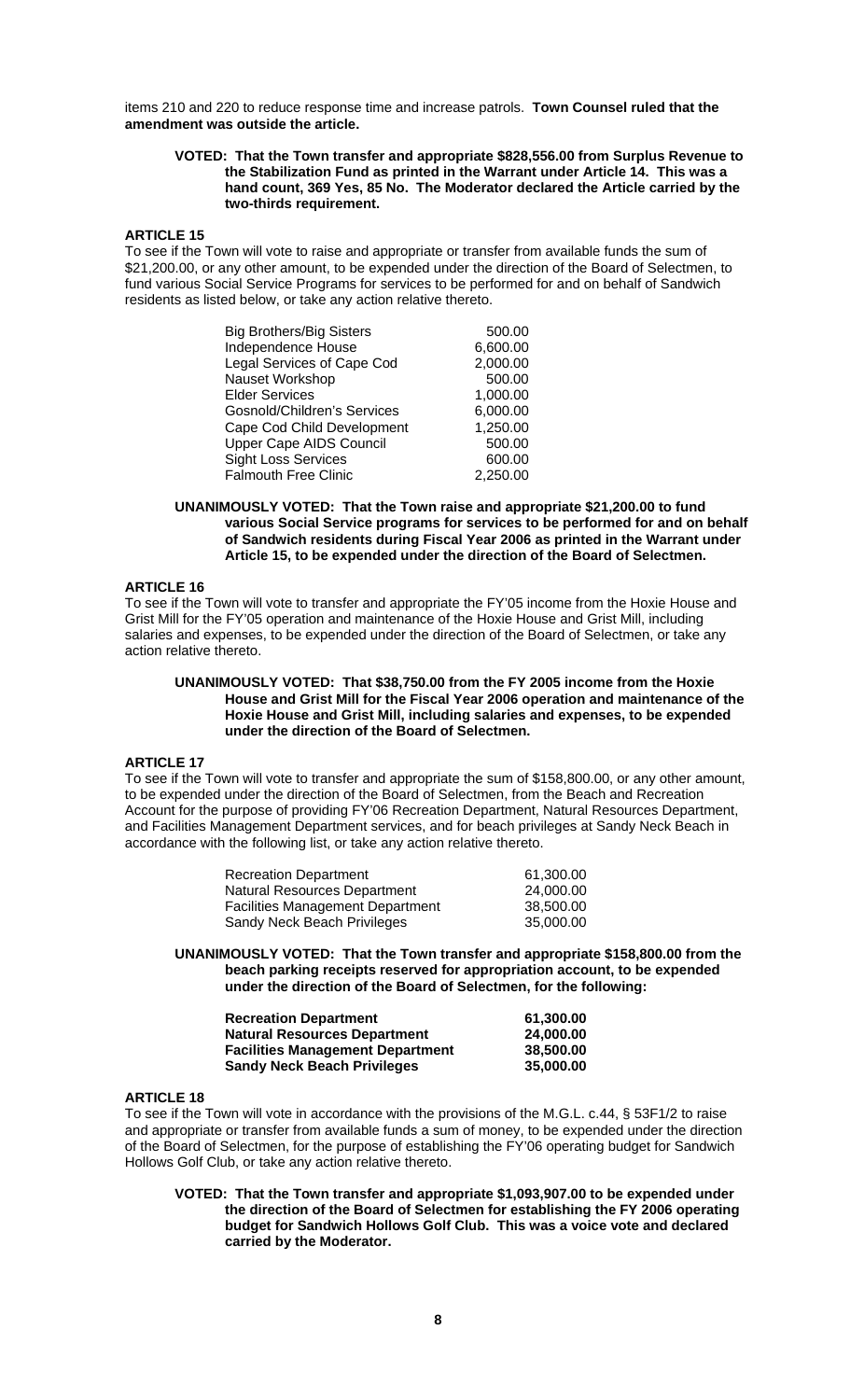### **ARTICLE 19**

To see if the Town will vote to raise and appropriate or transfer from available funds a sum of \$30,983.50, or any other amount, to be expended under the direction of the Board of Selectmen, for the purpose of funding the FY'06 Sandwich Promotions Fund as established under Chapter 227 of the Acts of 1997, or take any action relative thereto.

### **UNANIMOUSLY VOTED: That the Town transfer and appropriate \$30,983.50 from the Sandwich Promotions Fund, to be expended under the direction of the Board of Selectmen, for funding the FY 2005 Sandwich Promotions Fund as established under Chapter 227 of the Acts of 1997.**

### **ARTICLE 20**

To see if the Town will vote to authorize the Board of Selectmen to petition the General Court for a special act, as set forth below, amending the Town Charter to change the office of Tax Collector from an elected office to an appointed office; provided that the General Court may make clerical or editorial changes of form only to the bill, unless the Board of Selectmen approve amendments to the bill before enactment by the General Court; and provided further that the Board of Selectmen is hereby authorized to approve amendments which shall be within the scope of the general public objectives of the petition.

An Act Relative to the Charter of the Town of Sandwich

Section 1. The charter of the town of Sandwich, which is on file in the office of the archivist of the commonwealth as provided in section 12 of chapter 43B of the General Laws, is hereby amended by striking out, in Article IV, Section 4.1, the following:- a Tax Collector;

Section 2. Article IV of said charter is hereby further amended by deleting Section 4.6, "Tax Collector', in its entirety and renumbering the remaining section of Article IV accordingly.

Section 3. The elected tax collector holding office as of the effective date of this act shall continue in office until the expiration of her elected term or sooner resignation.

Section 4. This act shall take effect upon passage.

or take any action relative thereto.

### **VOTED: That the Town authorize the Board of Selectmen to petition the General Court for a special act amending the Town Charter to change the office of Tax Collector from an elected office to an appointed office as printed in the Warrant under Article 20. This was a voice vote and declared carried by the Moderator.**

## **ARTICLE 21**

To see if the Town will vote in accordance with M.G.L. c.59, §5, clause 41A to increase the maximum qualifying annual gross receipts amount for individuals sixty-five years of age or over who qualify for the so-called senior tax deferral and recovery program from the current \$20,000.00 to \$30,000.00, said increase to become effective with the FY'06 tax billing, or take any action relative thereto.

### **UNANIMOUSLY VOTED: That the Town increase the maximum qualifying annual gross receipts amount for individual sixty-five years of age or over who qualify for the so-called senior tax deferral and recovery program under M.G.L. c.59, §5, clause 41A from \$20,000.00 to \$30,000.00.**

### **ARTICLE 22**

To see if the Town will vote to accept the proposal of the Upper Cape Cod Regional Technical School District to amend the Regional School District Agreement for the Towns of Bourne, Falmouth, Sandwich, Wareham, and Marion, effective July 1, 2005, said amendment to provide that commencing in calendar year 2006, at the biennial state election, members of the regional school district committee shall be chosen by the voters in said district in district-wide elections with residency requirements as set forth in General Laws, Chapter 71, Section 14E, as amended by Chapter 10 of the Acts of 1988. Each committee member shall serve for a term of four (4) years, said terms will be staggered so that four (4) members will be elected at the biennial election in 2006 and five (5) members will be elected at the biennial election in 2008 and in the same order at each biennial election thereafter.

Those members elected in the Spring of 2004 shall serve until their successors are duly elected and qualified in 2008 in accordance with the provisions of Massachusetts General Laws and this agreement.

Those members elected in the Spring of 2005 shall serve until their successors are duly elected and qualified in 2008 in accordance with the provisions of Massachusetts General Laws and this agreement.

There shall not be an election for members in the Spring of 2006. Those members who would have been elected in the Spring of 2006 will be subject to the biennial election of 2006.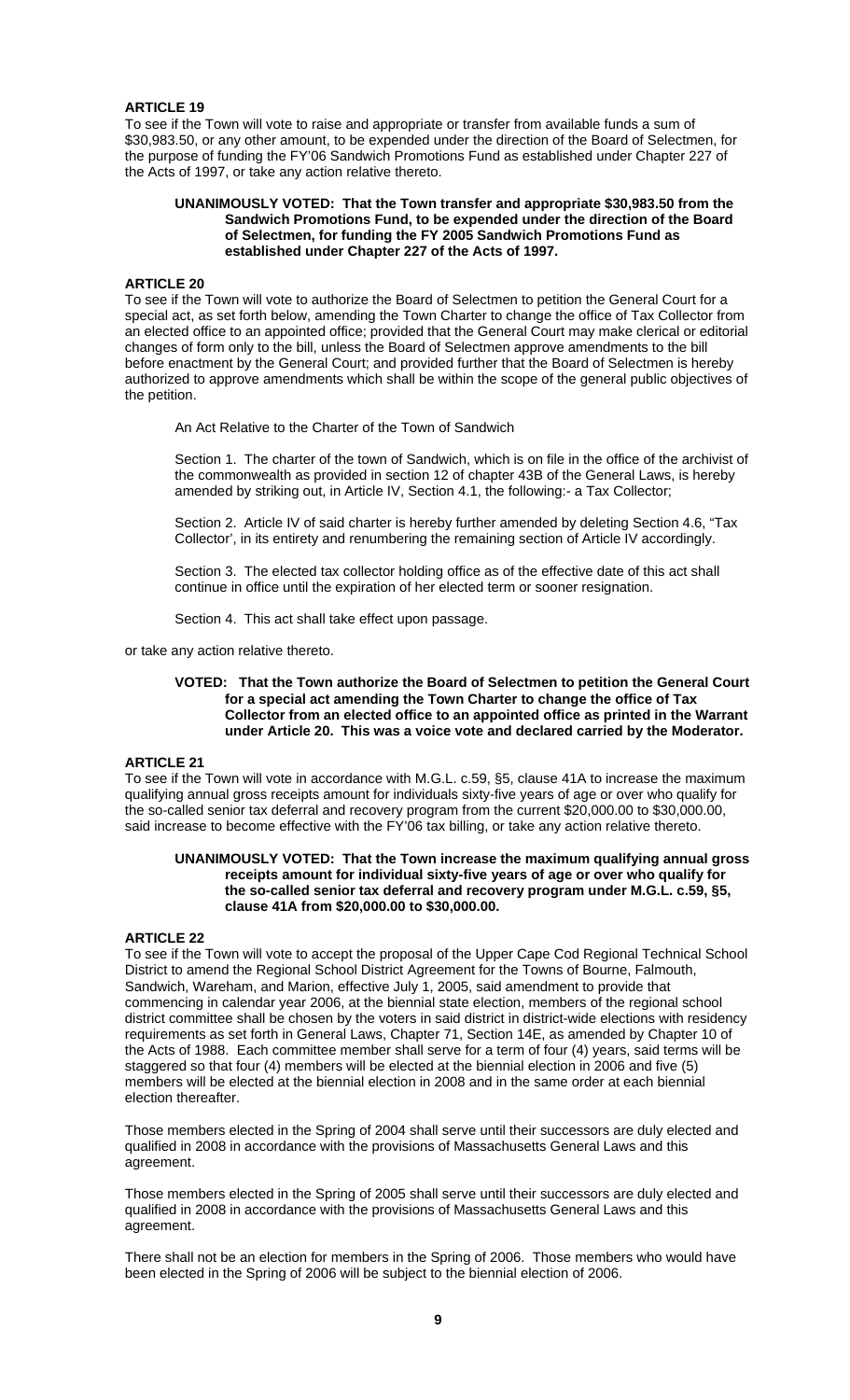All other requirements of Chapter 10 of the Acts of 1988 with respect to the appointment of a regional district clerk, filing of nomination papers, etc., shall be as required for district-wide elections with residency requirements. The School Committee shall remain with nine (9) members, two (2) each from Bourne, Falmouth, Sandwich and Wareham, and one (1) from Marion.

The term of office of any elected member of the Upper Cape Cod Regional Technical School District shall commence at the next regularly scheduled School Committee meeting in December following the date of his/her election. The incumbent members shall serve until their respective successors are duly elected and qualified in accordance with the provisions of Massachusetts Law and this agreement.

Promptly upon appointment and qualifications of the members of the School Committee, the Committee shall, at the first regularly scheduled committee meeting in each calendar year thereafter, organize and choose by ballot a Chairman, a Vice Chairman, a Treasurer, and Secretary from among its own membership. The Committee shall then fix the time and place for its regular meetings, provide for the calling of special meetings and specify the notice required for each of said meetings.

or take any action relative thereto.

**UNANIMOUSLY VOTED: That the Town accept the proposal of the Upper Cape Cod Regional Technical School District to amend the Regional School District Agreement for the Towns of Bourne, Falmouth, Sandwich, Wareham, and Marion, effective July 1, 2005 to provide that commencing in calendar year 2006, at the biennial state election, members of the regional school district committee shall be chosen by the voters in said district in district-wide elections with residency requirements as set forth in General Laws, Chapter 71, Section 14E, as amended by Chapter 10 of the Acts of 1988 as printed in the Warrant under Article 22.** 

## **ARTICLE 23**

To see if the Town will vote to transfer the care, custody, control and management from the Conservation Commission for conservation purposes to the Conservation Commission for conservation purposes and also for the purpose of conveyance of easements for water protection and water supply purposes and will authorize the Board of Selectmen and Conservation Commission, on such terms and conditions as the Board of Selectmen and Conservation Commission may determine, to convey necessary easements to the Sandwich Water District for water protection and supply purposes on the Murkwood Conservation Area, as shown on Assessors Map 52, Lot 29, Map 53, Lot 1, and Map 62, Lot 12 consisting of approximately 77.48 acres, or on any real and personal property now held for conservation purposes that the Conservation Commission determines is no longer needed solely for conservation purposes, and further, authorize the Board of Selectmen to petition the General Court for special legislation authorizing this transfer and the conveyance of said easements pursuant to Article 97 of the Massachusetts Constitution, or take any action relative thereto.

### **UNANIMOUSLY VOTED: To indefinitely postpone Article 23.**

### **ARTICLE 24**

To see if the Town will vote to transfer the care, custody, control, and management of the following parcel of land from the Board of Selectmen for active recreation purposes, namely a municipal golf course, and for the purpose of conveyance of easements to the Sandwich Water District for water protection purposes and water supply purposes to the Board of Selectmen for the purpose of conveyance and to authorize the Board of Selectmen to convey all or a portion of the parcel identified as Parcel B on a plan titled "Town of Sandwich Acquisition of Verbon Trust Property," dated March 1, 1999, prepared by Outback Engineering, a copy of which is on file with the Town Clerk, consisting of approximately 253 acres off Service Road and commonly known as Sandwich Hollows Golf Club, said property to be conveyed on such terms and conditions as the Selectmen deem to be in the best interests of the Town, the proceeds of which shall first be used to pay off the bonds issued to acquire the parcel pursuant to the requirements of General Laws C. 44, section 63, and it being the intention of the Town that any and all remaining proceeds from such conveyance are to be transferred by vote of a subsequent town meeting to the Stabilization Fund in accordance with M.G.L. c.40, §5B.

## **And further,**

That the Town transfer from the Board of Selectmen for the purposes set out in Section 3 of Chapter 293 of the Acts of 1993, and for the purpose of conveyance of easements to the Sandwich Water District for water protection purposes and water supply purposes to the Board of Selectmen for such purposes and also for the purpose of conveyance of access and utility easements to be appurtenant to such portions of Parcel B referenced above as are conveyed, usable for all purposes for which Parcel B may be used, and authorize the Board of Selectmen to convey such easements and to authorize the Open Space Committee or, if the Open Space Committee is no longer in existence, the Board of Selectmen, to release the restrictions held by the Town with respect to such easements on all or portions of the parcels identified as Parcel A on a plan titled "Town of Sandwich Acquisition of Verbon Trust Property," dated March 1, 1999, prepared by Outback Engineering, a copy of which is filed with the Town Clerk consisting of approximately 218 acres off Service Road, said easements to be conveyed on such terms and conditions as the Selectmen deem to be in the best interests of the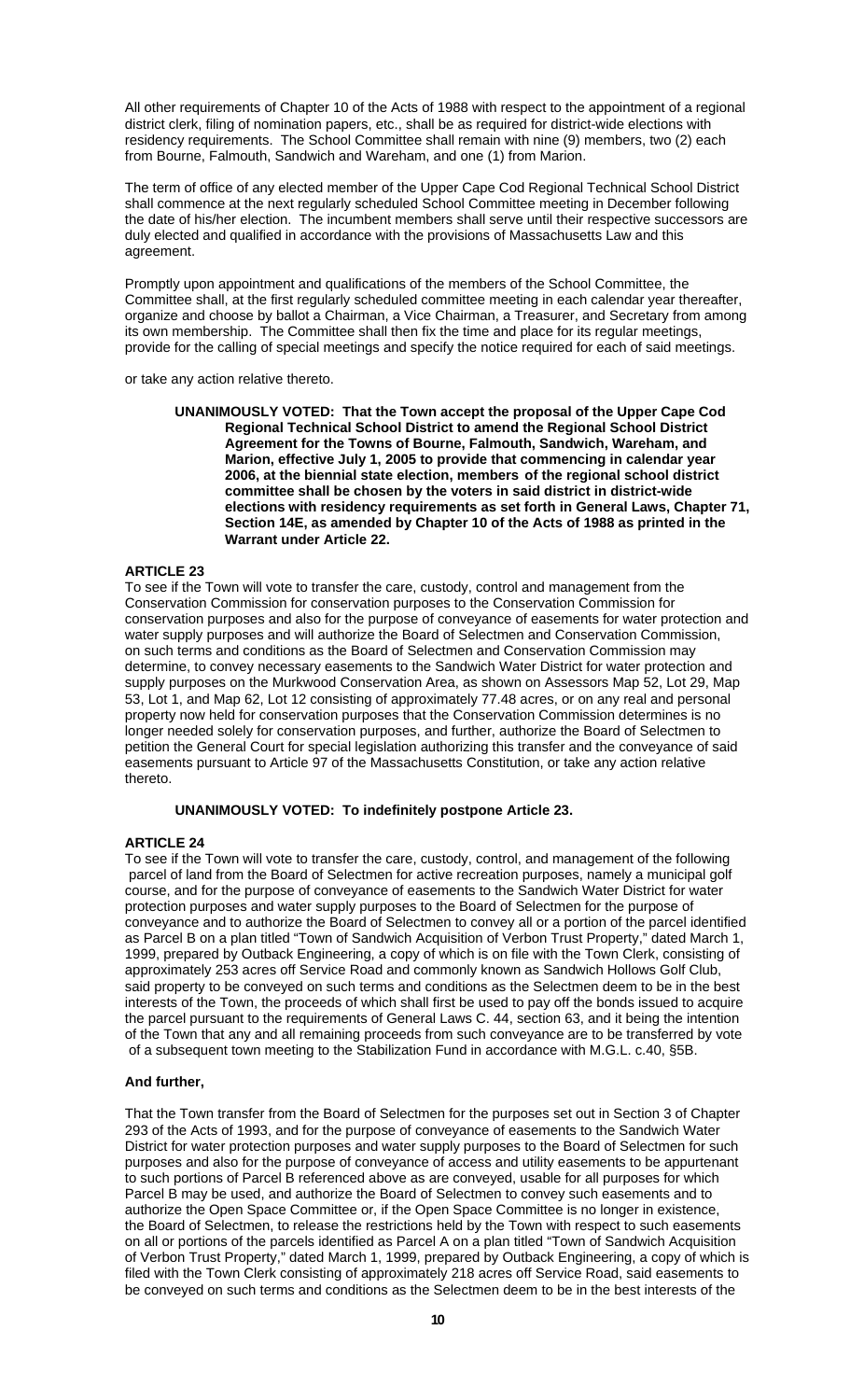Town, it being the intention of the Town that any and all proceeds from such conveyance are to be transferred by vote of a subsequent town meeting to the Stabilization Fund in accordance with M.G.L. c.40, §5B.

## **And further,**

To see if the Town will vote to authorize the Board of Selectmen to petition the General Court for special legislation authorizing these transfers and the conveyance of land and easements and the release of restrictions pursuant to Article 97 of the Massachusetts Constitution, and notwithstanding any provisions of, Chapter 293 of the Acts of 1998, the Cape Cod Land Bank Act to the contrary.

The real property and easements authorized for conveyance by this Article are some or all of the premises shown on Assessors Maps of the Town as follows: Map 24, Lots 200, 202, 202-001; Map 29, Lots 021-001, 022, 023, 025, 029, 030-001, 031, 203; Map 34, Lots 084, 085, 108. The real property is described in a deed identified in Land Court Certificate 154145 and dated July 28, 1999.

or take any action relative thereto.

S. Michael Baker of the Finance Committee gave the following report: The Finance Committee does not support this article. We are not necessarily opposed to the sale of the golf course property. Indeed, we feel it is an option the Town ought to explore as part of a strategy to address our financial difficulties. However, we cannot support this particular article for the following reasons:

- 1. There is no assurance that the proceeds from the sale of the property will be sufficient to pay off the bonds issued to acquire the parcel. This article establishes no minimum sales price.
- 2. We feel that it is essential that the way in which the property is ultimately developed should be consistent with the best interests of the Town. The best way to ensure this is done is with deed restrictions recorded at the Registry of Deeds. We feel that a public discussion of the potential uses of the property, and the specific deed restrictions that will limit development to those uses, should precede the passage of an article authorizing its sale.
- 3. The Town now owns a number of attractive parcels which are available for our own use or for development. We suggest that a comprehensive analysis of the best way to utilize these assets should precede any article authorizing their sale.

For all of the reasons just stated, the Finance Committee recommends, by a unanimous vote, that this article not be approved.

Allen Peterson moved for Indefinite Postponement. This was a voice vote and **declared not carried.** 

### **VOTED: This was a voice vote on Article 24 and declared not carried by the Moderator.**

At 11:40 p.m. in accordance with Section 1.15 of the Town Bylaws, the Moderator asked for a vote of the Town Meeting to continue to finish the Warrant articles. This was a voice vote and **declared carried by the required two-thirds vote.** 

### **ARTICLE 25**

To see if the Town will vote to amend the Sandwich Protective Zoning By-laws by changing the location of the boundary between the Industrial Limited District and Ridge District-2 as shown on the map entitled "Proposed Change to the Sandwich Industrial Park Zoning District Boundaries" created by the Cape Cod Commission, dated January 12, 2004 and on file with the Town of Sandwich Planning Department, and to amend the present Zoning Map and all references thereto in the Protective Zoning By-laws accordingly, or take any other action relative thereto.

### **UNANIMOUSLY VOTED: That the Town amend the Sandwich Protective Zoning Bylaws by changing the location of the boundary between the Industrial Limited District and Ridge District-2 as shown on the map entitled "Proposed Change to the Sandwich Industrial Zoning District Boundaries" dated January 12, 2004 as printed in the Warrant under Article 25.**

### **ARTICLE 26**

To see if the Town will vote to amend the Sandwich Protective Zoning By-laws, Section 4700, Conversion of Seasonal or Intermittent-Use Structures, by changing Section 4710, Cottage Colonies as follows:

The Board of Appeals may grant a special permit to allow a cottage colony, in existence at the time of the passage of this by-law and where all structures are located on a single lot, to be converted to year round single-family dwelling use under separate ownership provided the following criteria are met:

a. The applicant shall demonstrate to the satisfaction of the Board of Appeals that the cottage colony use was lawfully established. The number of bedrooms in each structure shall not increase from what exists at the time the Special Permit application is made. Demonstration as to the applicable number of bedrooms shall be made to the satisfaction of the Board of Appeals. The number of bedrooms shall be documented by floor plans bearing a professional stamp. A deed restriction detailing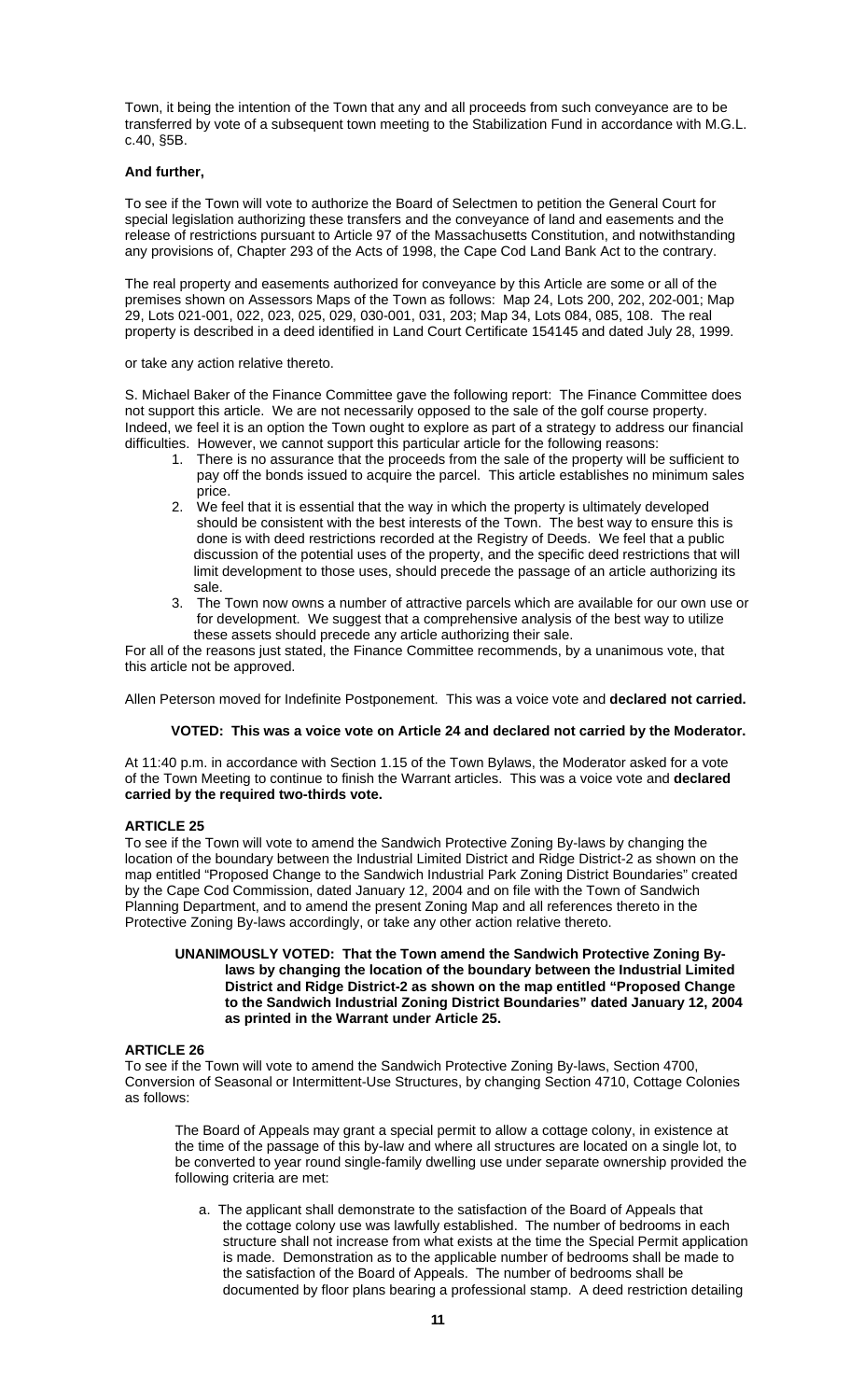the number of bedrooms for each structure shall be submitted in a form approved by the Board of Appeals and Town Counsel.

b. The floor area of each structure shall not increase over what exists at the time of

the issuance of the special permit. Floor area shall be documented by plans bearing a professional stamp.

- c. Structures shall meet current front, side and rear yard setback dimensions from all lot lines. Where this is not possible due to existing conditions, the Board of Appeals may set a lesser dimensional requirement that shall then apply to all future land use on the lot. The application shall demonstrate to Board's satisfaction that this lesser setback is not detrimental to the neighborhood.
- d. Adequate access exists for the proposed single-family dwelling uses and emergency vehicles. Adequate access shall mean that access meeting the criteria of the Subdivision Rules & Regulations Section 5.S is provided. The Board of Appeals shall make this determination only after an inspection report is received from the Town Engineer.
- e. Any lot subject to a special permit granted under this provision of the zoning by-law shall not be further divided or further subdivided pursuant to any provision of the Subdivision Control Law.

## **And further,**

To see if the Town will vote to amend Section 4740, Procedures to read as follows:

Insert the words "other than a cottage colony" as shown:

The conversion of any structure **other than a cottage colony** provided herein shall be governed by the procedures contained in Section 4431 through 4437; and, in addition, the Planning Board shall thereafter submit its recommendations to the Board of Appeals within thirty (30) days after receipt of reports from the Board of Health and/or Conservation Commission, or within seventy-five (75) days of the date of pre-application review, whichever is sooner. The Board of Appeals shall act upon said application as an application for special permit as set forth in Section 1330 through 1360 and, where applicable, Section 2400.

or to take any other active relative thereto.

### **VOTED: This was a voice vote on Article 26 and declared not carried by the Moderator.**

### **ARTICLE 27**

To see if the Town will vote to amend the Sandwich Protective Zoning By-laws, Article ll, Section 2300, Use Regulation Schedule, Section 2310, Principal Uses, Commercial Use to allow Medical Services and Technology use by special permit in the Residential-1 (R-1) and Residential-2 (R-2) Zoning District by changing the "N" symbol to the "S" symbol in the R-1 and R-2 columns for the Medical Services and Technology use, by deleting footnote (6) in its entirety, and by adding a new footnote (6) to the Medical Services and Technology entry to read as follows:

"May be allowed in the R-1 and R-2 Districts only on lots having both a minimum of 200 feet of frontage on Route 130 and a minimum of two acres in lot area. In the R-1 and R-2 Districts, all buildings, structures and parking areas for this use shall have a minimum side and rear setback of 50 feet."

or take any other action relative thereto.

## **VOTED UNANIMOUSLY: That the Town amend the Sandwich Protective Zoning Bylaws, Article ll, Section 2300, Use Regulation Schedule, Section 2310 as printed in the Warrant under Article 27.**

## **ARTICLE 28**

To see if the Town will vote to amend the Sandwich Protective Zoning By-laws, Article ll, Section 2300 Use Regulation Schedule, Section 2310 Principal Uses, Recreational Use to allow Recreation Facility use in the Ridge District-2 (RD-2) by changing the "N" symbol to the "S" symbol in the RD-2 column for Recreational Facility use, and by adding a new footnote (4) to the Recreation Facility entry, to read as follows:

"In the RD-2 District this use may be allowed only on a lot or lots having both a minimum of 600 feet of frontage on the Service Road and a minimum lot area of 100 acres. This use may be allowed as a second principal use in the RD-2 District provided the existing principal use is located on a lot or lots totaling at least 50 acres."

or take any other action relative thereto.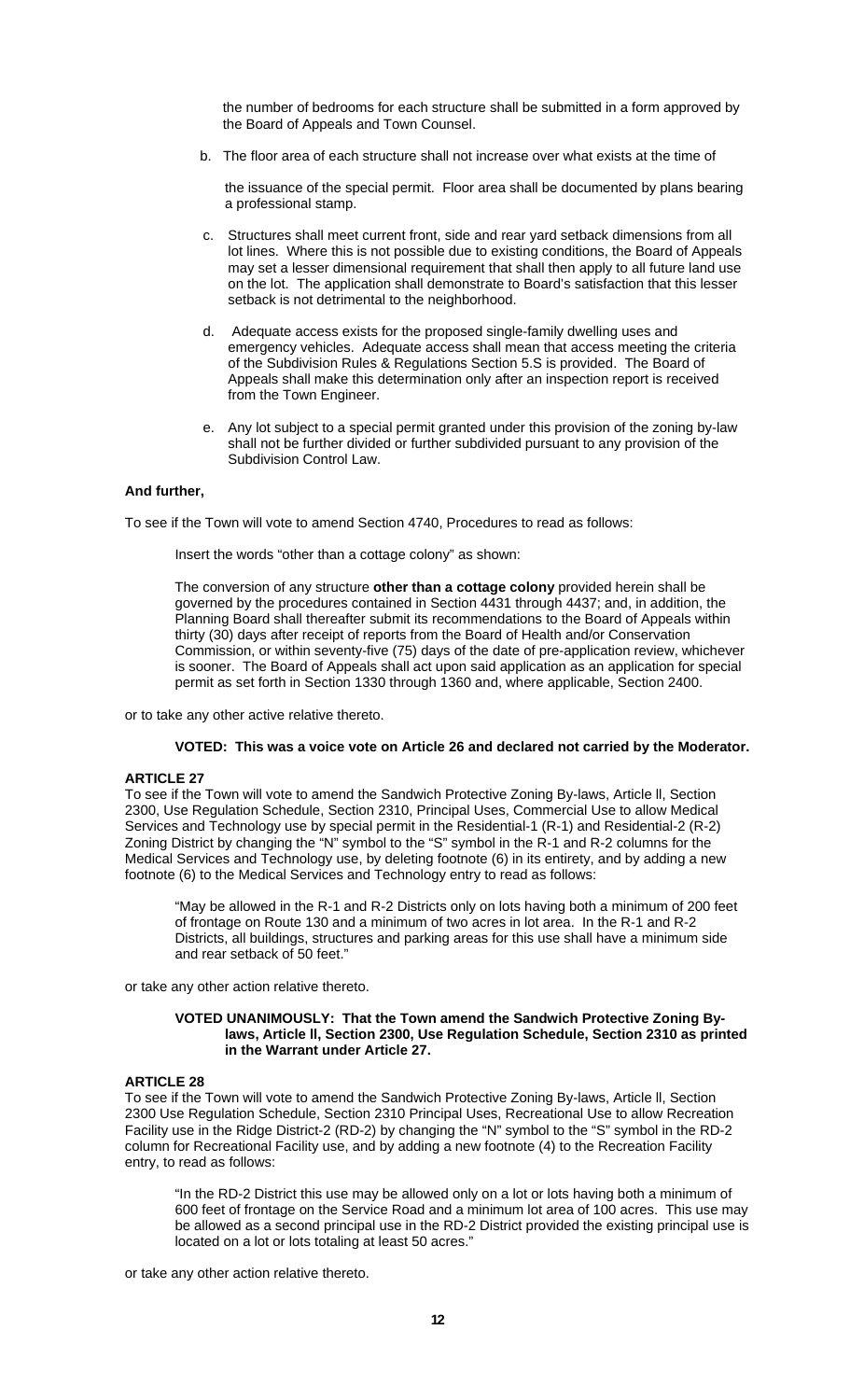## **UNANIMOUSLY VOTED: To indefinitely postpone Article 28.**

## **ARTICLE 29 (see beginning of Town Meeting after Article 2)**

### **ARTICLE 30**

To see if the Town will vote to raise and appropriate or transfer from available funds the sum of \$39,778,079, or any other amount, to defray Town expenses for the Fiscal Year July 1, 2005 to June 30, 2006 as itemized below in the column entitled FY'06 Total, or take any action relative thereto.

| Nos.              | Department(s)            | Appropriation               | Appropriation | Recommended  |
|-------------------|--------------------------|-----------------------------|---------------|--------------|
|                   |                          | FY'04 Total<br>FY '05 Total |               | FH '06 Total |
| 100s, 200s, 400s, | General                  |                             |               |              |
| 500s, 600s        | Government               | 10,870,612                  | 11,684,282    | 12,200,068   |
| 300               | <b>School Department</b> | 24,454,602                  | 25,179,724    | 26,520,738   |
| 313               | <b>YCCRVTS</b>           | 801,482                     | 920.548       | 1,057,273    |
|                   | <b>Total Town Budget</b> | 36,126,697                  | 37,784,554    | 39,778,079   |

It is the intent of this Article to allow for a single motion that would give Town Meeting the opportunity to appropriate the full amount of operating budgets recommended by the Town Administrator and Superintendents of schools. It is understood that these appropriations would be contingent upon voters' approval of an increase to the levy limit. (Submitted By Petition)

### **There being no second to this motion, no action was taken.**

At 12 midnight, the Moderator adjourned the meeting to the election to be held on Thursday, May 5, 2005.

### **ARTICLE 31**

To elect the following Officers:

### BOARD OF SELECTMEN, For Three Years Vote for not more than two

|                             | P1   | P <sub>2</sub> | P3   | P <sub>4</sub> | P <sub>5</sub> | P <sub>6</sub> | P7   | <b>TOTALS</b> |
|-----------------------------|------|----------------|------|----------------|----------------|----------------|------|---------------|
| <b>Thomas Francis Keyes</b> | 626  | 578            | 566  | 420            | 415            | 398            | 343  | 3346          |
| Frank Pannorfi              | 530  | 516            | 470  | 310            | 376            | 365            | 279  | 2846          |
| Adam George Chaprales       | 368  | 367            | 393  | 492            | 466            | 419            | 405  | 2910          |
| Kathryn R. Heras            | 254  | 261            | 363  | 260            | 296            | 308            | 175  | 1917          |
| James Michael Schneider     | 167  | 157            | 171  | 190            | 185            | 173            | 254  | 1297          |
| All others                  | 4    | 3              | 2    | 2              |                |                |      | 13            |
| <b>Blanks</b>               | 335  | 286            | 323  | 302            | 250            | 204            | 241  | 1941          |
| Total                       | 2284 | 2168           | 2288 | 1976           | 1988           | 1868           | 1698 | 14270         |

#### BOARD OF ASSESSORS, For Three Years Vote for not more than one

|                       | D1   | P2     | פס<br>ن- | P4  | P5  | P6  | D7  | TOTALS |
|-----------------------|------|--------|----------|-----|-----|-----|-----|--------|
| <b>Madlon Jenkins</b> | 743  | 678    | 750      | 675 | 669 | 647 | 575 | 4737   |
| All Others            |      | ົ<br>ບ | 9        | 6   | 8   | 12  | 10  | 57     |
| <b>Blanks</b>         | 390  | 403    | 385      | 307 | 317 | 275 | 264 | 2341   |
| Total                 | 1142 | 1084   | 1144     | 988 | 994 | 934 | 849 | 7135   |

## CONSTABLE, For Three Years

Vote for not more than one

|                       | P <sub>1</sub> | P2   | P3     | P4  | P <sub>5</sub> | P6            | P7  | <b>TOTALS</b> |
|-----------------------|----------------|------|--------|-----|----------------|---------------|-----|---------------|
| Clyde S. Gill         | 612            | 610  | 602    | 422 | 477            | 475           | 408 | 3606          |
| James Joseph Sullivan | 303            | 280  | 307    | 354 | 316            | 282           | 270 | 2112          |
| All Others            | ⌒<br>ັ         | ົ    | ◠<br>ັ | 4   | 3              | ◠<br><u>_</u> | ⌒   | 19            |
| <b>Blanks</b>         | 224            | 192  | 232    | 208 | 198            | 175           | 169 | 1398          |
| Total                 | 1142           | 1084 | 1144   | 988 | 994            | 934           | 849 | 7135          |

## SCHOOL COMMITTEE, For Three Years

Vote for not more than two

|                       | P1   | P <sub>2</sub> | P <sub>3</sub> | P <sub>4</sub> | P <sub>5</sub> | P6   | P7   | <b>TOTALS</b> |
|-----------------------|------|----------------|----------------|----------------|----------------|------|------|---------------|
| Sharon L. Marshall    | 480  | 415            | 524            | 438            | 474            | 456  | 375  | 3162          |
| Dana Patrick Barrette | 710  | 646            | 702            | 606            | 588            | 581  | 497  | 4330          |
| Linus T. Hart         | 447  | 478            | 376            | 372            | 362            | 362  | 317  | 2714          |
| <b>All Others</b>     | 6    | っ              | 5              |                | ર              |      | 11   | 41            |
| <b>Blanks</b>         | 641  | 627            | 681            | 553            | 561            | 462  | 498  | 4023          |
| Total                 | 2284 | 2168           | 2288           | 1976           | 1988           | 1868 | 1698 | 14270         |

BOARD OF HEALTH, For Three Years Vote for not more than one

|                    | no. | DC<br>u   | $\sim$<br>◡ { | DE       | ספ | $\sim$ $\sim$<br>. . | א וחדרו<br>∟∟י |
|--------------------|-----|-----------|---------------|----------|----|----------------------|----------------|
| Sean Patrick Grady | 16  | r o<br>vu | nn<br>∠∠      | २२<br>ບບ | 30 | า∩<br>۷J             | 185            |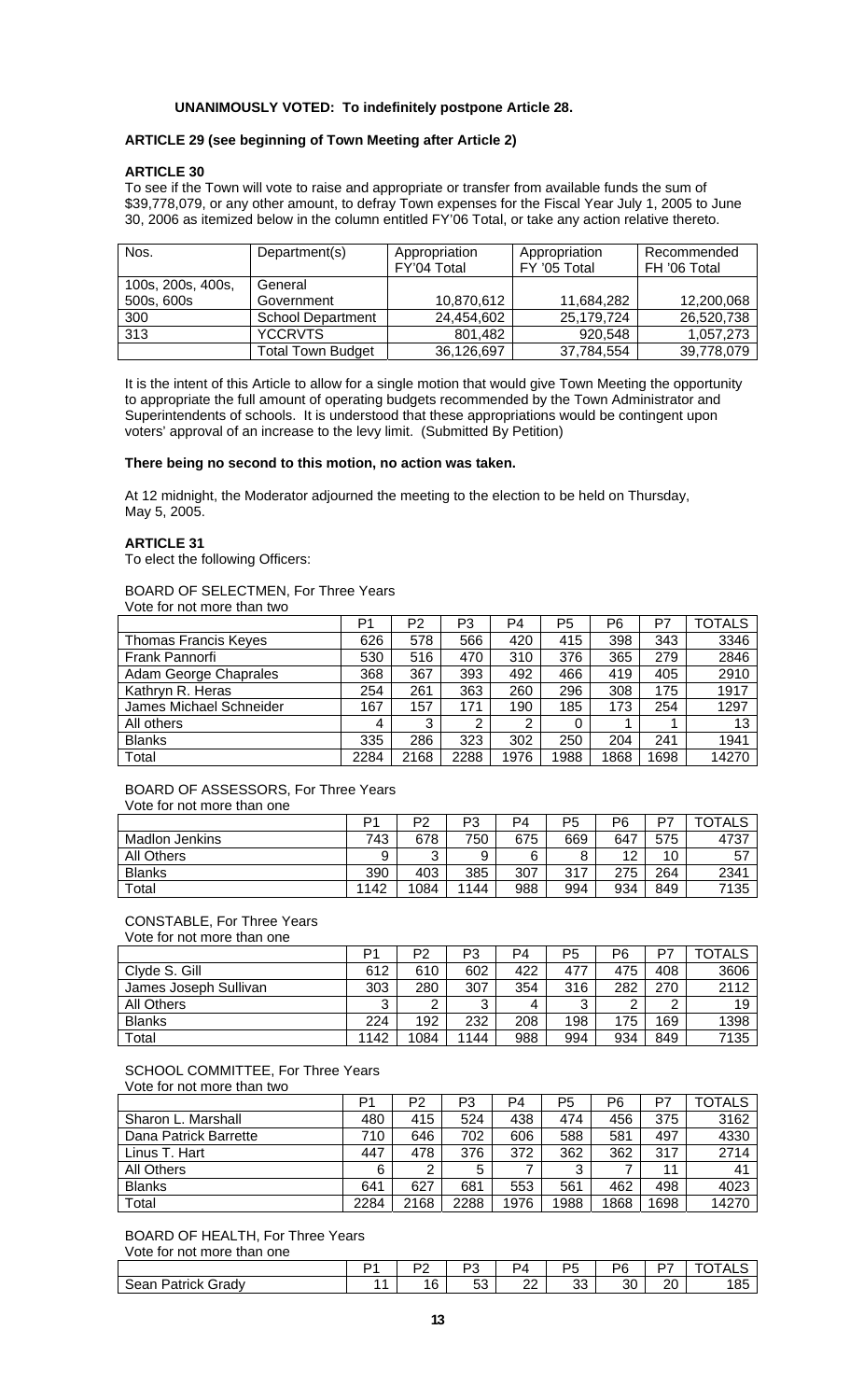| Steven J. Chapman           | 1              |                | 7 | 1 | 4 |   | 3              | 16             |
|-----------------------------|----------------|----------------|---|---|---|---|----------------|----------------|
| Rory Ann Martin             | $\overline{4}$ |                | 1 | 1 |   | 1 | $\overline{2}$ | 9              |
| James M. Schneider          | $\overline{2}$ |                |   |   |   |   |                | $\overline{2}$ |
| Rebecca L. Scott            | $\overline{2}$ | 1              |   |   |   |   | 1              | $\overline{4}$ |
| David Sullivan              | 1              | $\overline{2}$ |   |   |   |   |                | $\overline{3}$ |
| Susan W. McKenna            | 1              |                |   |   |   |   |                | 1              |
| Thomas Johnson              | 1              |                |   |   |   |   |                | 1              |
| <b>Heather Levy</b>         | 1              |                |   |   |   |   |                | 1              |
| Robert Ahonen               | 1              |                |   |   |   |   |                | 1              |
|                             | $\overline{2}$ |                |   |   |   |   |                | $\overline{2}$ |
| Patricia Ann Tyo            |                |                |   |   |   |   |                |                |
| James H. Sibson             | 1              |                |   |   |   |   |                | 1              |
| Shawn P. Murray             | 1              |                | 1 |   |   |   |                | $\overline{2}$ |
| Fred E. Straut              | 1              |                |   |   |   |   |                | 1              |
| R. Patrick Ellis            | 1              |                |   |   |   |   |                | 1              |
| Alvin W. Gibbs              | $\overline{2}$ |                |   |   |   |   |                | $\overline{2}$ |
| Dennis B. Cook              | 1              |                |   |   |   |   |                | 1              |
| Clyde S. Gill               | 1              |                |   |   |   |   |                | 1              |
| David B. Mason              | 1              |                |   |   |   | 1 |                | $\overline{2}$ |
| Robert M. Cotter            | 1              |                |   |   |   |   |                | 1              |
| Shaun P. Cahill             | 1              |                |   |   |   |   |                | 1              |
| Arthur J. Lucas             |                | 1              |   |   |   |   |                | 1              |
| Robert S. Nesom             |                | 1              |   |   |   |   |                | 1              |
| Emily B. Foster             |                | 1              |   |   |   |   |                | 1              |
|                             |                |                |   |   |   |   |                |                |
| William J. Penswick         |                | 1              |   |   |   |   |                | 1              |
| Ronald I. Meyer             |                | 1              |   |   |   |   |                | 1              |
| Douglas S. Dexter           |                | 1              |   |   |   |   |                | 1              |
| Linell M. Grundman          |                | 1              |   |   |   |   |                | 1              |
| <b>Peter Watts</b>          |                | 1              |   |   |   |   |                | 1              |
| Virginia S. Horvath         |                | 1              |   |   |   |   |                | 1              |
| George Wood                 |                | 1              |   |   |   |   |                | 1              |
| Scott P. Barker             |                | 1              |   |   |   |   |                | 1              |
| G. Jeffrey Pola             |                | 1              |   |   |   |   |                | 1              |
| Katherine Norton            |                | 1              |   |   |   |   |                | 1              |
| Rose T. Wilbur              |                | 1              |   |   |   |   |                | 1              |
| Francis M. Deveney          |                | 1              |   |   |   |   |                | 1              |
| James W. Carroll            |                | 1              |   |   |   |   |                | 1              |
| Colleen M. Mason            |                | 1              |   |   |   |   |                | 1              |
| Paula N. Chambers           |                | 1              |   |   |   |   |                | $\mathbf 1$    |
|                             |                |                |   |   |   |   |                |                |
| Thomas LaRochelle, Jr.      |                |                | 1 |   |   |   |                | 1              |
| Ramon Espinosa              |                |                | 1 |   |   |   |                | 1              |
| Richard H. Sherman          |                |                | 1 |   |   |   |                | 1              |
| Mark Bridges                |                |                | 1 |   |   |   |                | 1              |
| <b>Brian Flynn</b>          |                |                | 1 |   |   |   |                | 1              |
| T. Lawrence Gasse           |                |                | 1 |   |   |   |                | 1              |
| Joseph P. Carlson           |                |                |   |   |   |   |                | 1              |
| G. E. MacDonald             |                |                |   |   |   |   |                | 1              |
| Christine V. McGowan        |                |                |   |   |   |   |                | 1              |
| Joseph V. Maruca            |                |                |   |   |   |   |                | 1              |
| Martin F. Toczylowski       |                |                |   |   |   |   |                | 1              |
| Robert J. O'Reilly          |                |                |   |   |   |   |                | 1              |
| Kevin M. Kirrane            |                |                |   |   |   |   |                | 1              |
| Stacy L. Berry              |                |                | 1 |   |   |   |                | 1              |
| William A. Mills            |                |                | 1 |   |   |   |                | 1              |
|                             |                |                |   |   |   |   |                |                |
| Jean M. Hood                |                |                | 1 |   |   |   |                | 1              |
| Pat Grady                   |                |                |   | 1 |   |   |                | 1              |
| Bertrand S. Duncan          |                |                |   | 1 |   |   |                | 1              |
| <b>Christine R. Couture</b> |                |                |   | 1 |   |   |                | 1              |
| <b>Daniel Linnell</b>       |                |                |   | 1 |   |   |                | 1              |
| Margaret C. Connolly        |                |                |   | 1 |   |   |                | 1              |
| Nicholas A. Pastore         |                |                |   | 1 |   | 1 |                | $\overline{2}$ |
| Thomas J. Driscoll          |                |                |   | 1 |   |   |                | 1              |
| Daniel N. DiGiandomenico    |                |                |   | 1 |   |   |                | 1              |
| Michael B. Simmons          |                |                |   | 1 |   |   |                | 1              |
| Brian A. Bondarek           |                |                |   | 1 |   |   |                | 1              |
| John Welch                  |                |                |   |   | 1 |   |                | 1              |
| Frank Sullivan              |                |                |   |   | 1 |   |                | 1              |
| Richard A. Atwood           |                |                |   |   | 1 |   |                | 1              |
| Glenda M. Eastman           |                |                |   |   | 1 |   |                |                |
|                             |                |                |   |   |   |   |                | 1              |
| Susan R. James              |                |                |   |   | 1 |   |                | 1              |
| Jeffrey A. Stanford         |                |                |   |   | 1 |   |                | 1              |
| Susan V. Walker             |                |                |   |   | 1 |   |                | $\mathbf{1}$   |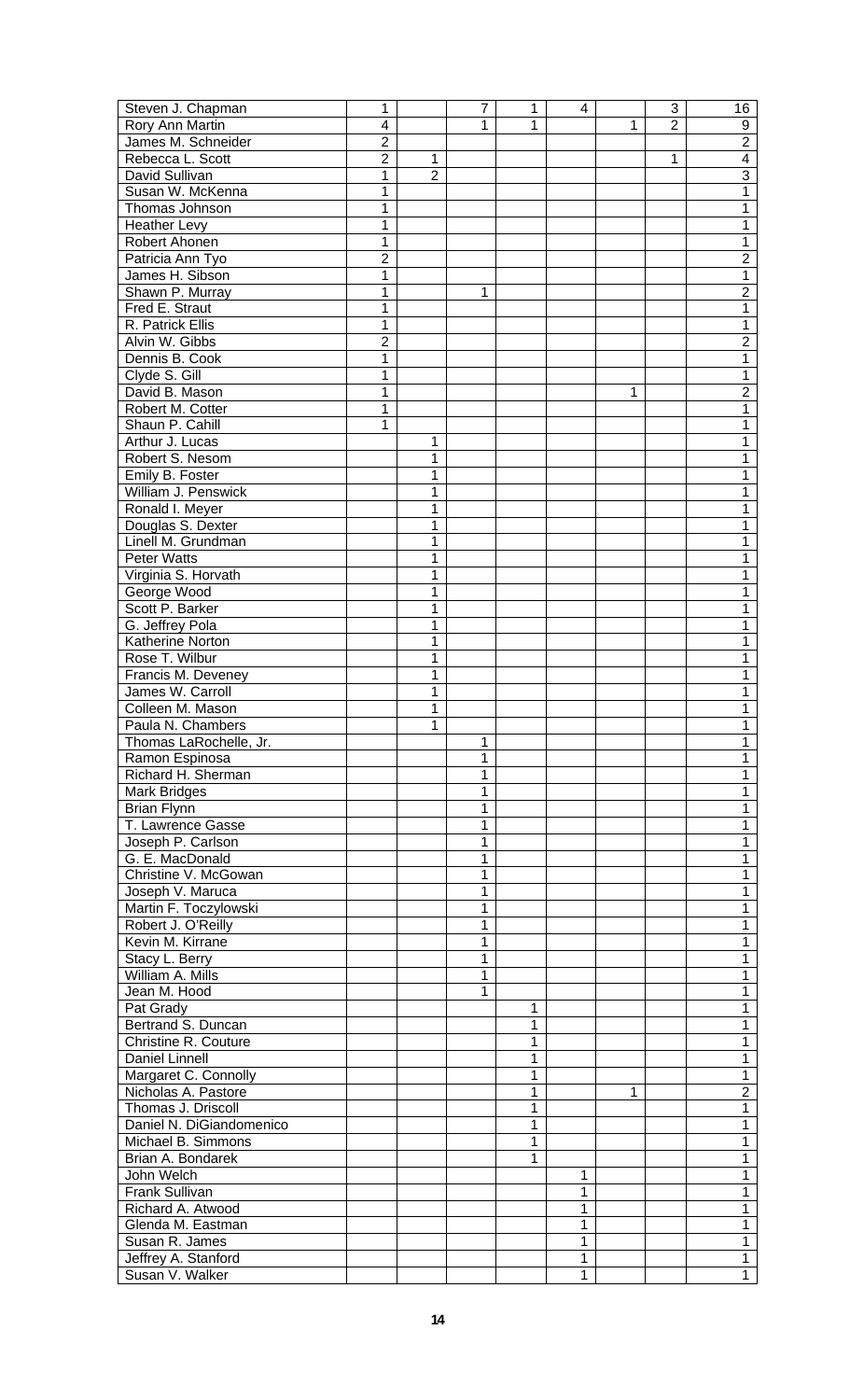| David L. Laird         |                |      |      |     | 1              |                |                | 1              |
|------------------------|----------------|------|------|-----|----------------|----------------|----------------|----------------|
| Eileen C. Burnett      |                |      |      |     | 1              |                |                | 1              |
| David W. Tavares       |                |      |      |     | 1              |                |                | 1              |
| Elizabeth M. West      |                |      |      |     | 1              |                |                | 1              |
| Justin B. Kelley       |                |      |      |     | 1              |                |                | 1              |
| Wilton P. Marshall     |                |      |      |     | $\overline{2}$ |                |                | $\overline{2}$ |
| Leo F. Perry           |                |      |      |     | 1              |                |                | $\overline{1}$ |
| <b>Robert Simmons</b>  |                |      |      |     | 1              | 1              | 1              | $\overline{3}$ |
| Andrea M. Killion      |                |      |      |     | 1              |                |                | 1              |
| Robert A. Cyrklis      |                |      |      |     | 1              |                |                | 1              |
| Sandra L. Tompkins     |                |      |      |     | 1              |                |                | 1              |
| Matthew J. Dignan      |                |      |      |     | 1              |                |                | 1              |
| Bruce A. Lloyd         |                |      |      |     |                | $\overline{2}$ |                | $\overline{2}$ |
| Bradley K. Lima        |                |      |      |     |                | 1              |                | 1              |
| Jeffrey L. Herndon     |                |      |      |     |                | $\mathbf 1$    |                | 1              |
| Hope S. Henderson      |                |      |      |     |                | $\mathbf 1$    |                | 1              |
| Dominc G. Crupi, Jr.   |                |      |      |     |                | $\mathbf 1$    |                | 1              |
| Paula M. Johnson       |                |      |      |     |                | $\mathbf 1$    |                | 1              |
| Victoria L. Waterhouse |                |      |      |     |                | $\mathbf 1$    |                | 1              |
| Edwin C. Gibbs         |                |      |      |     |                | $\overline{2}$ |                | $\overline{2}$ |
| Susan McCabe           |                |      |      |     |                | $\mathbf 1$    |                | 1              |
| Peter Holmes           |                |      |      |     |                | $\mathbf 1$    |                | 1              |
| David F. Tibbetts      |                |      |      |     |                | 1              |                | 1              |
| Robert A. Drake        |                |      |      |     |                |                | 1              | 1              |
| Robert M. Hilton       |                |      |      |     |                |                | 1              | 1              |
| Celine M. Hardy        |                |      |      |     |                |                | 1              | 1              |
| Peter J. Golas         |                |      |      |     |                |                | 1              | 1              |
| George E. Elvander     |                |      |      |     |                |                | 1              | 1              |
| Donald E. Drew         |                |      |      |     |                |                | 1              | 1              |
| John B. Champagne      |                |      |      |     |                |                | 1              | 1              |
| Brenda M. Douglas      |                |      |      |     |                |                | 1              | 1              |
| Merrill L. Thompson    |                |      |      |     |                |                | 1              | 1              |
| Steven C. Grundman     |                |      |      |     |                |                | 3              | $\sqrt{3}$     |
| Joseph S. Donnelly     |                |      |      |     |                |                | 1              | 1              |
| Larry J. Ruth          |                |      |      |     |                |                | 1              | 1              |
| Richard J. England     |                |      |      |     |                |                | 1              | 1              |
| Maureen C. Whittles    |                |      |      |     |                |                | 1              | 1              |
| Barry A. Wood          |                |      |      |     |                |                | 1              | 1              |
| Joan S. Long           |                |      |      |     |                |                | 1              | 1              |
| Kim C. Manasian        |                |      |      |     |                |                | 1              | 1              |
| Lisa V. Cabral         |                |      |      |     |                |                | 1              | 1              |
| David J. Soby          |                |      |      |     |                |                | 1              | 1              |
| All others             | $\overline{c}$ | 4    | 1    | 4   | 3              | $\mathbf{2}$   | $\overline{3}$ | 18             |
| <b>Blanks</b>          | 1102           | 1043 | 1065 | 950 | 934            | 885            | 798            | 6777           |
| Total                  | 1142           | 1084 | 1144 | 988 | 994            | 934            | 849            | 7135           |

## TRUSTEE, SANDWICH PUBLIC LIBRARY, For Three Years Vote for not more than three

|                      | P1   | P2   | P3   | P <sub>4</sub> | P5   | P6   | P7   | <b>TOTALS</b> |
|----------------------|------|------|------|----------------|------|------|------|---------------|
| Joan S. Martinelli   | 627  | 569  | 654  | 499            | 576  | 555  | 474  | 3954          |
| Jeanie M. Vander Pyl | 667  | 610  | 643  | 487            | 540  | 539  | 447  | 3933          |
| Kelly K. Depin       | 315  | 404  | 424  | 365            | 347  | 325  | 294  | 2474          |
| Susan W. McKenna     | 626  | 511  | 508  | 496            | 470  | 508  | 415  | 3534          |
| All Others           |      | 4    | ⇁    | 3              | 2    |      |      | 28            |
| <b>Blanks</b>        | 1184 | 1154 | 1196 | 1114           | 1047 | 874  | 913  | 7482          |
| Total                | 3426 | 3252 | 3432 | 2964           | 2982 | 2802 | 2547 | 21405         |

TRUSTEE, WESTON MEMORIAL FUND, For Three Years Vote for not more than 1

|                   | Þ٠   | P2     | P3   | P4         | P5     | P6     | D7  | <b>TOTALS</b> |
|-------------------|------|--------|------|------------|--------|--------|-----|---------------|
| Peter N. Conathan | 783  | 745    | 783  | 666        | 655    | 653    | 557 | 4842          |
| <b>All Others</b> |      | $\sim$ |      | $\sqrt{2}$ | ∽<br>ັ | г<br>ບ | 0   | วว<br>ບບ      |
| <b>Blanks</b>     | 350  | 337    | 356  | 320        | 334    | 276    | 287 | 2260          |
| Total             | 1142 | 1084   | 1144 | 988        | 994    | 934    | 849 | 7135          |

# PLANNING BOARD, For Three Years

Vote for not more than 2

|                        | D1  | P2  | P3  | P4  | P5  | P6  | D7  | TALS |
|------------------------|-----|-----|-----|-----|-----|-----|-----|------|
| Lawrence S. Spiegel    | 485 | 444 | 532 | 371 | 403 | 422 | 315 | 2972 |
| Taylor D. White        | 618 | 568 | 547 | 447 | 490 | 503 | 400 | 3573 |
| John B. Campanale, Jr. | 485 | 522 | 507 | 482 | 441 | 458 | 407 | 3302 |
| Julie C. Molloy        | 610 | 597 | 609 | 542 | 549 | 529 | 463 | 3899 |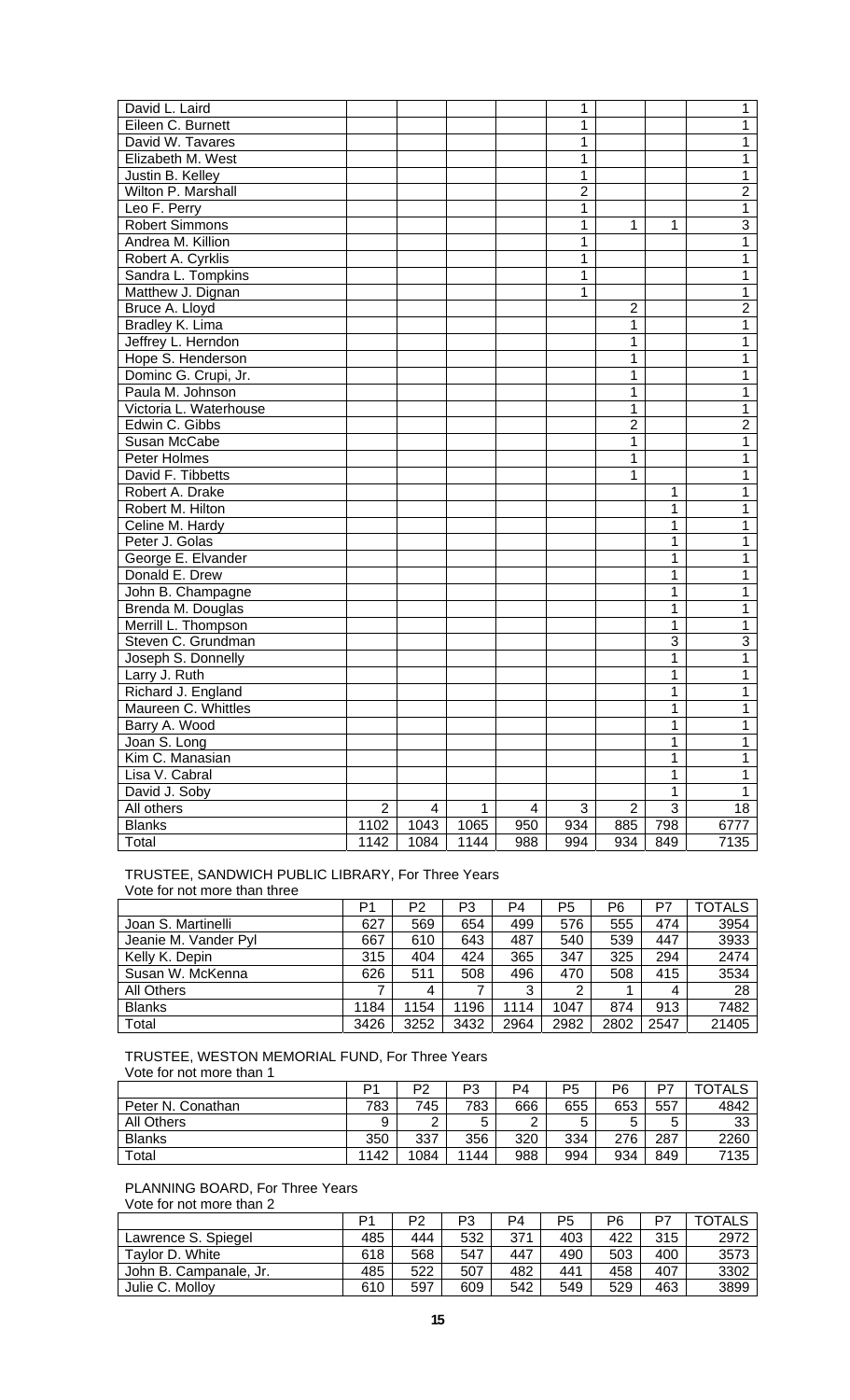| <b>All Others</b> | Ω    | -              | -    |      | ∽    |      |      | 39    |
|-------------------|------|----------------|------|------|------|------|------|-------|
| <b>Blanks</b>     | 1220 | $^{\circ}$ 114 | 1230 | 1116 | 1097 | 886  | 957  | 7620  |
| Total             | 3426 | 3252           | 3432 | 2964 | 2982 | 2802 | 2547 | 21405 |

### SANDWICH HOUSING AUTHORITY, For Five Years Vote for not more than 1

|                                         | P <sub>1</sub> | P <sub>2</sub> | P <sub>3</sub> | P <sub>4</sub> | P <sub>5</sub> | P <sub>6</sub> | P7 | <b>TOTALS</b>       |
|-----------------------------------------|----------------|----------------|----------------|----------------|----------------|----------------|----|---------------------|
| Robert F. Simmons, Jr.                  | 8              |                | 11             | 19             | 13             | 13             | 22 | 86                  |
| Daniel N. DiGiandomenico                | 3              | $\mathsf g$    | 6              | 8              | 11             | 5              | 1  | 43                  |
| Lydia Peters Jacinto                    | $\overline{2}$ | 1              |                |                | 1              | $\overline{3}$ |    | 7                   |
| David Leonardi                          |                | 1              |                | 1              |                | 1              |    | $\overline{3}$      |
| David Sullivan                          | 1              |                |                |                |                |                |    | 1                   |
| Thomas Johnson                          | 1              |                |                |                |                |                |    | 1                   |
| Melissa G. Solomon                      | 1              |                |                |                |                |                |    | 1                   |
| Fred E. Straut                          | 1              |                |                |                |                |                |    | 1                   |
| Walter L.Tyo                            | $\overline{2}$ |                |                |                |                |                |    | $\overline{2}$      |
| Dennis B. Cook                          | 1              |                |                |                |                |                |    | 1                   |
| Joseph S. Donnelly                      | 1              |                |                |                |                |                | 1  | $\overline{2}$      |
| Arthur J. Lucas                         |                | 1              |                |                |                |                |    | $\mathbf{1}$        |
| William D. Penswick                     |                | 1              |                |                | 1              |                |    | $\overline{2}$      |
| Douglas Dexter                          |                | 1              |                |                |                |                |    | 1                   |
| Susan V. Walker                         |                | 1              |                |                |                |                |    | 1                   |
| William E. Whalley                      |                | 1              |                |                |                |                |    | 1                   |
| John H. Thomas                          |                | 1              |                |                |                |                |    | 1                   |
| Scott P. Barker                         |                | 1              |                |                |                |                |    | 1                   |
| Scott C. Brower                         |                | 1              |                |                |                |                |    | 1                   |
| Michael A. Bell                         |                | 1              |                |                |                |                |    | 1                   |
| Andrew Jones                            |                | 1              |                |                |                | 1              |    | $\overline{2}$      |
| Kathryn R. Heras                        |                | 1              |                |                |                |                |    | 1                   |
| Rose T. Wilbur                          |                | 1              |                |                |                |                |    | 1                   |
| Gerald V. Chambers                      |                | 1              |                |                |                |                |    | 1                   |
| Stephen C. May                          |                | 1              |                |                |                |                |    | 1                   |
| Robert Sullivan                         |                | 1              |                |                |                |                |    | 1                   |
| Sean P. Grady                           |                |                | 1              |                | 1              |                | 1  | $\overline{3}$      |
| Richard H. Sherman                      |                |                | 1              |                |                |                |    | 1                   |
| John Kamb                               |                |                | 1              |                |                |                |    | 1                   |
| Joseph M. Cotter                        |                |                | 1              |                |                |                |    | 1                   |
| Bradley J. Harring                      |                |                | $\overline{2}$ |                |                |                |    | $\overline{2}$      |
| Martin F. Toczylowski                   |                |                | 1              |                |                |                |    | 1                   |
| Janet E. Merlet                         |                |                | 1              |                |                |                |    | 1                   |
| John T. McInnis                         |                |                | 1              |                |                |                |    | $\mathbf 1$         |
| Steven J. Chapman                       |                |                | $\overline{2}$ |                |                |                |    | $\overline{2}$<br>1 |
| Jennifer N. Rudy                        |                |                |                | 1              |                |                |    |                     |
| Michael B. Simmons<br>Brian A. Bondarek |                |                |                | 1<br>1         |                |                |    | 1<br>1              |
| Jay W. Briggs                           |                |                |                | 1              |                |                |    | 1                   |
| Ronald J. Laurino                       |                |                |                |                | 1              |                |    | 1                   |
| Francis A. Gilleo                       |                |                |                |                | 1              |                |    | 1                   |
| <b>Frank Sullivan</b>                   |                |                |                |                | $\overline{2}$ |                |    | $\overline{2}$      |
| Jessica D'Ambrosio                      |                |                |                |                | 1              |                |    | 1                   |
| <b>Elaine Davis</b>                     |                |                |                |                | 1              |                |    | 1                   |
| Jeffrey A. Stanford                     |                |                |                |                | 1              |                |    | 1                   |
| David J. Boles                          |                |                |                |                | 1              |                |    | 1                   |
| <b>Justin Kelley</b>                    |                |                |                |                | 1              |                |    | 1                   |
| <b>Wilton Marshall</b>                  |                |                |                |                | 1              |                |    | 1                   |
| <b>Robert Cyrklis</b>                   |                |                |                |                | 1              |                |    | 1                   |
| Matthew Dignan                          |                |                |                |                | 1              |                |    | 1                   |
| <b>William McGee</b>                    |                |                |                |                | 1              |                |    | 1                   |
| Paul M. Whelan                          |                |                |                |                | 1              |                |    | 1                   |
| Rory Ann Martin                         |                |                |                |                |                | 1              |    | 1                   |
| Brian Joseph                            |                |                |                |                |                | 1              |    | 1                   |
| <b>Edwin Gibbs</b>                      |                |                |                |                |                | $\overline{2}$ |    | $\overline{2}$      |
| Kevin Sullivan                          |                |                |                |                |                | 1              |    | 1                   |
| Patricia Cundiff                        |                |                |                |                |                | 1              |    | 1                   |
| John W. DeNaples                        |                |                |                |                |                | 1              |    | 1                   |
| Carol Taylor                            |                |                |                |                |                | 1              |    | 1                   |
| Glen Watson                             |                |                |                |                |                | 1              |    | 1                   |
| Jon Blake                               |                |                |                |                |                | 1              |    | 1                   |
| <b>David Tibbetts</b>                   |                |                |                |                |                | 1              |    | 1                   |
| <b>Thomas Sullivan</b>                  |                |                |                |                |                |                | 1  | 1                   |
| <b>Patrick McBride</b>                  |                |                |                |                |                |                | 1  | 1                   |
| Chris Long                              |                |                |                |                |                |                | 1  | $\overline{1}$      |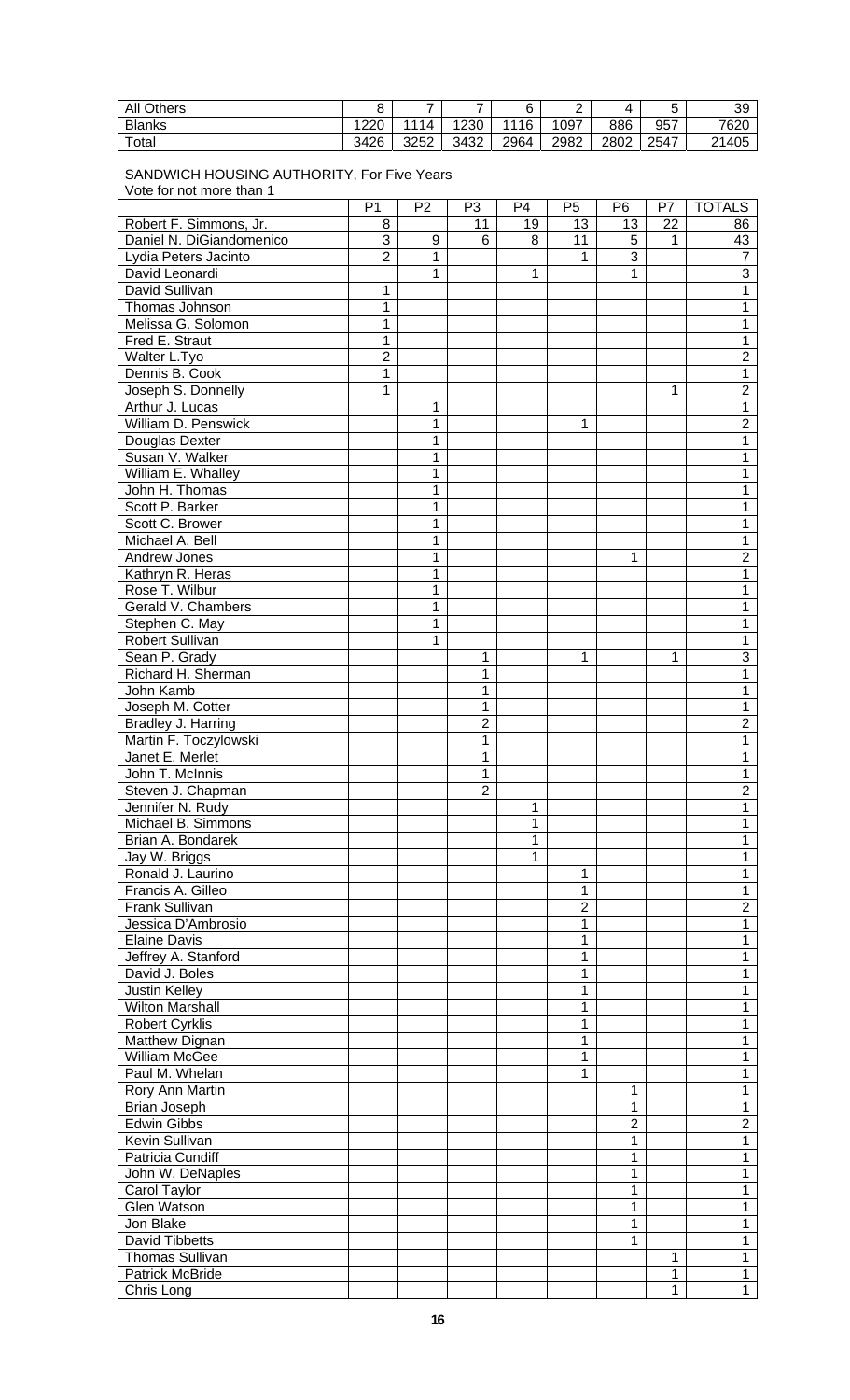| <b>Richard England</b>   |      |      |      |     |     |     |     |      |
|--------------------------|------|------|------|-----|-----|-----|-----|------|
| Darlene Andreotti        |      |      |      |     |     |     | ◢   |      |
| <b>Maureen Whittles</b>  |      |      |      |     |     |     |     |      |
| <b>Bob Glidden</b>       |      |      |      |     |     |     | 4   |      |
| Peter Amaral             |      |      |      |     |     |     |     |      |
| Robert C. Reilly         |      |      |      |     |     |     |     |      |
| <b>Theodore Collings</b> |      |      |      |     |     |     |     |      |
| <b>Richard Elliot</b>    |      |      |      |     |     |     | 4   |      |
| Kathleen Thompson        |      |      |      |     |     |     |     |      |
| Frank McDonald           |      |      |      |     |     |     | ◢   |      |
| Lisa Cabral              |      |      |      |     |     |     |     |      |
| All Others               |      |      | 6    | 3   | ◢   |     | 3   | 16   |
| <b>Blanks</b>            | 1020 | 1057 | 1110 | 953 | 965 | 899 | 807 | 6811 |
| Total                    | 1142 | 1084 | 1144 | 988 | 994 | 934 | 849 | 7135 |

BALLOT QUESTION No. 1

Shall the Town of Sandwich be allowed to assess an additional \$3,100,000 in real estate and personal property taxes for the purposes of providing school and general government services for the fiscal year beginning July first two thousand and five?

| <b>Ballot Question No. 1</b> | D1   | P2   | P3   | P4  | P5  | P6  | D7  | TOTALS |
|------------------------------|------|------|------|-----|-----|-----|-----|--------|
| Yes                          | 562  | 444  | 677  | 508 | 534 | 516 | 456 | 3697   |
| No                           | 557  | 643  | 459  | 474 | 456 | 414 | 390 | 3384   |
| <b>Blanks</b>                | 23   | 6    | 8    | 6   | 4   | 4   | ົ   | 54     |
| Total                        | 1142 | 1084 | 1144 | 988 | 994 | 934 | 849 | 7135   |

BALLOT QUESTION No. 2

Shall the Town of Sandwich adopt section 298 of Chapter 149 of the Acts of 2004, as approved by the March 21, 2005 Special Town Meeting, a summary of which appears below?

Acceptance of section 298 of Chapter 149 of the Acts of 2004 means the Community Preservation Act shall effectively replace the Cape Cod Open Space Land Acquisition Program. There shall be no additional excise on real property levied, other than the current 3 per cent levied for the provisions of the Cape Cod Open Space Land Acquisition Program. Acceptance of this section shall allow the community to access state matching funds of up to 100 per cent of the excise on real property currently levied, which was previously unavailable to the town.

| <b>Ballot Question No. 2</b> | D <sub>1</sub> | D2   | D٩<br>د. | P4  | P <sub>5</sub> | P6  | D7  | TOTALS |
|------------------------------|----------------|------|----------|-----|----------------|-----|-----|--------|
| Yes                          | 860            | 787  | 881      | 726 | 740            | 709 | 617 | 5320   |
| No                           | 194            | 236  | 171      | 202 | 184            | 171 | 164 | 1322   |
| <b>Blanks</b>                | 88             | 61   | 92       | 60  | 70             | 54  | 68  | 493    |
| Total                        | 1142           | 1084 | 1144     | 988 | 994            | 934 | 849 | 7135   |

The Polls were closed at 8:00 p.m. The total vote cast was 7,135, which is 48.2 per cent of the voters. The total number of voters at the close of registration prior to the election was 14,804. The voting lists of Ballot Clerks and Checkers were checked and found in order and agreed with Ballot Box totals.

The number of absentee ballots cast was 287, which included  $P1 - 68$ ,  $P2 - 55$ ,  $P3 - 52$ ,  $P4 - 25$ , P5 – 42, P6 – 27, P7 – 18.

I certify that this is a true record of the Annual Town Meeting and Election held on May 2 and May 5, 2005.

Barbara J. Walling Town Clerk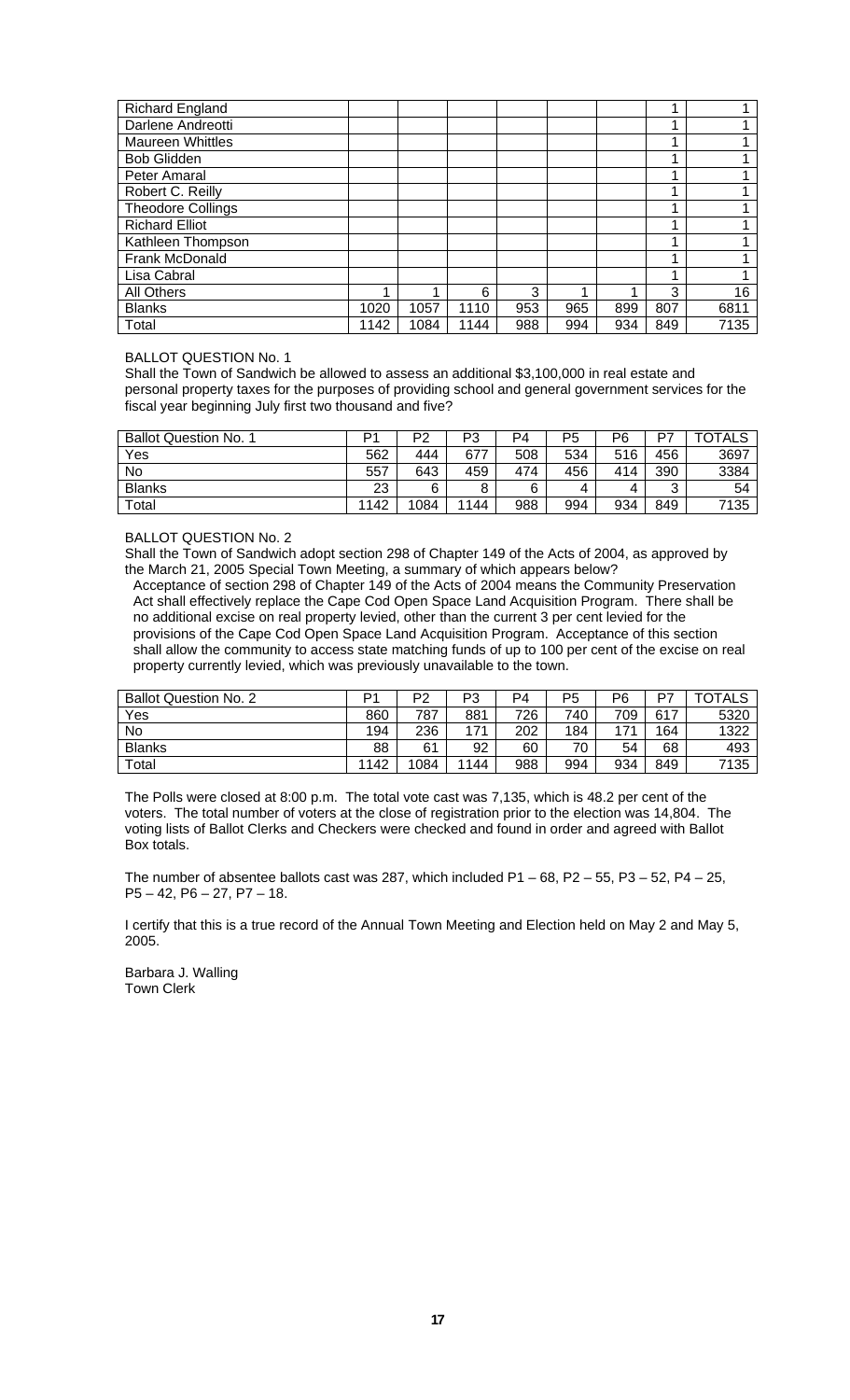### **TOWN OF SANDWICH SPECIAL TOWN MEETING November 14, 2005**

The Special Town Meeting was called to order by Moderator Garry Blank at 7:10 p.m. after ascertaining a quorum was present. The clerks checked in a total of 333 voters. Selectman William Diedering led the Pledge of Allegiance.

The Moderator swore in the following persons as tellers: Pamela A. Terry, Gary D. Powers, Paul C. Kilty, and Robert A. Sprague. Douglas A. Lapp, Assistant Town Administrator, was designated as timekeeper.

### **ARTICLE 1**

To see if the Town will vote in accordance with the regulations issued by the Department of Revenue in the Informational Guideline Release No. 98-403 to accept the terms and conditions of the tax valuation agreement from Fiscal Year 2006 through Fiscal Year 2013 between the Town of Sandwich and Mirant Canal, LLC dated October 14, 2005 and entitled "Tax Valuation Agreement", a copy of which is attached to the warrant as Addendum A, or take any action relative thereto.

### **ADDENDUM A**

## **TAX VALUATION AGREEMENT**

 THIS TAX VALUATION AGREEMENT (THE "agreement") is made and entered into as of this 14<sup>th</sup> day of October, 2005, by and between the Town of Sandwich, a municipal corporation and body politic of the Commonwealth of Massachusetts (the "Town") having its offices at 130 Main Street, Sandwich, Massachusetts 02563, and Mirant Canal, LLC, ("Mirant") a Delaware limited liability company having its principal place of business at 9 Freezer Road, Sandwich, Massachusetts 02563. The Town and Mirant may be collectively referred to hereafter as the "Parties."

### **RECITALS**

 WHEREAS, Mirant owns a steam electric generating facility (the "Facility") which is located on certain land owned by Mirant in the Town:

 WHEREAS, Mirant is subject to certain local taxes in connection with its ownership of real and personal property;

 WHEREAS, valuation of electric power generation plants for local tax purposes poses unique difficulties and involves complex procedures that must be implemented by the Town on annual basis; and

 WHEREAS, the Parties now wish to set forth their understanding regarding valuation of the Facility and other Mirant property for local tax purposes.

 NOW THEREFORE, in consideration of the mutual promises and covenants of each to the other contained herein and other good and valuable consideration, the receipt and sufficiency of which are hereby acknowledged, the Parties do hereby covenant and agree as follows:

- 1. *Recitals.* The Parties ratify, confirm and incorporate herein the above Recitals.
- 2. *Property to be Taxed.* The property owned by Mirant which shall be taxed subject to the terms of this Agreement is described in Exhibit A attached hereto (the "Subject Property"). The Subject Property shall also include any material additions, improvements or other changes to the Subject Property which occur after the execution of this Agreement. This Agreement covers all real and personal property taxation and Community Preservation Act charges.
- 3. *Term.* This Agreement shall govern the taxation of the Subject Property for fiscal year 2006 through, and including, fiscal year 2013, unless otherwise provided herein. This Agreement may sooner terminate (i) pursuant to Sections 7 or 8 herein, or (ii) by written notice from Mirant to the Town in the event the Facility is temporarily or permanently retired and is no longer used by Mirant for production of electricity.
- *4. Assessed Valuation of Subject Property.* The Parties agree that the full and fair cash valuation of the Subject Property shall be the amounts listed below for each of the fiscal years included in the term of this Agreement. The following valuation schedule shall become effective at the beginning of the fiscal year immediately following the execution of this Agreement. For the purposes of this Agreement, each fiscal year shall begin on July 1 and shall end on June 30 the following calendar year.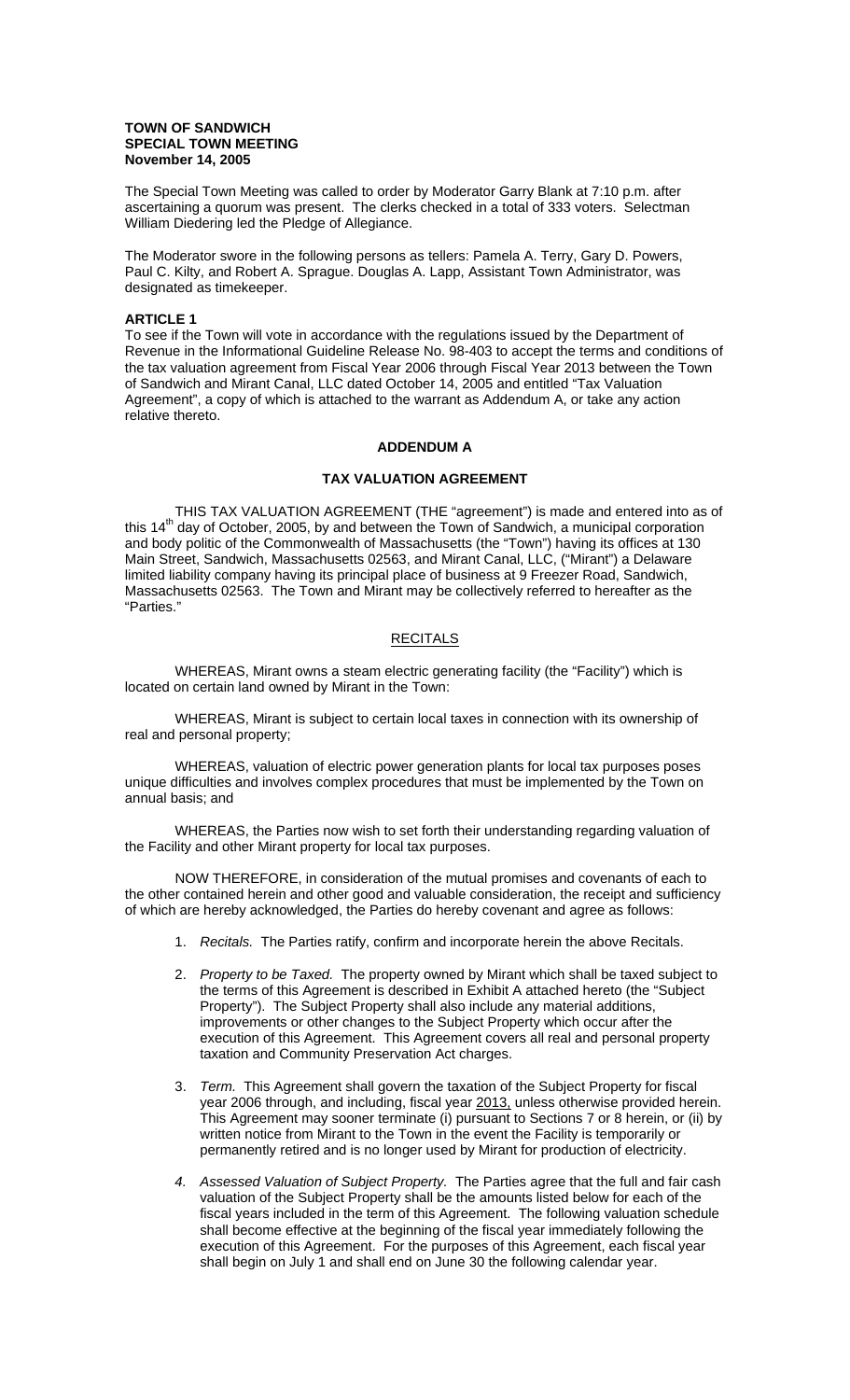| VALUATION AND ESTIMATED TAX SCHEDULE             |                        |                            |  |  |  |  |  |
|--------------------------------------------------|------------------------|----------------------------|--|--|--|--|--|
| <b>Fiscal Year</b>                               | <b>Fair Cash Value</b> | <b>Estimated Aggregate</b> |  |  |  |  |  |
|                                                  |                        | Tax Due                    |  |  |  |  |  |
| FY 2006                                          | \$254,000,000          | \$2,660,192                |  |  |  |  |  |
| FY 2007                                          | \$254,000,000          | \$2,466,822                |  |  |  |  |  |
| FY 2008                                          | \$254,000,000          | \$2,401,570                |  |  |  |  |  |
| FY 2009 - Valuation Stabilizer                   | \$254,000,000          | \$2,396,490                |  |  |  |  |  |
| FY 2010                                          | \$254,000,000          | \$2,367,940                |  |  |  |  |  |
| FY 2011                                          | \$254,000,000          | \$2,344.547                |  |  |  |  |  |
| FY 2012                                          | \$254,000,000          | \$2,310,765                |  |  |  |  |  |
| FY 2013 - Valuation Stabilizer                   | \$254,000,000          | \$2,279,599                |  |  |  |  |  |
|                                                  |                        |                            |  |  |  |  |  |
| $FY$ 2006 – FY 2013 Est.-Average Aggregate Tax = |                        | \$2,403,490                |  |  |  |  |  |

 The valuations set forth in the above table are based on the Town's current appraised value of \$254,000,000 net of all pollution control exemptions.

 The sole purpose of the valuation stabilizer in FY 2009 and FY 2013 is to permit the Town to adjust the fair cash valuation of the Subject Property for the remainder of the term of this Agreement in order to account for changes in the Town's real estate tax base. In the event the Town determines that an adjustment of the fair cash valuation of the Subject Property in FY 2009 or FY 2013 is appropriate, the Parties agree that they will re-open negotiations in order to determine the proper fair cash valuation of the Subject Property, provided, however, that the Parties agree that the valuation of the Subject Property shall not be adjusted up or down by more than 10 percent of the values specified in the above table. In the event that the Parties cannot agree on the proper fair cash valuation of the Subject Property, the dispute resolution procedures set forth in Section 16 shall not apply. Instead, after thirty (30) days of informal negotiations, the Town, in its sole discretion, may adjust the valuation of the Subject Property by no more than 10 percent of the values specified in the table above. Once any adjustments have been made pursuant to this Section 4, the result must yield an estimated average annual aggregate tax from FY 2006 – FY 2013 equal to \$2,403,490.

- 5. *Annual Certifications.* In each year after the base year of the valuation schedule set forth in Section 4, Mirant shall submit to the Town no later than March 1, an annual certification which describes any material additions, improvements or retirements that have occurred since submission of the revised description of the Subject Property or its last annual certification. In each annual certification, Mirant shall designate a representative who is available to answer any questions that the Town may have regarding the information that was provided or omitted on such annual certification.
- 6. *Valuation Adjustments and Audit Rights.* Additional material additions or improvements to the Subject Property (excluding any normal repair and maintenance expenditures and installation of any pollution control equipment) shall trigger an upward adjustment of the valuation figures listed in Section 4 above. Substantial equipment retirements shall trigger a downward adjustment of the valuation figures listed in Section 4. Within thirty (30) days of receipt of each annual certification, the Town's Principal Assessor shall send Mirant a notice as to whether an adjustment in the valuation figures set forth in Section 4 is warranted, the reasons for the adjustment, and a revised future valuation schedule for the Subject Property. The revised valuation schedule shall take effect for the subsequent fiscal year unless within ninety (90) days of receipt of the revised valuation schedule Mirant sends the Town's Principal Assessor notice that it objects to such valuation schedule. If the Parties cannot agree as to the adjusted valuation amount, the Parties shall resolve the dispute in accordance with Section 16 below. In the event that the dispute resolution process set forth in Section 16 is initiated, the Town shall have a limited right to audit and inspect Mirant's records during the informal negotiation stage of the process. The scope of such audits shall be limited to reviewing information that is reasonably necessary to ascertain the accuracy of the information provided or omitted on Mirant's most recent annual certification. Such examinations shall be made upon not less than seven (7) days' prior notice during normal business hours at the Facility and in such manner as to not unreasonably interfere with Mirant's normal business activities. If such records are not kept at the Facility, Mirant shall deliver (at its sole expense) copies of such records to the office of the Town's Principal Assessor. Any information provided to the Town as part of an audit shall be treated as confidential. In the event the Town requests documents or information that Mirant determines is proprietary, upon request by Mirant, the Parties will enter into a commercially reasonable confidentiality agreement in order to limit disclosure of such information. Mirant shall have no obligation to provide the Town with any document that is privileged under applicable law.
- 7. *Amount and Timing of Payments; Failure to Make Timely Payments; Right to Cure.* Subject to the provisions of Section 4 hereof, the total amount of taxes to be paid by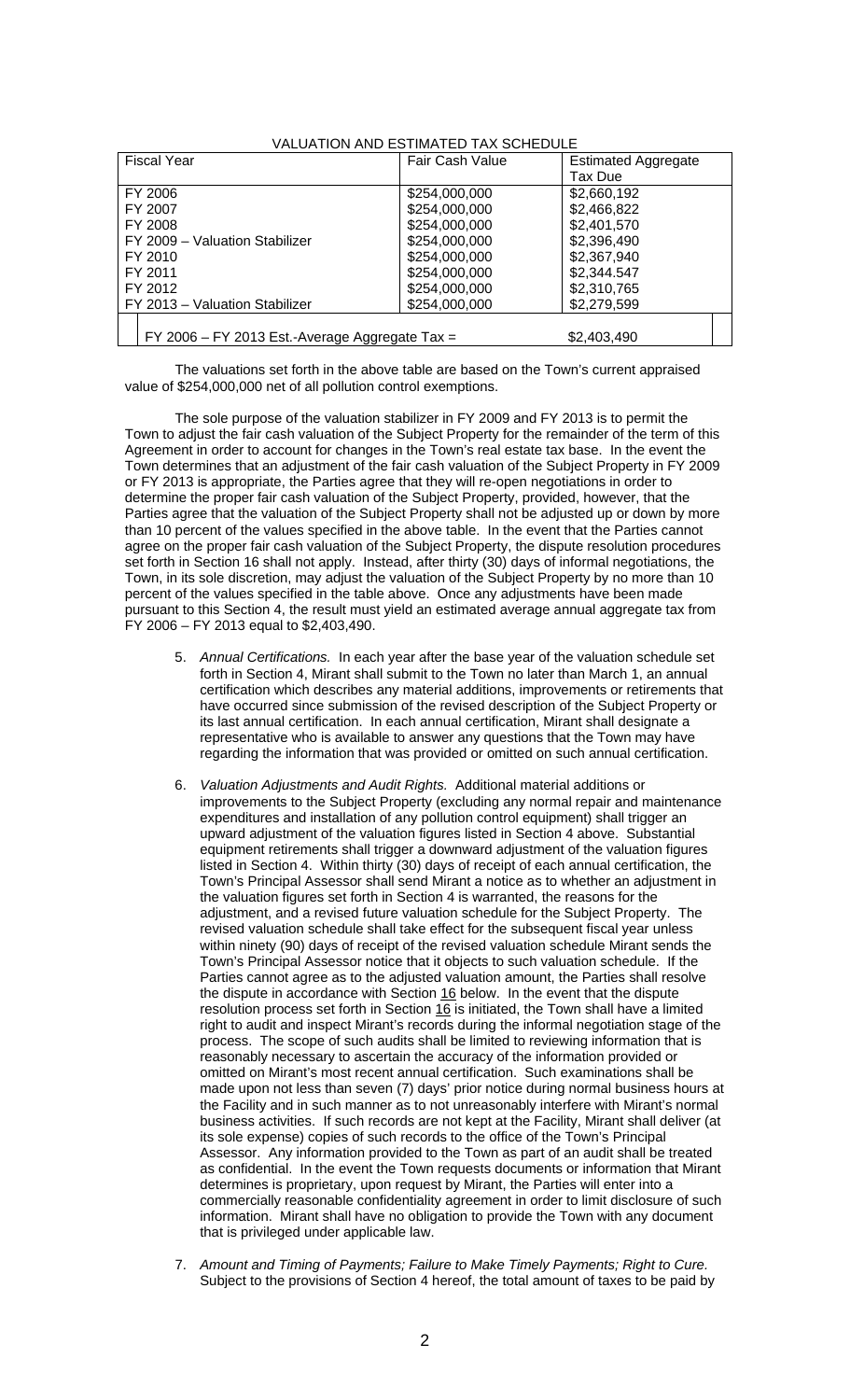Mirant in any fiscal year shall equal the valuation for said fiscal year multiplied by the unified tax classification rate currently in effect in the Town. Payments due under this Agreement shall be billed in accordance with G.L. c 60, § 3. Mirant shall make payment no later than five (5) days in advance of the due date of the relevant Town quarterly real and/or personal property commitment; provided, however, that the Town must issue each quarterly commitment to Mirant in a manner consistent with the Town's issuance of quarterly commitments to other taxpayers. If the due date for any payment is not a Business Day (a day in which major banks in Boston, Massachusetts are open for business, excluding any Saturday and Sunday), the due date for payment shall be the following Business Day. Payments must be made by wire transfer if the Town provides Mirant with wire account information with the tax commitment. Mirant's failure to make any payment required under this Agreement by the applicable due date shall not constitute a breach of the Agreement, provided such failure is (i) remedied within five (5) Business Days after Mirant's receipt of written notice from the Town, or (ii) the subject of a good faith dispute. Except as provided for in this Paragraph 7, the Town, based on Mirant's breach of the Agreement by its failure to make payment, can immediately terminate this Agreement upon written notice to Mirant. In addition, in the event of a uncured payment default that is not the subject of a good faith dispute, Mirant shall pay a late fee of one thousand dollars (\$1,000) per day for each day that any payment under this Agreement is due, provided, however, that no more than twenty-five thousand dollars (\$25,000) shall be due and owing for each instance of late payment or nonpayment. Interest shall also accrue on all late payments in accordance with G. L., c 59, § 57.

- *8. Change in Tax Classification System.* In the event the Town modifies its tax classification rate by adopting more than one use classification, except as provided below, the Parties agree that Section 4 of this Agreement shall be null and void. In such event, this Agreement shall be treated as a payments made in lieu of taxes agreement and Mirant shall pay the Town the amount of estimated aggregate tax due as set forth in the tax schedule in Section 4.
- 9. *Representations and Warranties of Mirant.* Mirant hereby makes the following representations and warranties to the Town:
	- *(a)* Mirant is a limited liability company duly organized, validly existing and in good standing under the laws of the State of Delaware and has the full limited liability company power and authority to carry on its business as it is now being conducted.
	- *(b)* Mirant has taken all necessary limited liability company action to authorize and approve the execution and delivery of this Agreement.
	- *(c)* To the best of Mirant's knowledge, none of the documents or information furnished by or on behalf of Mirant to the Town in connection with negotiation and execution of this Agreement contains any untrue statement of a material fact or omits to state any material fact required to be stated therein or necessary to make the statements contained herein or therein, in the light of the circumstances in which they were made, not misleading.
	- *(d)* The person executing this Agreement on behalf of Mirant has the full power and authority to bind it to each and every provision of this Agreement.
	- *(e)* In the event of a dispute over any term or provision of this Agreement, Mirant waives any defense or claim that this Agreement is unenforceable as a matter of law.
- 10. R*epresentations and Warranties of the Town.* The Town hereby makes the following representations and warranties to Mirant:
	- *(a)* The Town is a municipal corporation and body politic of the Commonwealth of Massachusetts.
	- *(b)* The Town has taken all necessary action to authorize and approve the execution and delivery of this Agreement.
	- *(c)* The person or persons executing this Agreement on behalf of the Town have the full power and authority to bind it to each and every provision of this Agreement.
	- *(d)* In the event of a dispute over any term or provision of this Agreement, the Town waives any defense or claim that this Agreement is unenforceable as a matter of law.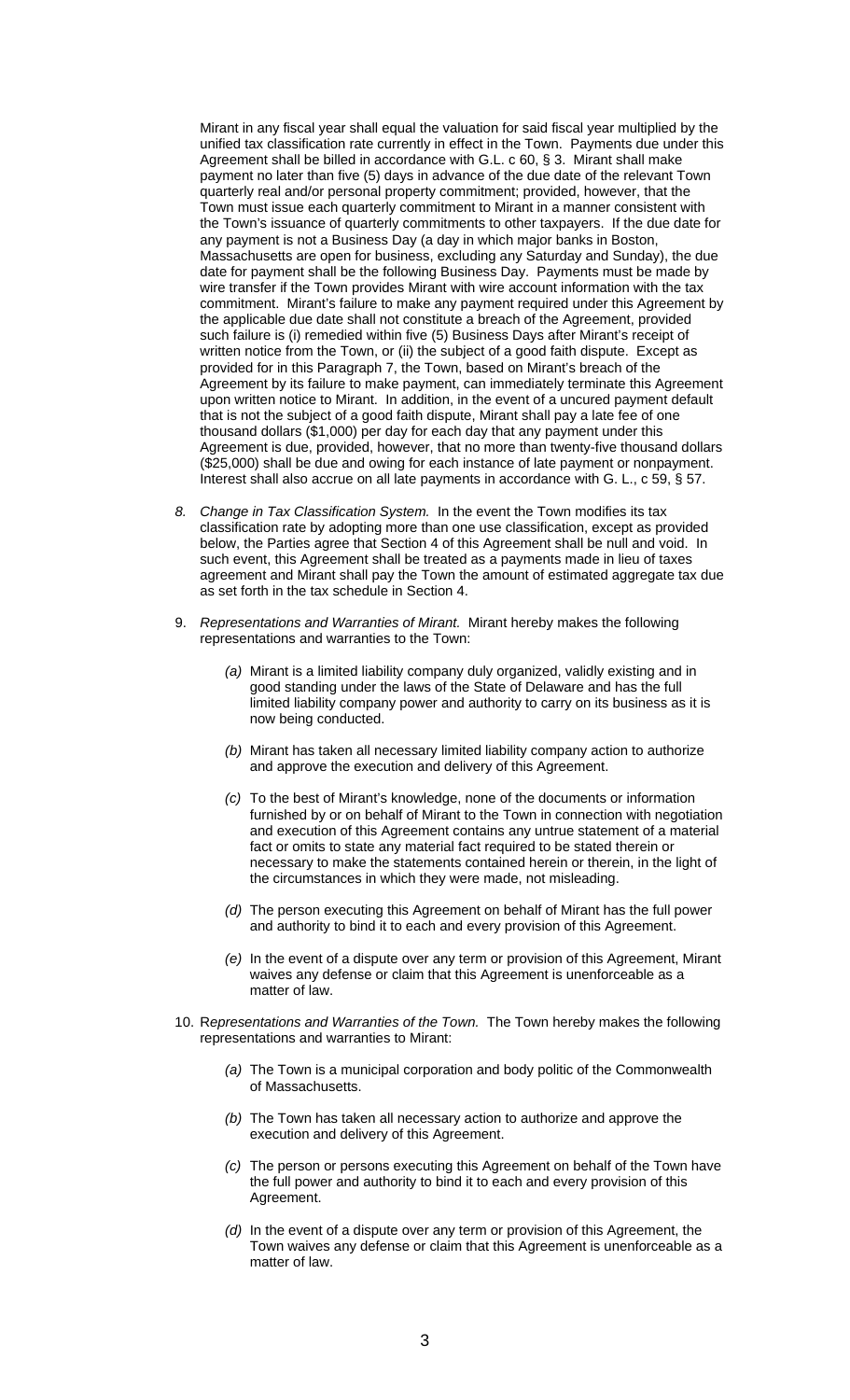- 11. *Abatements.* For so long as this Agreement remains in effect, Mirant agrees that it will not seek an abatement or reduction of the amounts due to the Town hereunder and waives all such rights to the fullest extent permitted by law. Nothing in this Agreement shall be construed as limiting Mirant's right to challenge valuation adjustments made pursuant to Section 6 of this Agreement.
- 12. *Notices.* All notices and consents required or permitted by this Agreement shall be in writing and, if mailed, shall be deemed to have been given when dispatched by registered or certified mail, return receipt requested, postage prepaid, and addressed as follows:

If to the Town:

 Town Administrator Sandwich Town Hall 130 Main Street Sandwich, MA 02563

with a copy to:

 Jeffrey M. Bernstein, Esq. BERNSTEIN, CUSHNER & KIMMELL, P.C. 585 Boylston Street, Suite 400 Boston, MA 02116

If to Mirant:

 Mirant Canal, LLC 9 Freezer Road Sandwich, Massachusetts 02563 Attn: Plant Manager

with a copy to:

 ATTN: General Counsel Mirant Corporation 1155 Perimeter Center West Atlanta, Georgia 30338

and a copy to:

Mintz, Levin, Cohn, Ferris, Glovsky and Popeo, P.C. One Financial Center Boston, MA 02111 Attn: Ralph A. Child, Esq.

 Changes in the respective addresses to which such notices shall be sent may be made from time to time by either Party by notice to the other Party. Notice given otherwise than by mailing shall be effective when received.

- 13. *Entire Agreement; Construction with Other Agreements.* Except as expressly provided herein, this Agreement, along with the Exhibits attached hereto, constitute the entire and complete agreement of the Parties with respect to the taxation by the Town of the Subject Property, exclusive of all prior understandings, arrangements and commitments, all of which, whether oral or written, having been merged herein, except for contemporaneous or subsequent written understandings, arrangements, or commitments signed by the Parties intended to be bound thereby.
- 14. *Binding Effect.* This Agreement shall bind and inure to the benefit of the Parties to this Agreement and any successor or assignee acquiring an interest hereunder, provided however, that in the event Mirant sells or conveys a portion of the Site (as such term is defined in Exhibit A attached hereto) that is not used in connection with the generation of electric power at the Facility, such portion of the Site shall be released from the terms of this Agreement and the value of Subject Property shall be adjusted as provided in Section 6 hereof.
- 15. *Applicable Law.* The laws of the Commonwealth of Massachusetts shall govern the validity, interpretation, construction and performance of this Agreement.
- 16. *Dispute Resolution.* Unless otherwise expressly provided for in this Agreement (including, but not limited to, Section 4), the dispute resolution procedures of this Section 16 shall be the exclusive mechanism to resolve disputes arising under this Agreement. The Parties agree to use commercially reasonable efforts to resolve any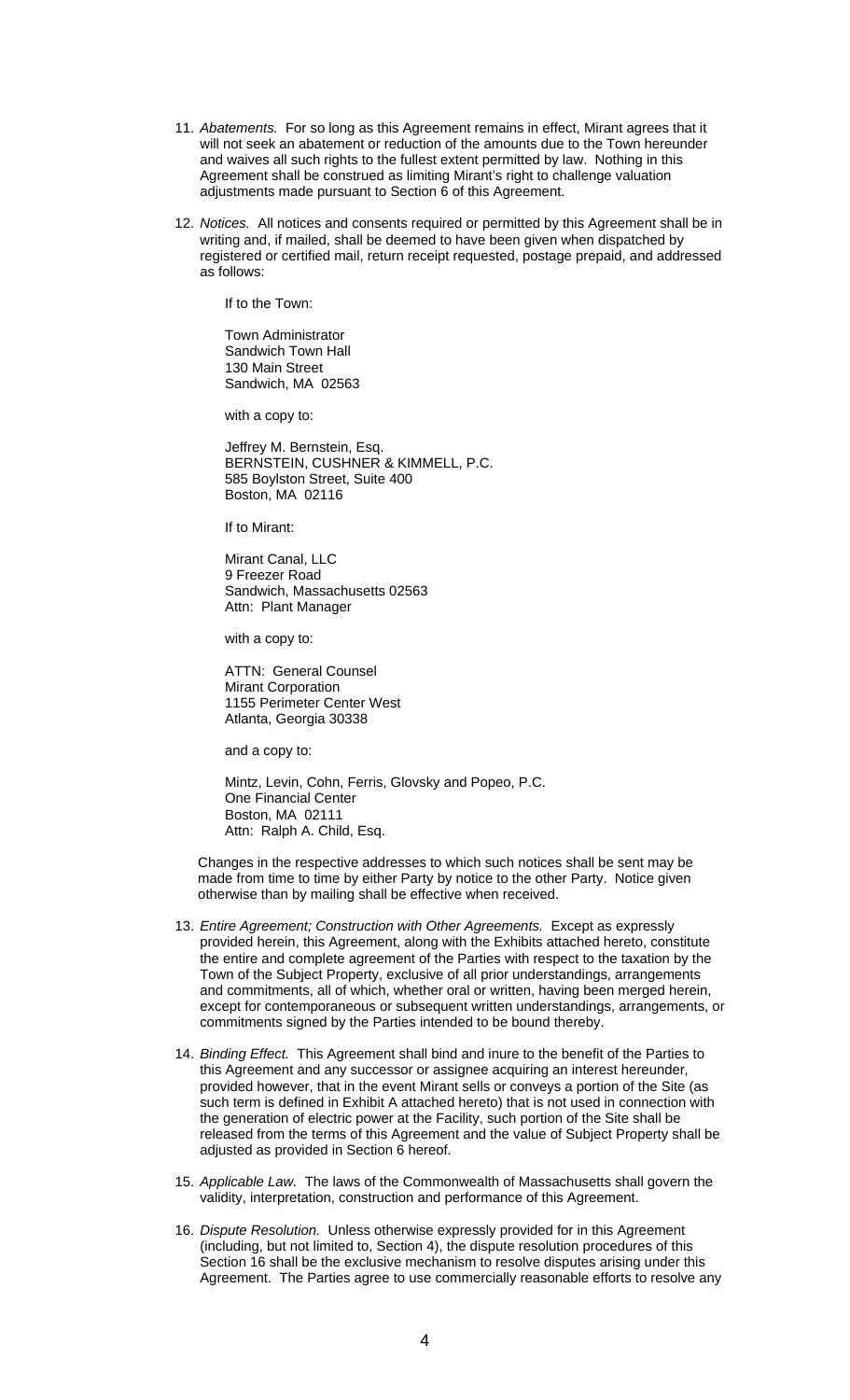dispute(s) that may arise regarding this Agreement. Any dispute that arises under or with respect to this Agreement that cannot be resolved shall in the first instance be the subject of informal negotiations between the Parties. The dispute shall be considered to have arisen when one Party sends the other Party a written notice of dispute. The period for informal negotiations shall be fourteen (14) days from receipt of the written notice of dispute unless such time period is modified by written agreement of the Parties involved in the dispute. After one Party sends the other Party a written notice of dispute, the Parties shall enter into an agreement tolling any applicable statute of limitations or repose for a mutually agreeable period of time, which at a minimum will allow the Parties sufficient time to complete the dispute resolution process established in this paragraph. In the event that the Parties cannot resolve a dispute by informal negotiations, the Parties involved in the dispute agree to submit the dispute to mediation. Within fourteen (14) days following the expiration of the time period for informal negotiations, the Parties involved in the dispute shall propose and agree upon a neutral and otherwise qualified mediator. In the event that the Parties fail to agree upon a mediator, the Parties shall request that the American Arbitration Association, Boston, Massachusetts, appoint a mediator. In the event that despite the good faith efforts of both Parties, the Parties are unable to appoint a mediator to commence the mediation within thirty (30) days of the expiration of the time period for informal negations, the aggrieved Party may commence judicial action as set forth below. The period for mediation shall commence upon the appointment of the mediator and shall not exceed thirty (30) days, unless such time period is modified by written agreement of the Parties involved in the dispute. The decision to continue mediation shall be in the sole discretion of each Party involved in the dispute. The Parties will bear their own costs of the mediation. In the event that the Parties cannot resolve a dispute by informal negotiations or mediation, or seek injunctive or equitable relief as set forth below, venue for any judicial proceeding shall be any state or federal court in Massachusetts of competent jurisdiction. Notwithstanding the foregoing, injunctive or equitable relief may be sought without resorting to dispute resolution to prevent irreparable harm that would be caused by a breach of this Agreement. In any judicial action, the Parties waive their rights to a jury trial and the "Prevailing Party" shall be entitled to payment from the opposing Party of its reasonable costs and fees, including, but not limited to, attorneys' fees arising from the civil action. As used herein, the phrase "Prevailing Party" shall mean the party who, in the reasonable discretion of the finder of fact, most substantially prevails in its claims or defenses in the civil action. The Parties shall continue to perform their obligations under this Agreement while any alternative dispute resolution proceeding is pending.

- 17. *Amendments.* No amendment to this Agreement shall be effective until reduced to writing and executed and delivered by both Parties.
- 18. *Severability; Reformation.* In case any one or more of the provisions (or parts of a provision) contained in this Agreement shall, for any reason, be held by any governmental authority, agency or court of competent jurisdiction, to be invalid, illegal or unenforceable in any respect, such invalidity, illegality or unenforceability shall not affect any other provision (or part of a provision) of this Agreement; and this Agreement shall, to the fullest extent lawful, be reformed and construed as if such invalid, illegal or unenforceable provision (or part of a provision) had never been contained herein, and such provision (or part) reformed so that it will be valid, legal and enforceable to the maximum extent possible. In the event that any governmental authority, agency or court of competent jurisdiction invalidates any key provision(s) in this Agreement, the Parties agree to use commercially reasonable efforts to negotiate in good faith a new tax valuation agreement which shall attempt to the maximum extent possible to achieve the intent and the objectives of the Parties as set forth in this Agreement.
- 19. *Headings.* The descriptive headings of the sections in this Agreement are inserted for convenience only and do not constitute a part of this Agreement.
- *20. Counterparts.* This Agreement may be executed in counterparts by the Parties hereto and will become binding upon the Parties at such time as the signatories hereto have signed each counterpart of this Agreement. All counterparts executed shall constitute one Agreement binding all Parties hereto, notwithstanding that all Parties are not signatories to the original or same counterpart.
- *21. Waiver.* No waiver by either Party hereto of any one or more defaults by the other Party in the performance of any provision of this Agreement shall operate or be construed as a waiver of any future default, whether of like or different character. No failure on the part of either Party hereto to complain of any action or non-action on the part of the other Party, no matter how long the same may continue, shall be deemed to be a waiver of any right hereunder by the Party so failing. A waiver of any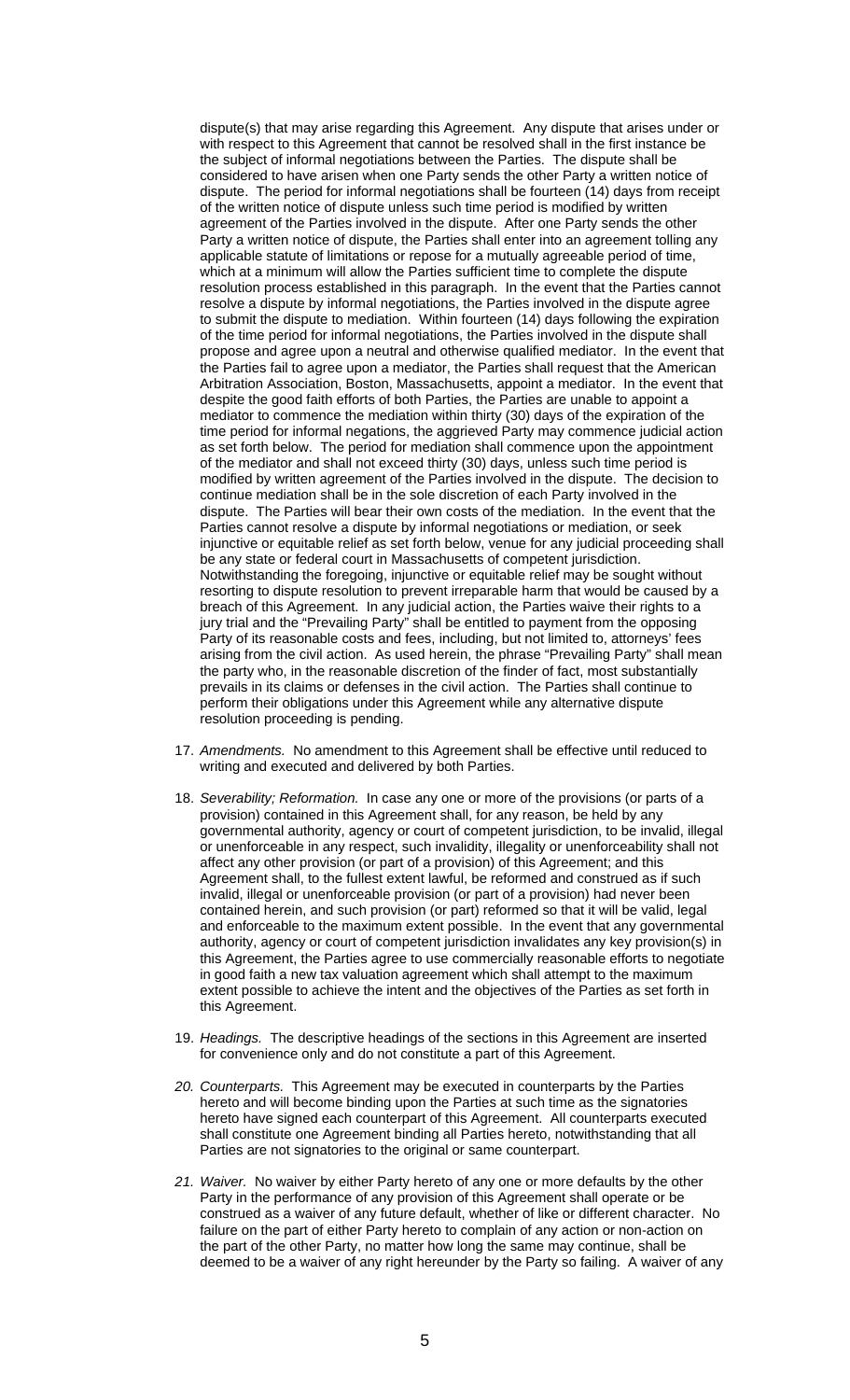of the provisions of this Agreement shall only be effective if made in writing and signed by the Party who is making such waiver.

- *22. Joint Work Product.* This Agreement shall be considered the work product of both Parties, and, therefore, no rule of strict construction shall be applied against the other Party hereto.
- *23. Bankruptcy Court Approval.* The Parties acknowledge and agree that this Agreement is subject to approval by the United States Bankruptcy Court for the Northern District of Texas ("Bankruptcy Court"). To obtain said approval, Mirant must file a motion with the Bankruptcy Court under the Federal Rules of Bankruptcy Procedure seeking approval of this Agreement (the "Motion"). A copy of this Agreement shall be attached as an exhibit to the Motion. As such, the Parties acknowledge and agree that this Agreement shall not remain confidential. This Agreement shall be binding on Mirant and the Town as of the date hereof, subject to the entry of the Approval Order. For purposes of this Settlement Agreement, the "Approval Order" shall mean an order, mutually agreed to by Mirant and the Town, that has been entered by the Bankruptcy Court, after notice and hearing, approving this Agreement. Mirant shall use commercially reasonable efforts to obtain the entry of the Approval Order, and the Town shall use commercially reasonable efforts to cooperate with and support Mirant's efforts to obtain entry of the Approval Order. In the event the Approval Order is not entered by the Bankruptcy Court by October 26, 2005, or by such later date that the Parties agree to in writing, the Parties agree to use commercially reasonable efforts to negotiate in good faith a new tax valuation agreement which shall attempt to meet with the requirements of the Bankruptcy Court and, to the maximum extent possible, achieve the intent and the objectives of the Parties as set forth in this Agreement.

### **EXHIBIT A**

## Description of Subject Property

As herein, the term "Subject Property" shall include all of the following real and personal property, whether currently existing or acquired during the term of this Agreement, owned by Mirant or any affiliate thereof located on the Site (defined below):

- 1.1 approximately 136 acres of land located in Sandwich, Massachusetts, as more particularly described on Exhibit B attached hereto (the "Site");
- 1.2 any and all structures and buildings constructed or to be constructed on the Site, including but not limited to, the existing buildings and structures located on the Site;
- 1.3 any and all equipment, machinery or facilities used in or related to the production of electricity, and ancillary and appurtenant facilities, fixtures, and personal property related thereto, located at the Site or used in connection with the generation or transmission of electric power from the Site, including but not limited to, oil storage, docking facilities, natural gas and electric lines;
- 1.4 any and all fuel, supplies, inventories, materials, spare parts and other consumable property located at the Site used in or related to the production of electricity; and
- 1.5 any and all other personal property located at the Site and owned by Mirant, including but not limited to, vehicles, office furniture and equipment.

The "Subject Property" shall not include any real or personal property not owned by Mirant or an affiliate thereof, including, without limitation, the so-called "Switchyard" and transmission and distribution facilities at or near the Site owned by third parties. The Parties acknowledge that the definition of Subject Property does not include any pollution control equipment, which is exempt from local property taxation; provided that in the event such pollution control equipment is in the future subject to local taxation, it shall be deemed to be part of the Subject Property.

## **EXHIBIT B**

### Description of Land

## **ASSESSOR MAP-PARCEL LOCATION OWNER**  86-013 1 ROUTE 6A MIRANT CANAL LLC<br>86-014 1 TUPPER ROAD MIRANT CANAL LLC 1 TUPPER ROAD MIRANT CANAL LLC 86-015 0 ROUTE 6A MIRANT CANAL LLC 86-016 0 TUPPER ROAD MIRANT CANAL LLC 86-018 0 TUPPER ROAD MIRANT CANAL LLC<br>86-019 0 TUPPER ROAD MIRANT CANAL LLC 0 TUPPER ROAD MIRANT CANAL LLC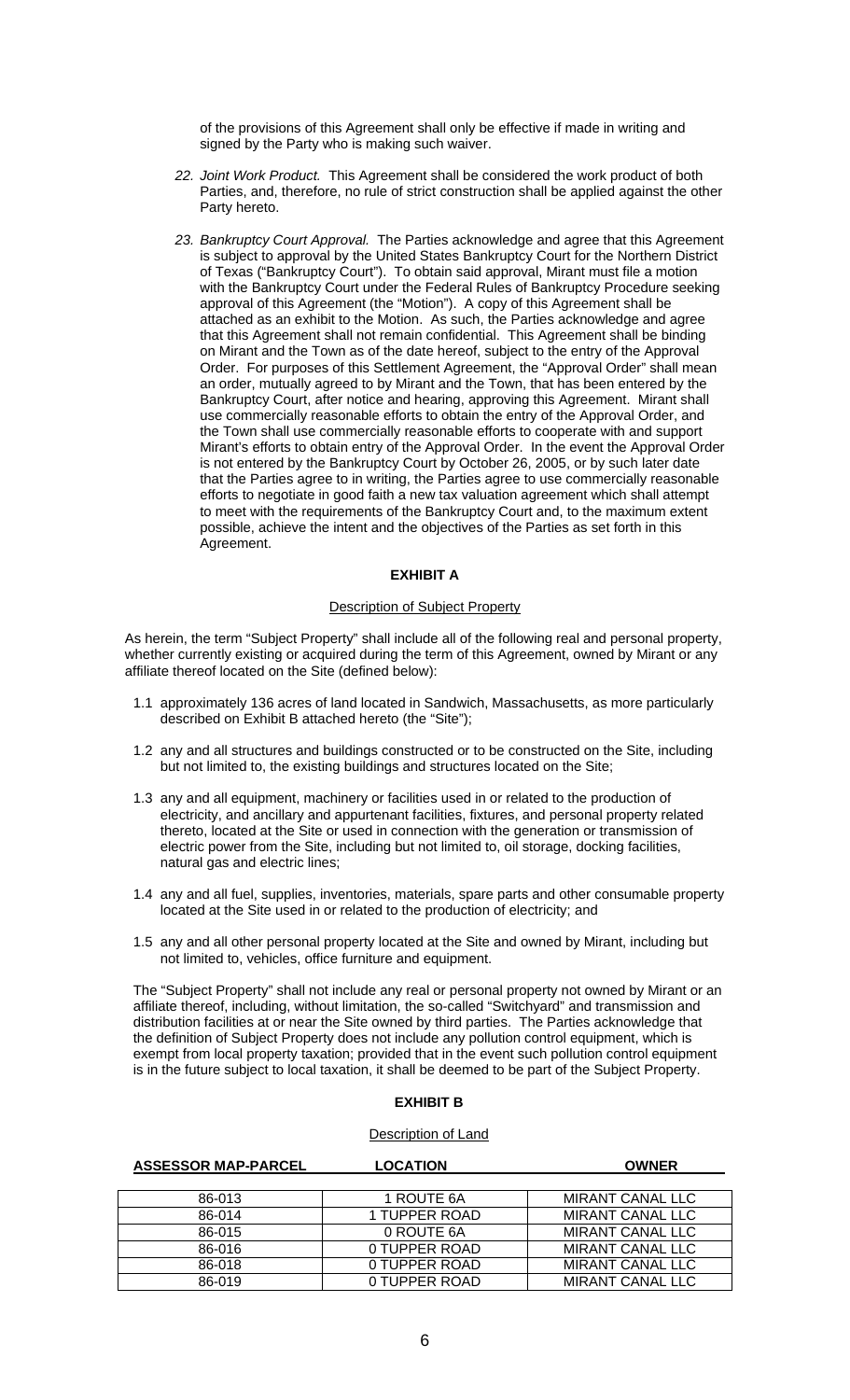| 87-012     | 51 TUPPER ROAD     | <b>MIRANT CANAL LLC</b> |
|------------|--------------------|-------------------------|
| 91-001     | 0 FREEZER ROAD     | <b>MIRANT CANAL LLC</b> |
| 91-002     | 0 TUPPER ROAD      | <b>MIRANT CANAL LLC</b> |
| 91-003     | 0 TUPPER ROAD      | <b>MIRANT CANAL LLC</b> |
| 92-002     | 9 FREEZER ROAD     | <b>MIRANT CANAL LLC</b> |
| 93-008     | 2 COAST GUARD ROAD | <b>MIRANT CANAL LLC</b> |
| 93-009     | 0 TOWN NECK ROAD   | <b>MIRANT CANAL LLC</b> |
| 93-011-001 | 0 TOWN NECK ROAD   | <b>MIRANT CANAL LLC</b> |
| 93-158     | 0 COAST GUARD ROAD | <b>MIRANT CANAL LLC</b> |

**UNANIMOUSLY VOTED: That the Town accept the terms and conditions of the agreement between the Town of Sandwich and Mirant Canal, LLC dated October 14, 2005 and entitled "Tax Valuation Agreement", a copy of which is attached to the warrant as Addendum A.** 

## **ARTICLE 2**

To see if the Town will vote pursuant to M.G.L c. 40, §4A to authorize the Board of Selectmen to enter into an intermunicipal agreement with the Town of Mashpee and Town of Mashpee Water District for the purpose of installing and maintaining public water supply lines and associated structures and equipment to service Town of Sandwich residents and properties, on such terms and conditions as the Board of Selectmen deems to be in the best interests of the Town, or take any action relative thereto.

**UNANIMOUSLY VOTED: That the Town authorize the Board of Selectmen in accordance with M.G.L. c.40, §4A to enter into an intermunicipal agreement with the Town of Mashpee and Town of Mashpee Water District for the purpose of installing and maintaining public water supply lines and associated structures and equipment to service Town of Sandwich residents and properties on such terms and conditions as the Selectmen deem to be in the best interests of the Town.**

## **ARTICLE 3**

To see if the Town will vote to authorize the Board of Selectmen and Conservation Commission to grant to the Department of the Army, and or any other such public entity associated with the Massachusetts Military Reservation, easements for access over any land owned by the Town known as the so-called Snake Pond and Lombard Park properties, and more specifically known as Assessors Map 6, Lots 158-001, 159 and 160, for the purpose of installing and maintaining monitoring wells and associated structures and equipment, on such terms and conditions and for such consideration as the Board of Selectmen and Conservation Commission may determine, which may be nominal consideration;

### **And further,**

Authorize the Board of Selectmen to petition the General Court for a special act authorizing the granting of easements pursuant to Article 97 of the Massachusetts Constitution;

Or take any action relative thereto.

**UNANIMOUSLY VOTED: That the Town authorize the Board of Selectmen and Conservation Commission to grant to the Department of the Army and or any other such public entity associated with the Massachusetts Military Reservation easements for access over any land owned by the Town known as the so-called Snake Pond and Lombard Park properties, and more specifically known as Assessors Map 6, Lots 158-001, 159 and 160, for the purpose of installing and maintaining monitoring wells and associated structures and equipment on such terms and conditions and for such consideration as the Board of Selectmen and Conservation Commission may determine, and further, authorize the Board of Selectmen to petition the General Court for special legislation authorize the granting of said easements pursuant to Article 97 of the Massachusetts Constitution.**

## **ARTICLE 4**

To see if the Town will vote to appropriate or reserve the sum of \$30,000.00, or any other amount, from the Community Preservation Fund, to be expended under the direction of the Board of Selectmen, for the purpose of paying administrative and incidental expenses related to the administration of the Community Preservation Act as authorized by Section 298 of Chapter 149 of the Acts of 2004, or take any action relative thereto.

**UNANIMOUSLY VOTED: That the Town appropriate and reserve \$30,000.00 from the Community Preservation Fund, to be expended under the direction of the Board of Selectmen, for the purpose of paying administrative and incidental**